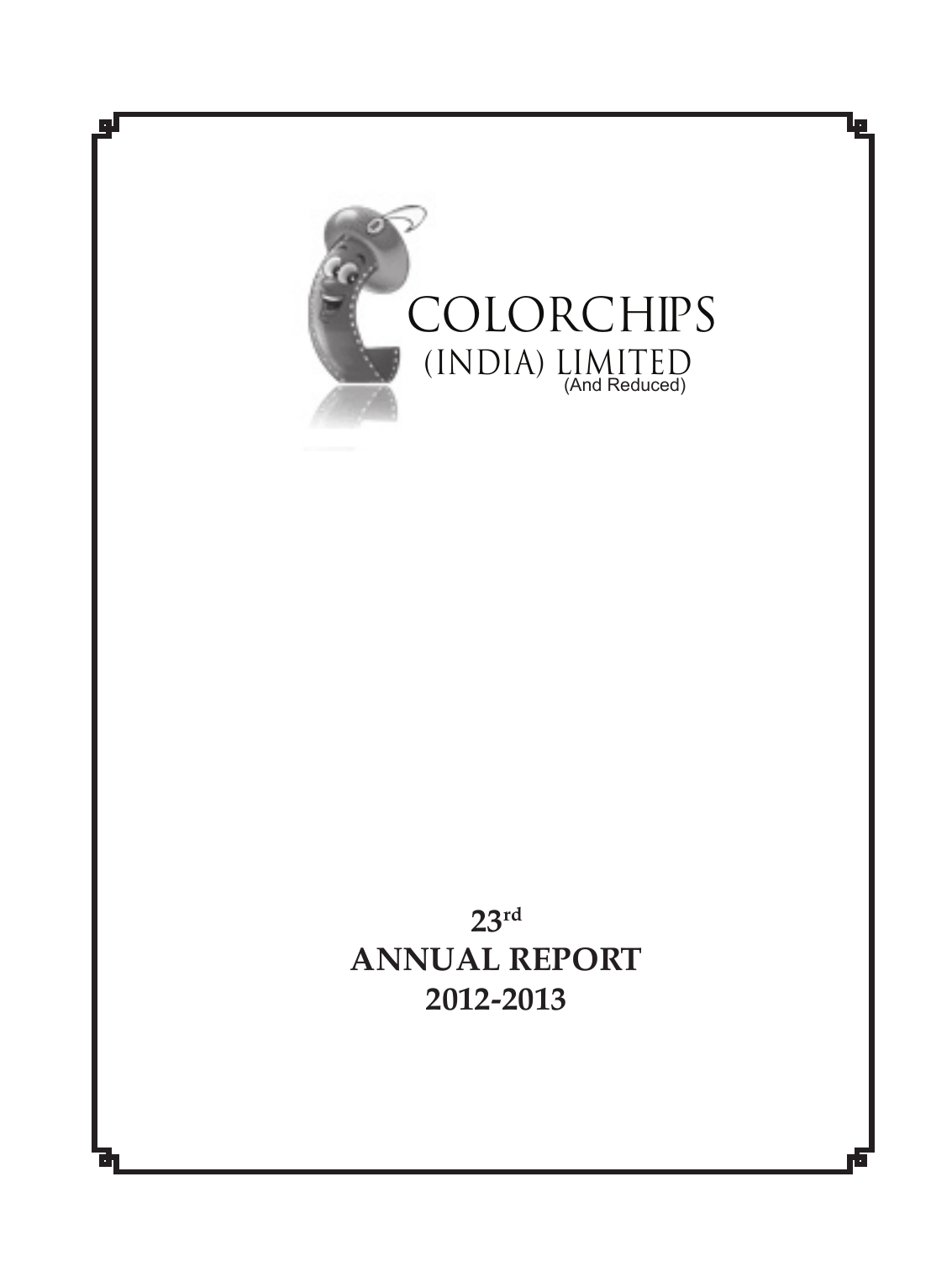

| <b>CONTENTS</b>                               | Pg. No         |
|-----------------------------------------------|----------------|
| Corporate Information                         | 3              |
| Notice                                        | 4              |
| Directors' Report                             | $\overline{7}$ |
| Management Discussion and Analysis            | 12             |
| Report on Corporate Governance                | 16             |
| Auditor's Certificate on Corporate Governance | 32             |
| <b>Balance Sheet</b>                          | 38             |
| Profit and Loss Account                       | 39             |
| <b>Cash Flow Statement</b>                    | 40             |
| Notes to Financial Statements                 | 41             |
| Notes to Accounts                             | 47             |
| Proxy Form and Attendance Slip                | 51             |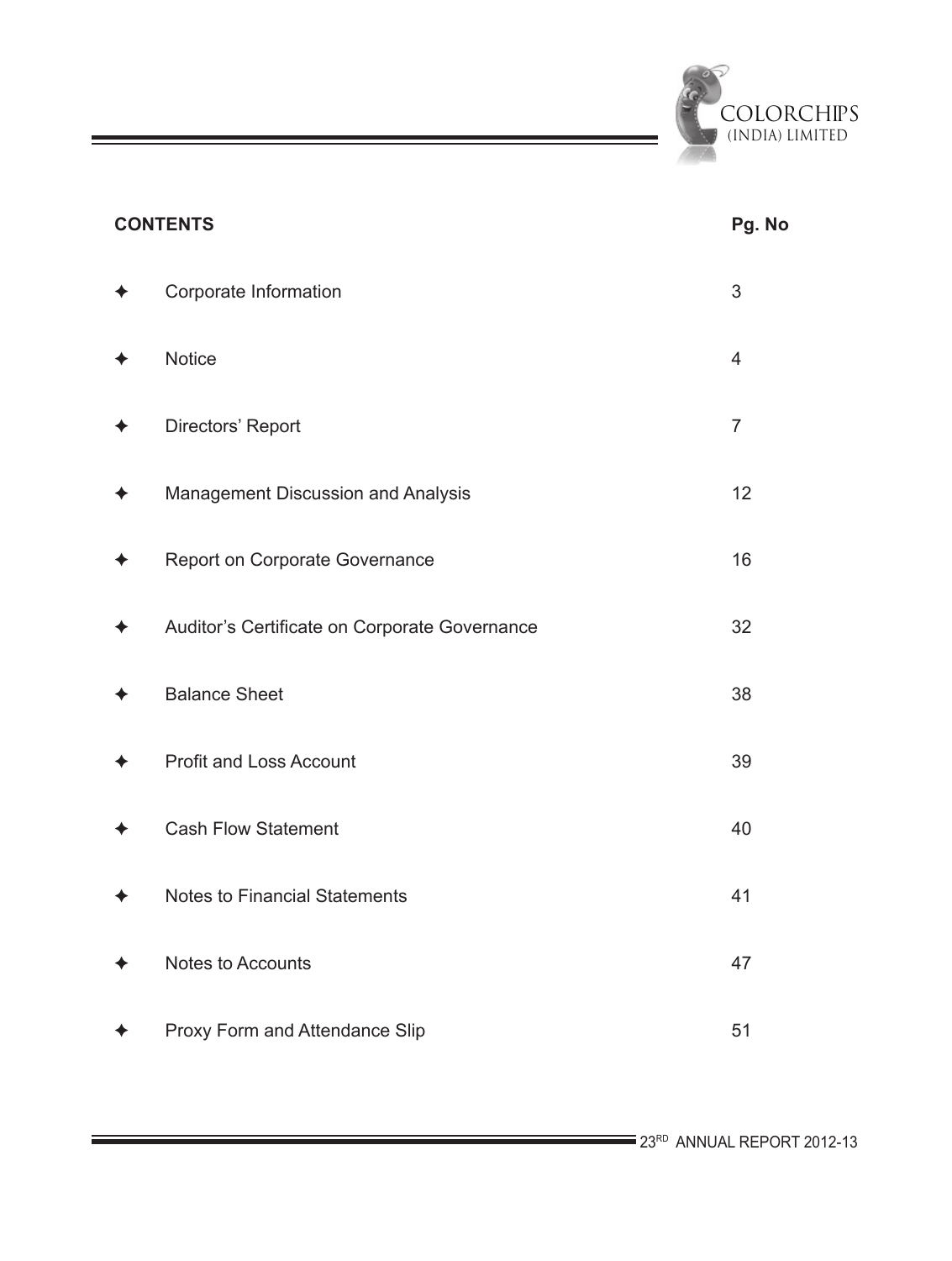

# **Board of Directors:**

Mr.PTVM Suresh Managing Director<br>
Mr D S Subrahmanyam Managing Director Mr.D.S. Subrahmanyam **Director**<br>Mr.Manthena Krishnam Raiu **Director** Independent Director Mr.Manthena Krishnam Raju and Independent Director<br>Mr.Gurdu Chandra Bhushan Independent Director Mr.Gurdu Chandra Bhushan Independent Director<br>
Mr.Kandala Ch AVSN Murthy Independent Director Mr.Kandala Ch AVSN Murthy **Independent Director**<br>
Mr.Jagannadha Sastry Rani **Independent Director** Mr.Jagannadha Sastry Rani<br>Mr Kotturi Ravi Kumar

Independent Director

### **Registered Office:**

Plot No.91 Road no.7-B Jubilee Hills, Hyderabad – 500 033 Tel No. 040 – 23550268, 23544862.

# **Auditors:**

M/s. S.N.MURTHY & CO. Chartered Accountants 1-8-30, Upstairs, Chikkadpally, Hyderabad- 500 020.

### **Bankers:**

HDFC Bank Limited Jubilee Hills Branch Hyderabad

### **Registrars & Share Transfer Agents:**

Venture Capital and Corporate Investments Private Ltd 12-10-167 Bharat Nagar Hyderabad-500018 Ph: 040-23818475/476 Fax: 040-23868024

URL: www.colorchipsindia.com

# **Email Id for Investor Related Matters: cs@colorchipsindia.com**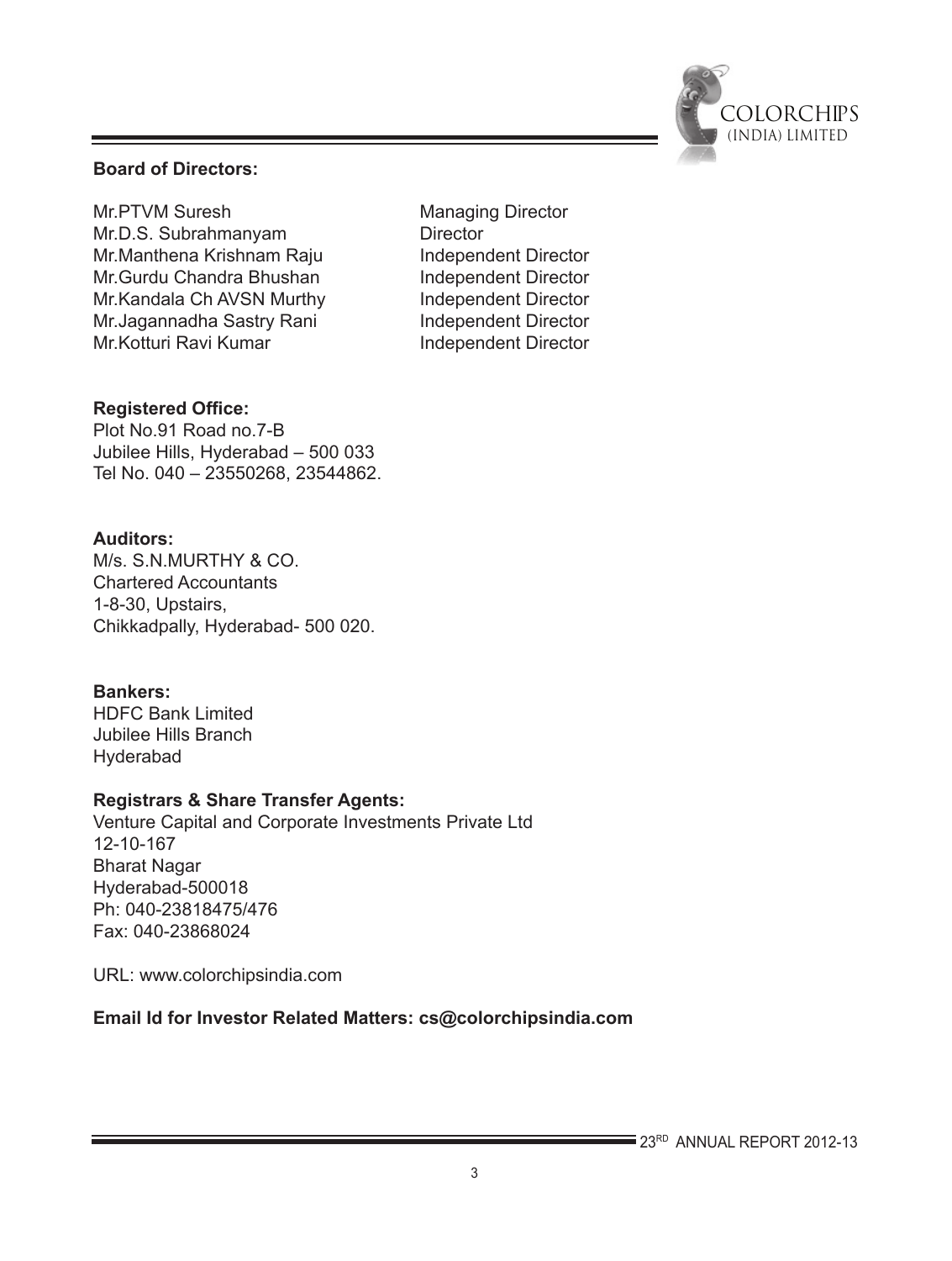

# **NOTICE**

NOTICE IS HEREBY GIVEN THAT THE 23RD ANNUAL GENERAL MEETING OF THE MEMBERS OF COLOR CHIPS (INDIA) LIMITED WILL BE HELD ON MONDAY, THE 30TH DAY OF DECEMBER, 2013 AT 09.00 AM AT PLOT NO 91, ROAD NO 7B, WOMENS HOUSING CO OPERATIVE SOCIETY, JUBILEE HILLS, HYDERABAD – 500033 TO TRANSACT THE FOLLOWING BUSINESS:

#### **Ordinary Business:**

- 1. To receive, consider and adopt the Balance Sheet as at 30th June, 2013 and the Profit and Loss Account for the year ended 30th June, 2013 and the Reports of Board of Directors and Auditors thereon.
- 2. To appoint a Director in place of Mr. Jagannadha Sastry Rani who retires by rotation and being eligible, offers himself for reappointment.
- 3. To appoint a Director in place of Mr. Kotturi Ravi Kumar who retires by rotation and being eligible, offers himself for reappointment.
- 4. To consider and if thought fit, to pass, with or without modification the following resolution as Special Resolution:

 "RESOLVED THAT pursuant to section 224 of the Companies Act 1956, M/s S.N.MURTHY & CO., Chartered Accountants, Hyderabad, the retiring Auditors of the Company, be reappointed as Auditors of the Company to hold office from the conclusion of this Annual General Meeting, until the conclusion of the next Annual General Meeting of the Company at a remuneration to be determined by the Board of Directors of the Company"

By Order Of the Board

 Sd/-  **Penugonda TVM Suresh** Managing Director

Hyderabad August 29th, 2013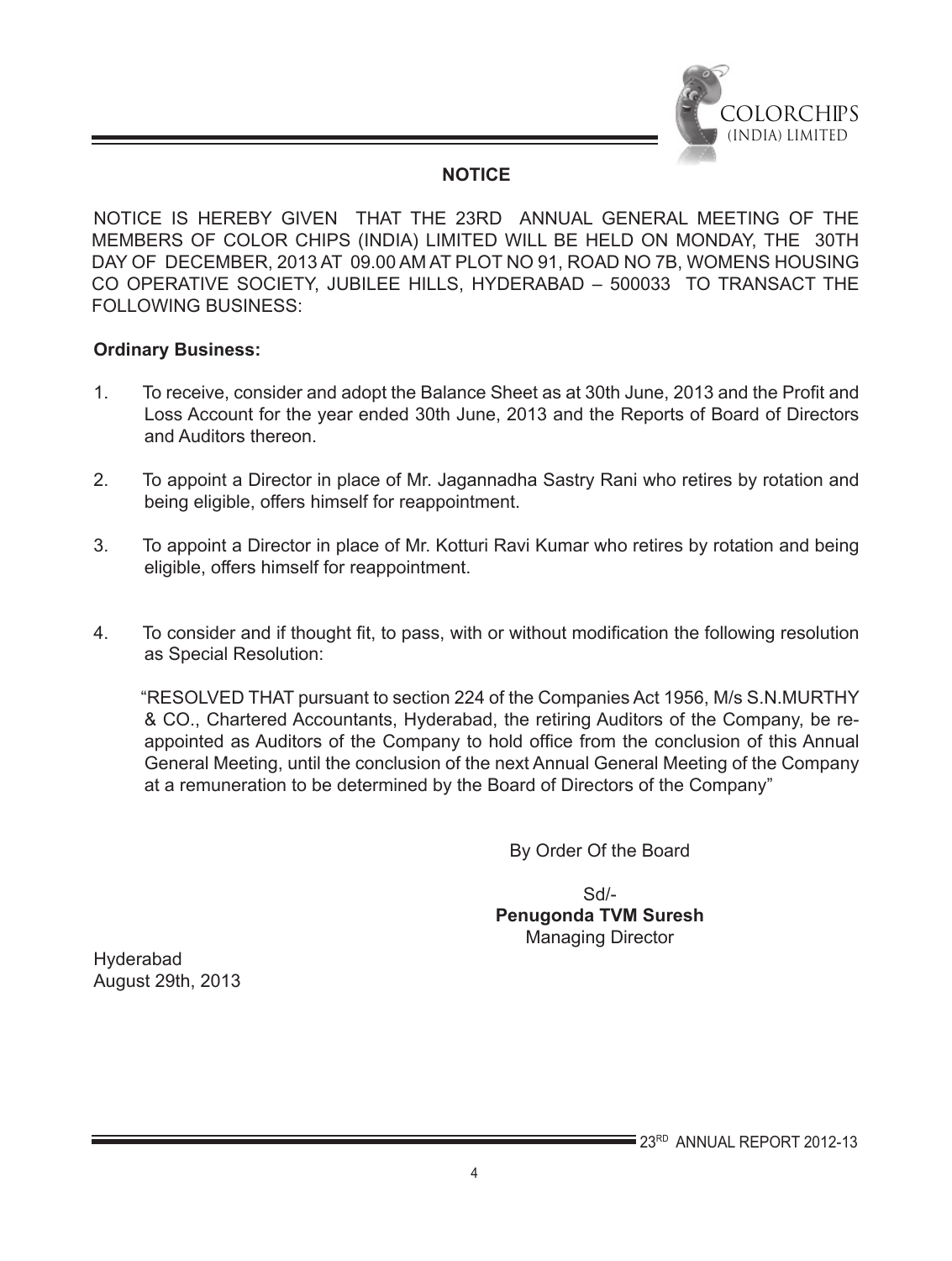

# **NOTES:**

- 1. A MEMBER ENTITLED TO ATTEND AND VOTE AT THE MEETING IS ENTITLED TO APPOINT A PROXY TO ATTEND AND VOTE INSTEAD OF HIMSELF/HERSELF AND SUCH PROXY NEED NOT BE A MEMBER OF THE COMPANY. PROXY FORMS TO BE VALID SHALL BE LODGED AT THE REGISTERED OFFICE OF THE COMPANY NOT LESS THAN 48 HOURS BEFORE THE MEETING.
- 2. The Register of Members and Share Transfer Books of the Company will remain closed from Friday, 27th December, 2013 to Monday, 30th December, 2013, (both days inclusive).
- 3. Corporate Members intending to send their authorized representatives to attend the meeting are requested to send a certified copy of the Board Resolution authorizing their representative to attend and vote on their behalf at the meeting.
- 4. Members are requested to bring their copies of the Annual Report at the time of attending the Meeting as the same will not be distributed at the Meeting.
- 5. Members are requested to send all communication relating to shares (Physical and Electronic) to the Company's Share Transfer Agents at M/s. Venture Capital & Corporate Investments Private Limited, 12-10-167, Bharat Nagar, Hyderabad- 500018.
- 6. The Company has designated exclusive e-mail Id called cs@colorchipsindia.com for redressal of shareholders' complaints/grievances. In case you have any queries/complaints or grievances, then please write to us at above said mail IDs.
- 7. The Ministry of Corporate Affairs has taken a corporate "Green Initiative in the Corporate Governance" by allowing paperless compliance by companies vide circular bearing No.18/2011 dated 29.04.2011. As per the MCA Circular, Service of documents through electronic mode i.e. e-mail by the Company will be a valid compliance of Section 53 of the Companies Act, 1956. In view of the above, notice is hereby given to every member of the Company including NRI shareholders to get their e-mail addresses registered with their respective Depository Participants (DP) in case shares are held in Demat form and with the Registrar & Share Transfer Agent (RTA) viz. M/s. Venture Capital & Corporate Investments Private Limited, Hyderabad, if the shares are held by them in physical mode. Further, it is also clarified that Company would be in compliance of provisions of Section 219(1) of the Companies Act, 1956, in case, a copy of Balance Sheet etc., is sent by electronic mail to its members subject to the above cited compliance.
- 8. Pursuant to Clause 49 of the Listing Agreement, the particulars of Directors seeking reappointment at the meeting are annexed.
- 9. It is also noticed that many members holding shares in physical mode are holding insignificant shares under multiple folios. In order to provide cost effective, faster and prompt service, all Members concerned are requested under relevant clause of Listing Agreement to get their shareholding consolidated in one folio only.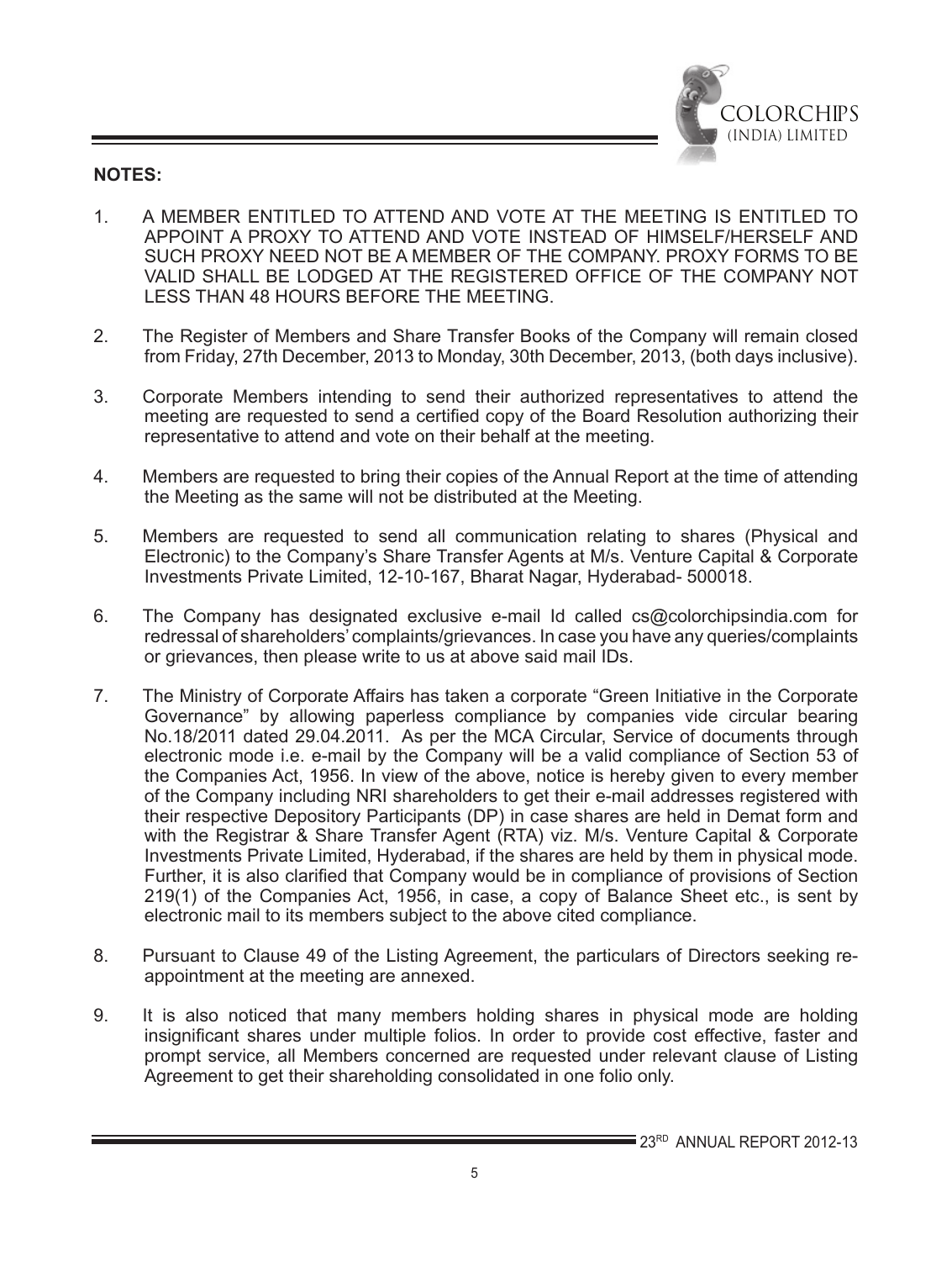

- 10. The Securities and Exchange Board of India has notified that the shareholders/transferee of shares (including joint holders) holding shares in physical form are required to furnish a certified copy of their PAN Card to the company/RTA while transacting in the securities market including transfer, transmission or any other corporate action. Accordingly, all the shareholders/ transferee of shares (including joint holders) are requested to furnish a certified copy of their PAN Card to the company/RTA.
- 11. All mandatory registers / documents are open for inspection at the registered office of the Company on all working days (except Saturdays and Sundays) between 11.00 a.m. to 1.00 p.m. prior to the date of Annual General Meeting.

#### **Details of Directors seeking appointment/re-appointment at the forthcoming Annual General Meeting of the Company (Pursuant to Clause 49 of the Listing Agreement with the Stock Exchanges)**

| a     | Name                                                                                                              | Mr. Jagannadha Sastry Rani                           | Mr. Kotturi Ravi Kumar                                  |
|-------|-------------------------------------------------------------------------------------------------------------------|------------------------------------------------------|---------------------------------------------------------|
| b     | <b>Brief Resume</b>                                                                                               |                                                      |                                                         |
|       | i) Age                                                                                                            | 49 years                                             | 47 years                                                |
|       | ii) Qualification                                                                                                 | M.Com                                                | B.com                                                   |
|       | iii) Experience & Nature of<br>expertise in specific functional<br>Areas                                          | He has over 20 years<br>experience in Finance sector | He has over 15 years<br>experience in Finance<br>sector |
|       | iv) Date of appointment on the<br>Board of the Company                                                            | August 14th, 2012                                    | August 14th, 2012                                       |
| c)    | Names of other companies in which<br>directorship held (as per Section 275<br>and 278 of the Companies Act, 1956) | <b>NIL</b>                                           | <b>NIL</b>                                              |
| d)    | Name(s) of companies in which NIL<br>committee Membership(s) held                                                 | <b>NIL</b>                                           |                                                         |
| e)    | No. of shares of Rs. 10/- each<br>held by the Director                                                            | <b>NIL</b>                                           | <b>NIL</b>                                              |
| $f$ ) | Relationship between Directors inter se<br>(As per section 6 and schedule 1A<br>of the Companies Act, 1956)       | NA.                                                  | <b>NA</b>                                               |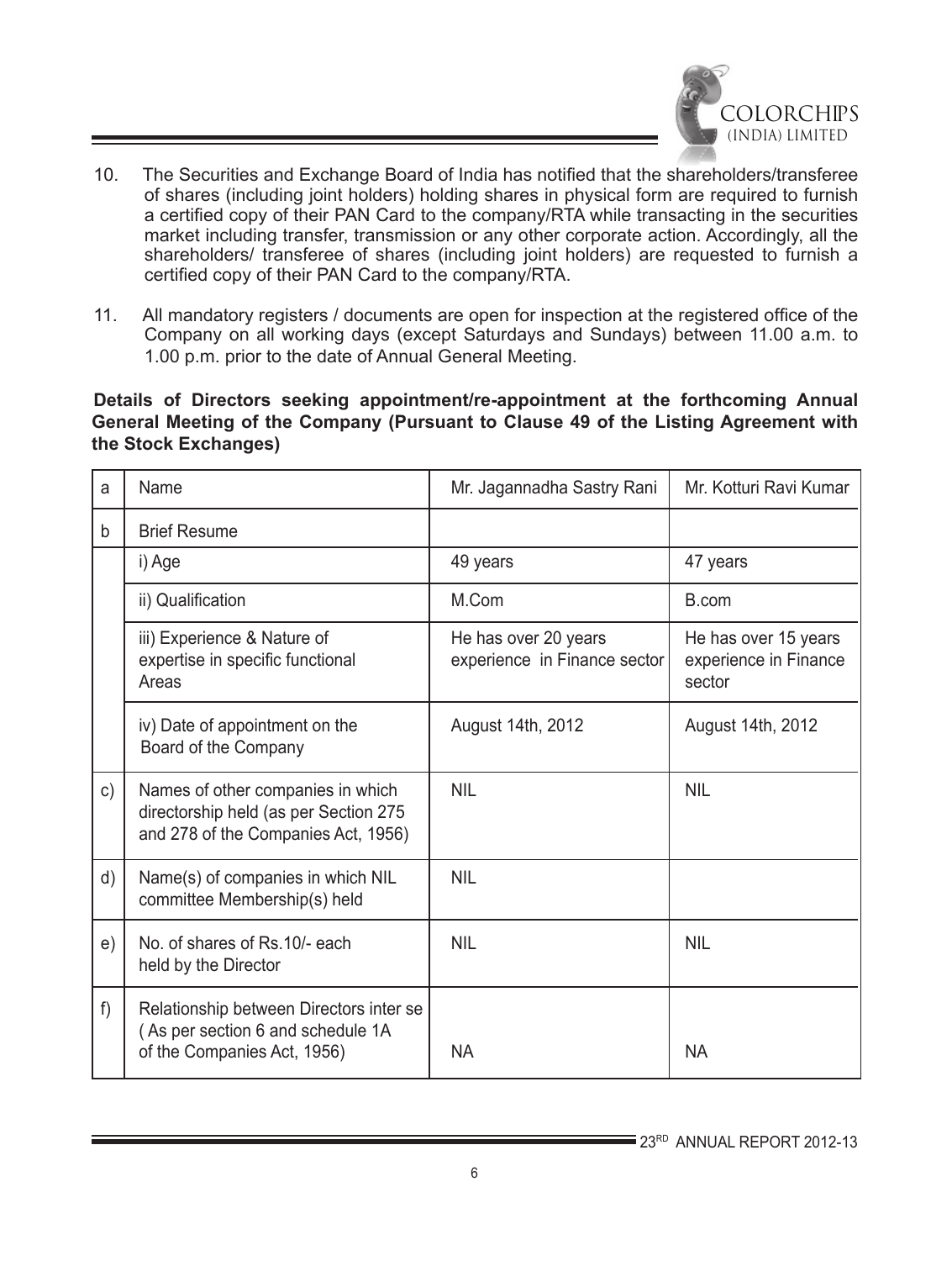

# **DIRECTORS' REPORT**

To The Members Color Chips (India) Limited (And Reduced)

Your Directors have pleasure in placing before you the 23rd Annual Report of the Company with Audited Financial Statements for the year ended 30th June 2013.

Financial Results:

 (Rupees in Lakhs)

| <b>Particulars</b>                             | 2012-13 | 2011-12   |
|------------------------------------------------|---------|-----------|
| Gross Total Income from Operations             | 40.82   | 38.88     |
| Profit before Depreciation, Interest and Taxes | (34.79) | (900.26)  |
| Depreciation                                   | 12.68   | 12.75     |
| Finance expenses                               |         |           |
| <b>Profit Before Tax</b>                       | (22.11) | (913.01)  |
| Provision for Tax                              |         |           |
| Net Profit / (Loss)                            | (27.00) | (1563.94) |
| Balance Carry forward to Balance Sheet         | (27.00) | (2268.16) |

#### **Dividend:**

Your directors have not recommended any dividend for the financial year.

#### **Directors:**

During the year under review, Mr. Jagannadha Sastry Rani and Mr. Kotturi Ravi Kumar, retire by rotation and being eligible, offer themselves for re-appointment and brief particulars of these gentlemen, are given in the annexure to the Notice of this Meeting.

The Board commends the re-appointment of these persons as Directors of the Company.

### **Auditors' & Auditor's Report:**

M/s. S.N.Murthy & Co., Chartered Accountants, the present Statutory Auditors of the Company, retires at the ensuing Annual General Meeting and is eligible for re-appointment as Statutory Auditors. The Company has received letter from them to the effect that their re-appointment, if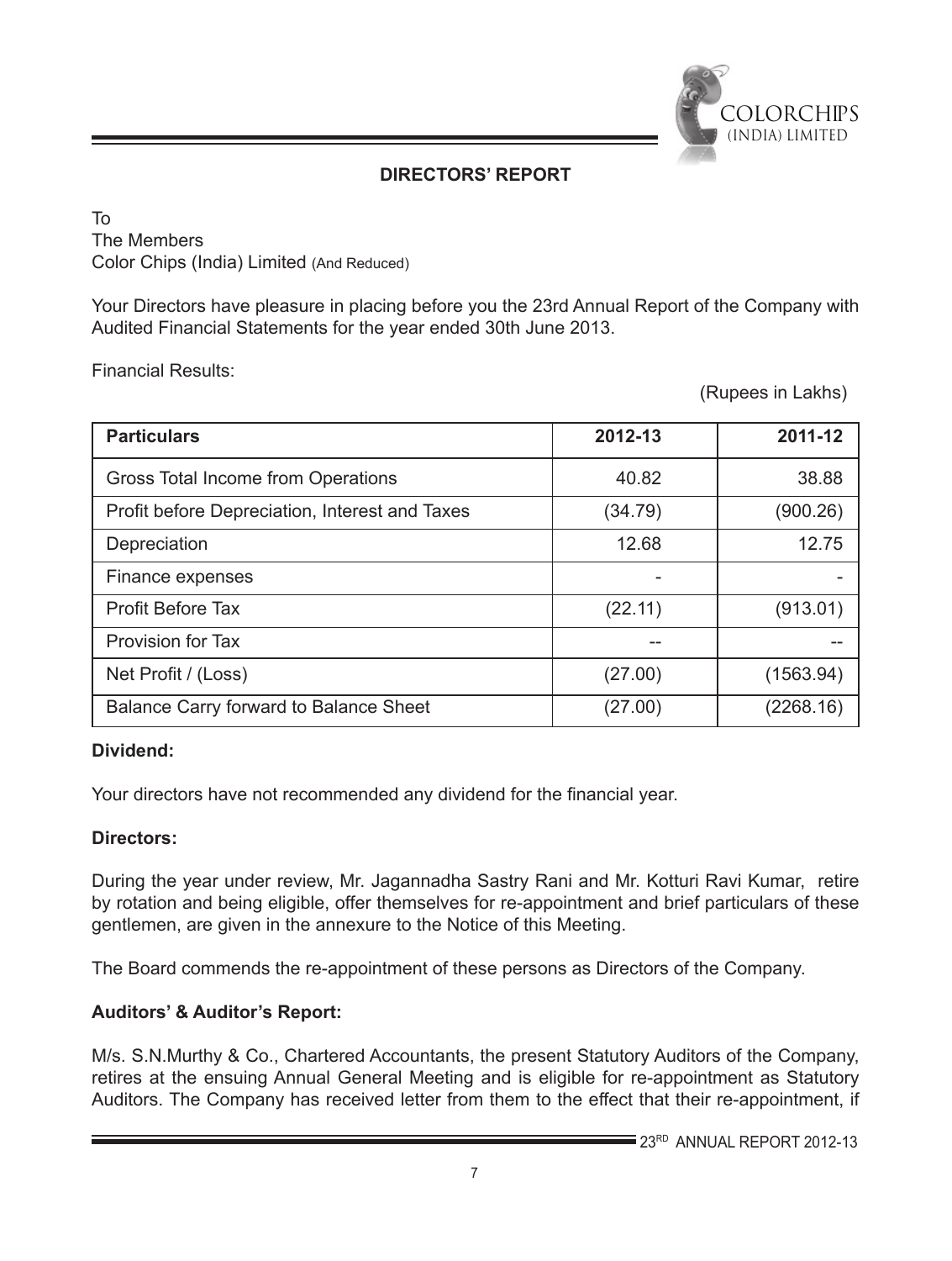

made, would be within the prescribed limits under Section 224(1B) of the Companies Act, 1956 and that they are not disqualified for reappointment within the meaning of Section 226 of the said Act. The Audit Committee of the Board has recommended their re-appointment and the Board of Directors commends the Resolution for their re-appointment.

# **Comprehensive Capital/Financial Restructure Plan:**

An Extra ordinary General Meeting was held on 3rd of November 2012 as per the directives of Hon'ble AP High Court and in the meeting the shareholders' have given their approval for the 'comprehensive restructure' scheme. The final approval was given by the Hon'ble High Court on and on 21st January 2013 and on 26th February 2013 which is the effective date of scheme , the equity shares were reduced and reconsolidated to result 1,74,68,872 shares of Rs 10 each.

The Honorable High Court of Andhra Pradesh has approved the Scheme of Arrangement between the Company and its shareholders and its unsecured lenders through its order dated January 21st, 2013:

# **Directors' Responsibility Statement Pursuant to Sec. 217(2AA):**

Pursuant to the requirement under Section 217(2AA) of the Companies Act, 1956, with respect to Directors Responsibility statement, it is hereby confirmed that:

In the preparation of the annual accounts for the year ended June 30th , 2013, the applicable accounting standards read with requirements set out under Schedule VI of the Companies Act, 1956 have been followed along with proper explanation relating to material departures;

The directors have selected such accounting policies and applied them consistently and made judgments and estimates that are reasonable and prudent so as to give a true and fair view of the state of affairs of the company as on June 30th , 2013 and of the profit or loss of the company for that period;

The directors have taken proper and sufficient care for the maintenance of adequate accounting records in accordance with the provisions of this Act for safeguarding the assets of the company and for preventing and detecting fraud and other irregularities;

The directors have prepared the annual accounts of the Company on a going concern basis.

# **Conservation of Energy, Technology Absorption, Foreign Exchange Earnings and Outgo:**

Information with respect to conservation of energy, technology absorption, foreign exchange earnings and outgo pursuant to Sec. 217(1)(e) of the Act read with rule 2 of Companies (disclosure of particulars in the report of board of directors) Rules, 1988 are set out in Annexure-A to this Report.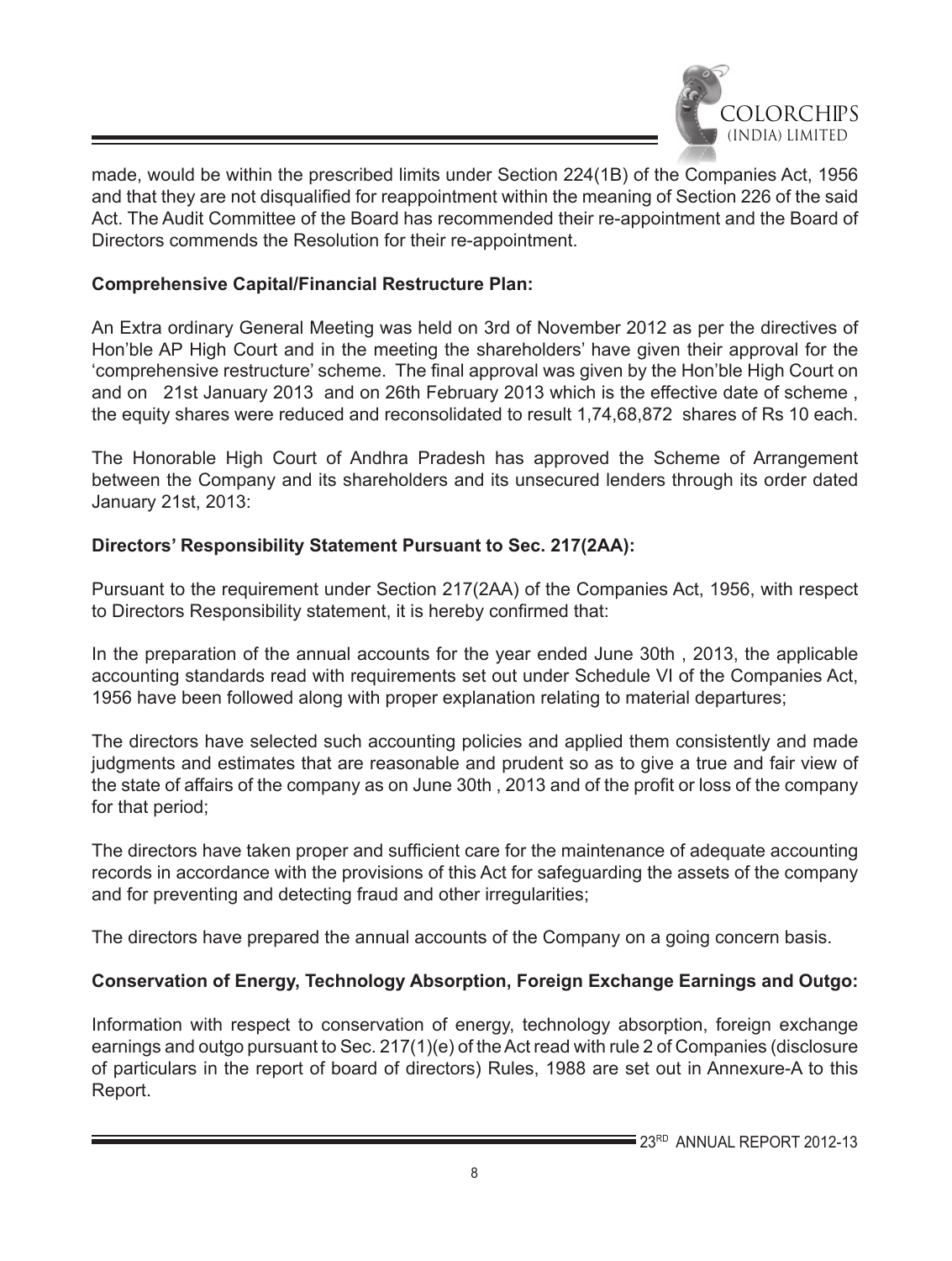

#### **Management Discussion & Analysis:**

Management's Discussion and Analysis Report for the year under review, as stipulated under Clause 49 of the listing agreement with the Stock Exchanges in India, and forms part of this Annual report as Annexure-B

#### **Report On Corporate Governance:**

The Company is committed to maintain the standards of Corporate Governance and adhere to the Corporate Governance requirements as set out by SEBI. Your Directors re-affirm their commitment to these standards and a detailed report on Corporate Governance along with a certificate from statutory auditors on its compliance forms a part of this Annual Report as Annexure-C

The requisite Certificate from the Auditors of the Company confirming compliance with the conditions of Corporate Governance as stipulated under the aforesaid Clause 49, is attached to this Report as Annexure-D

#### **CEO'S Declaration As Required Under Clause 49 Of the Listing Agreement:**

Declaration as required under clause 49(I) (D) (ii) of the listing agreement with regard to compliance with the code of conduct of the company is set out as Annexure- E to this report.

#### **Particulars of Employees - Pursuant To Sec. 217(2A) Of The Companies Act, 1956:**

In terms of the provisions of Section 217(2A) of the Companies Act, 1956 read with the Companies (Particulars of Employees) Rules, 1975 as amended, there are no employee in the Company who is drawing the remuneration worth Rs. 5,00,000 per month or Rs. 60,00,000 per annum during the financial year .

#### **Stock Exchange Listing:**

The Equity Shares of the company are listed and traded on the Bombay Stock Exchange Limited. The listing fee for the year 2012-13 has been paid to the Bombay Stock Exchange Limited. The Company has also paid custodial fee for the year 2012-13 to both the depositories' viz. NSDL and CDSL on the basis of number of beneficial folios maintained by them as on 30th June 2013.

The Company has been suspended from trading from the National Stock Exchange of India Limited.

#### **Fixed deposits:**

Your company has not accepted / renewed any fixed deposits under Section 58Aof the Companies Act, 1956 during the year 2012-2013.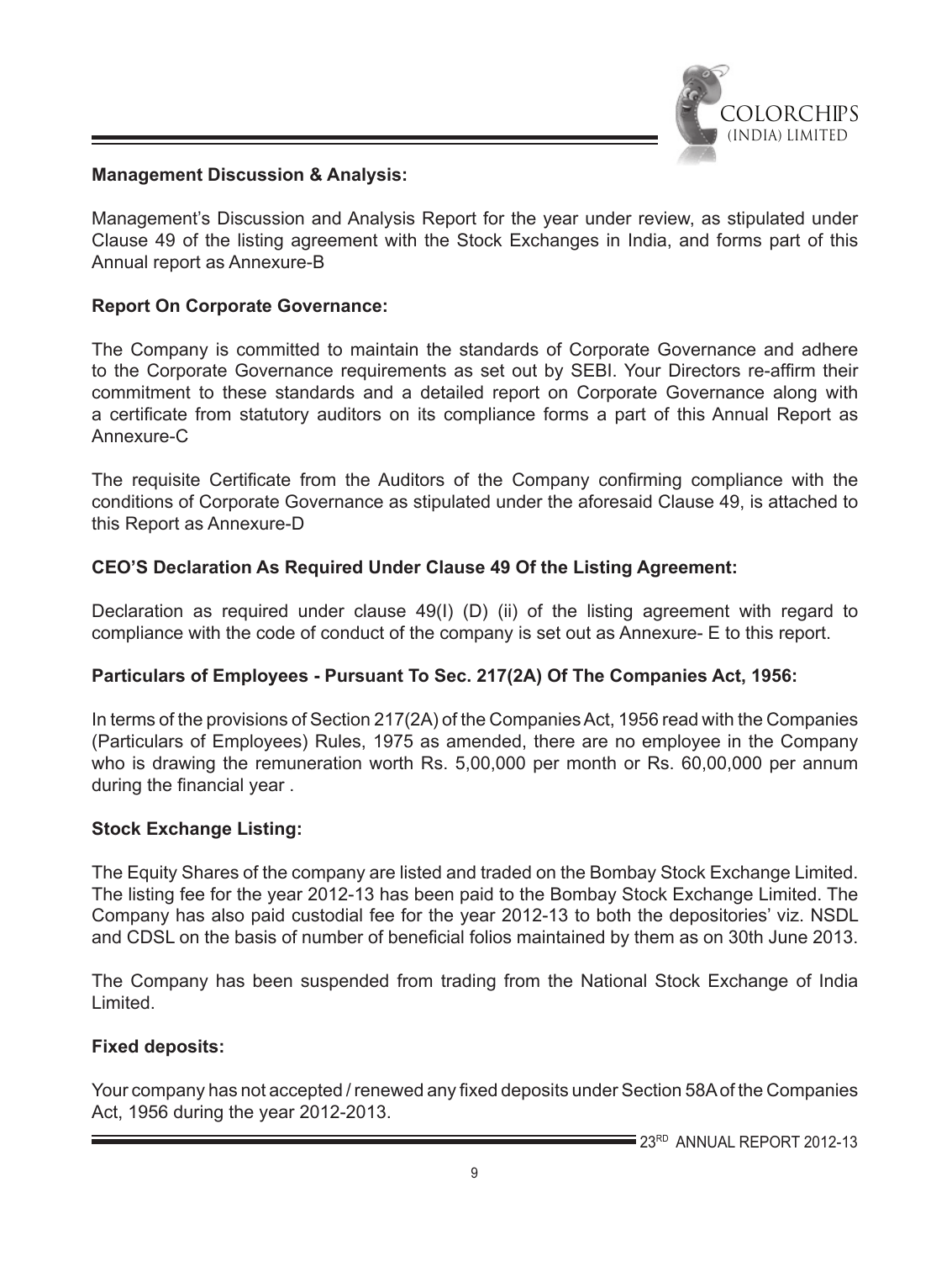

# **Acknowledgements:**

The Directors wish to place on record their appreciation for the continued co-operation and support by the Banks, Government authorities, Business Partners, Customers and other Stakeholders and more importantly, more specifically to the contribution made by all the Executives, Staff members of the Company in the achievements of the Company during the year under review.

BY ORDER OF THE BOARD

Hyderabad August 29th, 2013 

Sd/- in the state of the state of the state of the state of the state of the state of the state of the state o **PENUGONDA TVM SURESH** CHAIRMAN OF THE MEETING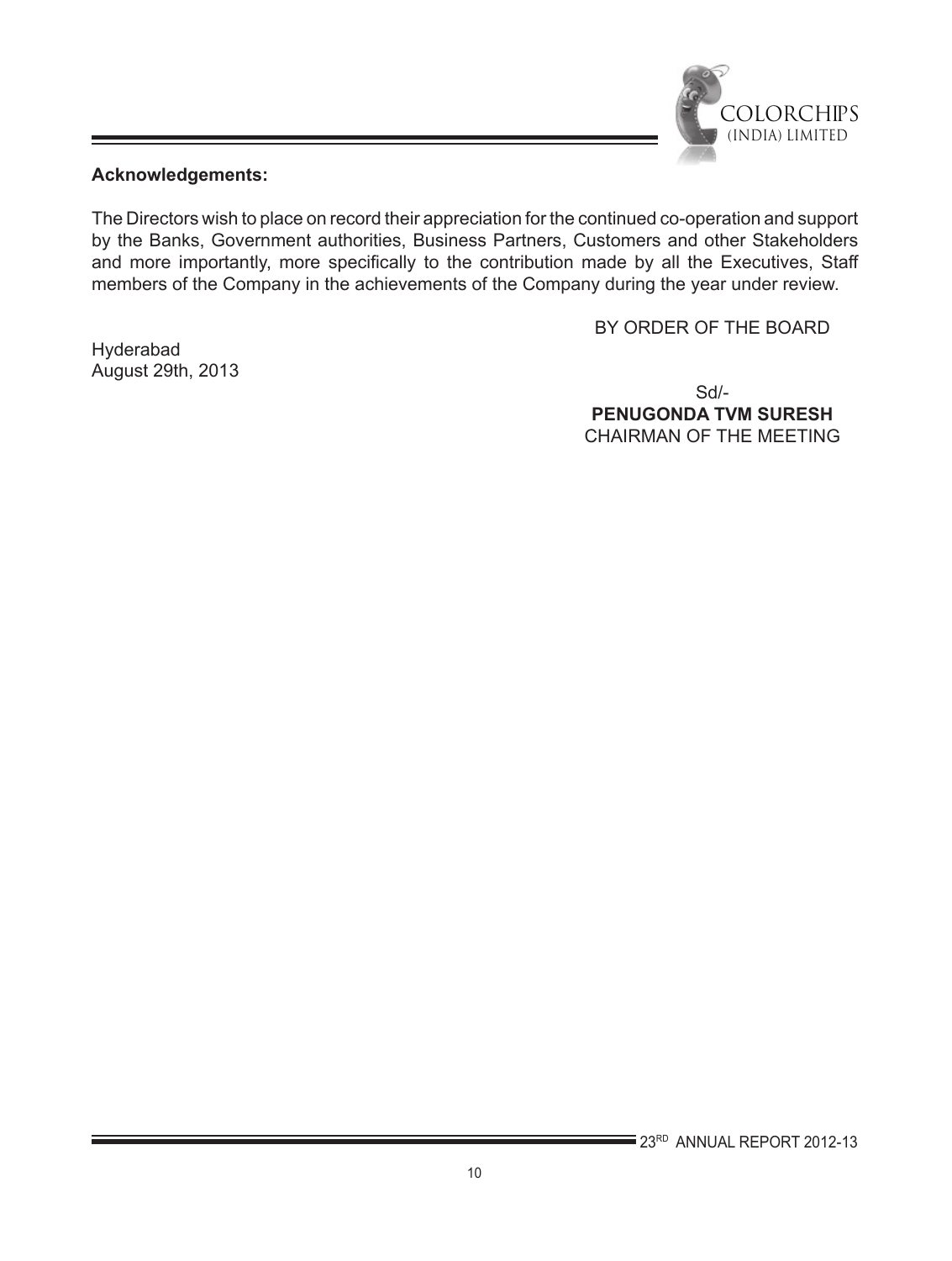

# **ANNEXURE TO THE DIRECTORS' REPORT**

# **Annexure-A: Conservation of Energy, Technology Absorption, Foreign Exchange Earnings and Outgo:**

We firmly believe that technology is the genesis of innovative business practices, which in turn enable the organization to carry out business effectively and efficiently. Even though the Animation industry is technology intensive, we believe that there is an increasing need to mechanize the processes involved in order to minimize costs and increase efficiency. We intend to make investments in innovative techniques for this regard.

Energy: The Company is in the business of development of Animation software sector and does not require large quantities of energy. However, wherever possible energy saving efforts are made.

#### **Foreign Exchange Earning and outgo:**

Amount in Rs. Lakhs

| SI. No. | <b>Particulars</b>        | 2012-13 | 2011-12 |
|---------|---------------------------|---------|---------|
|         | Foreign Exchange Earnings | --      |         |
| 2.      | Foreign Exchange Outflow  | --      |         |

### BY ORDER OF THE BOARD

Hyderabad August 29th, 2013

Sd/- **PENUGONDA TVM SURESH CHAIRMAN OF THE MEETING**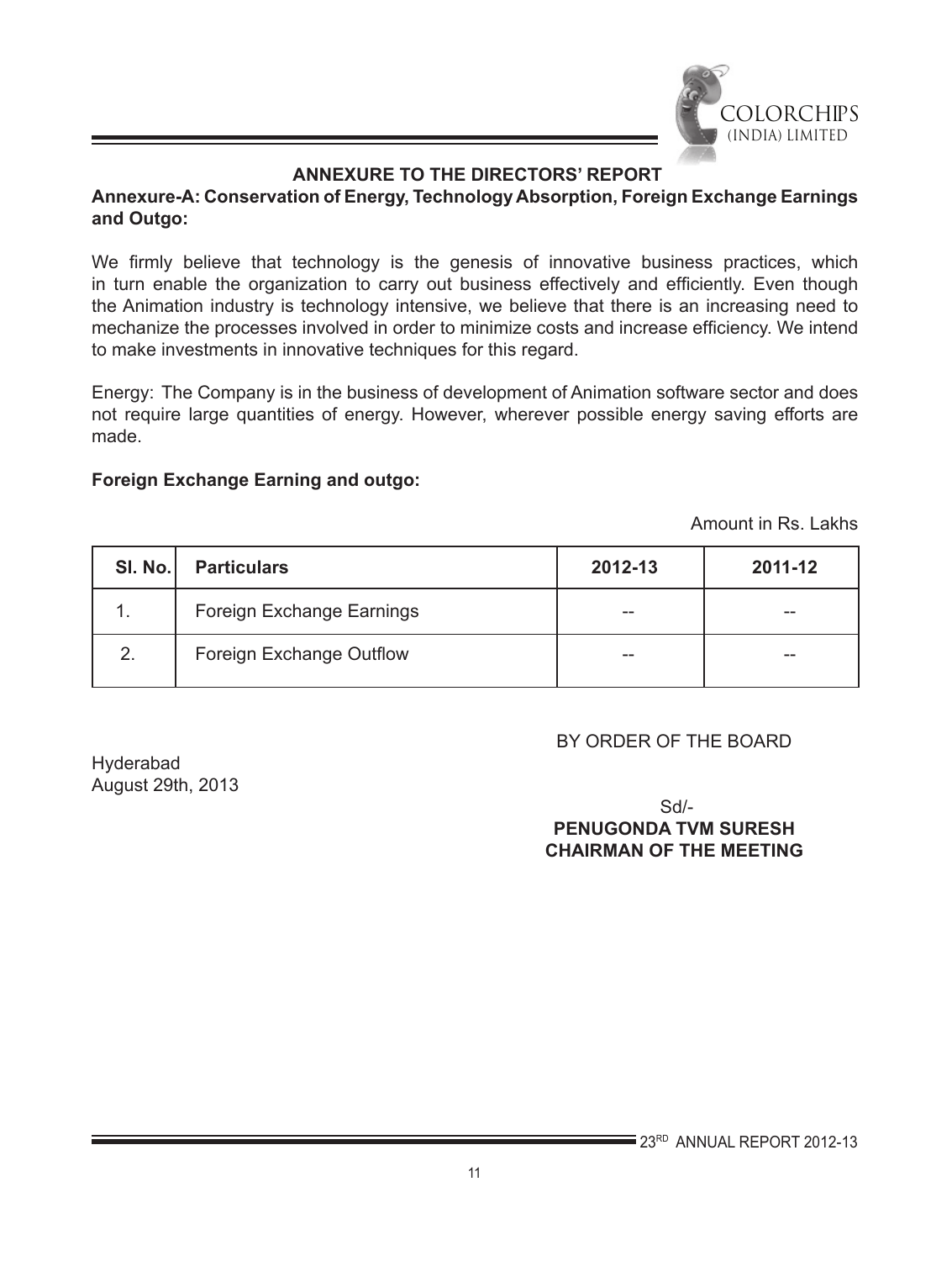

#### **Annexure-B Management Discussion And Analysis** (Forming part of Directors' Report)

# **INDUSTRY OVERVIEW**

Four years after the eruption of the global financial crisis, the world economy is still struggling to recover. During 2012, global economic growth has weakened further. A growing number of developed economies have fallen into a double-dip recession. Those in severe sovereign debt distress moved even deeper into recession, caught in the downward spiraling dynamics from high unemployment, weak aggregate demand compounded by fiscal austerity, high public debt burdens, and financial sector fragility. Growth in the major developing countries and economies in transition has also decelerated notably, reflecting both external vulnerabilities and domestic challenges. Most low-income countries have held up relatively well so far, but now face intensified adverse spillover effects from the slowdown in both developed and major middle-income countries. The prospects for the next two years continue to be challenging, fraught with major uncertainties and risks slanted towards the downside.

# **INDIAN ECONOMY**

The growth rate of the Indian economy (measured in terms of GDP at factor cost at 2004-05 prices) was 5.4 percent in the first half (H1) of year 2012-13 as against 7.3 percent in the corresponding time period of the previous year. The growth for the full year of 2011-12 was 6.5 percent vis-àvis the growth rate of 8.4 percent achieved in each of the previous two years i.e. 2009-10 and 2010-11. The slowdown has been all pervasive and almost all the sectors have been affected. The growth rate has been 2.1 percent for agriculture and allied sectors, 3.2 percent for industry sector and 7.0 percent for the services sector in the first half of 2012-13. The growth rates were 3.4 percent, 4.7 percent and 9.5 percent, for agriculture, industry and services, respectively in H1 of 2011-12. The growth of GDP in the first and second quarters of 2012-13 was 5.5 percent and 5.3 percent respectively.

### **INDIAN ENTERTAINMENT AND MEDIA INDUSTRY**

The Indian Media & Entertainment industry grew from Rs. 728 billion in 2011 to Rs. 821 billion in 2012, registering an overall growth of 12.6%. Recent policy measures taken by the government can pave the way for gradual recovery for the Indian economy. With some improvement also likely in the global economy in 2013, the prognosis for the Indian economy looks somewhat better and real GDP growth is expected to be in the range of 6.1% to 6.7% in 2013-14. Given the impetus introduced by digitization, continues growth of regional media, upcoming elections, strength in the film sector and fast increasing new media businesses, the industry is estimated to achieve a growth rate of 11.8% in 2013 to touch Rs. 917 billion. The sector is projected to grow at a healthy CAGR of 15.2% to reach Rs. 1661 billion by 2017.

The year 2012 has been one of the toughest years in recent times. But it has also been a landmark year for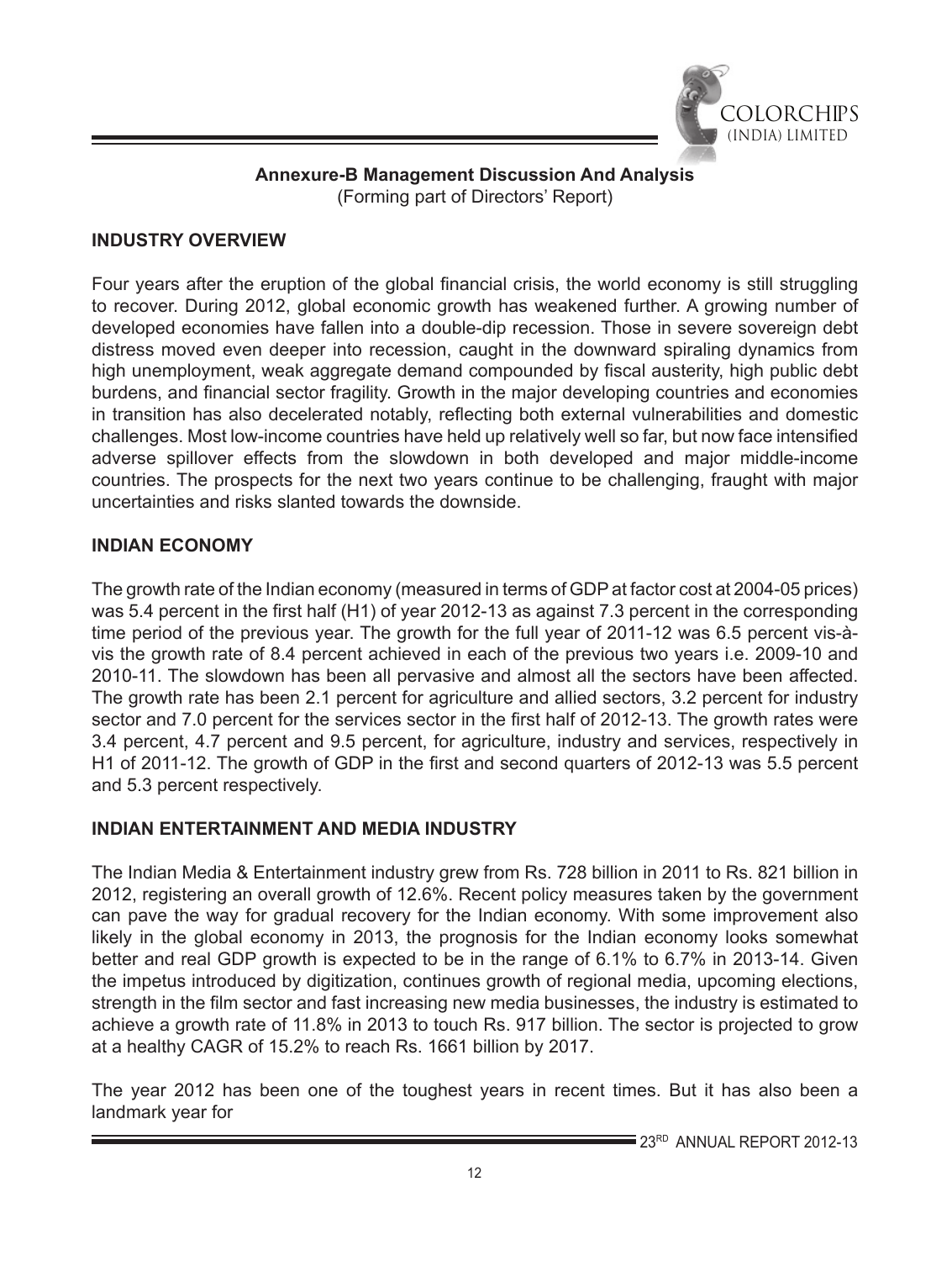

the media and entertainment sector with significant progress in all verticals: the signs are already evident that digitization will fundamentally change broadcasting, films have scaled up their ambitions, and radio and print continue to defy global trends.

The Indian economy continues to perform strongly and one of the key sectors that benefits from this fast economic growth is the E&M industry. This is because the E&M industry is a cyclical industry that grows faster when the economy is expanding. It also grows faster than the nominal GDP during all phases of economic activity due to its income elasticity wherein when incomes rise, more resources get spent on leisure and entertainment and less on necessities. Further, consumption spending itself is increasing due to rising disposable incomes on account of sustained growth in income levels, and this also builds the case for a strong bullish growth in the sector.

# **FUTURE OUTLOOK**

With more than 600 television channels, 100 million pay-TV households, 70,000 newspapers and 1,000 films produced annually, India's vibrant media and entertainment (M&E) industry provides attractive growth opportunities for global corporations. Enticed by economic liberalization and high volumes of consumption, many of the world's media giants have been present in the Indian market for more than two decades. However, in recent years, with near doubledigit annual growth and a fast-growing middle class, there has been a renewed surge in investments into the country by global companies.

Media sectors, regarded as "sunset" industries in mature markets, are flourishing in India, presenting global media companies with exciting opportunities to counter declining revenues. For example, the newspaper industry, which is facing declining readership in many international markets because of digital media, continues to thrive in India, driven by increasing literacy rates and consumer spending as well as the growth of regional markets and specialty newspapers.

Newspapers account for 42% of all advertising spend in India, the highest in all media streams. India's favorable regulatory environment and recent reforms are creating investment opportunities in a number of M&E sectors. Entry restrictions for foreign companies have been relaxed and Foreign Direct Investment (FDI) caps have been recently increased in key sectors, including Direct-To-Home (DTH) and radio. Mandatory digitization of the country's TV distribution infrastructure has spurred the growth of digital cable and DTH, and created the need for these companies to fund their expansion. The third round of radio license auctions (phase III), expected in the near future, is expected see radio networks adding around 700 radio stations across the country.

Then, there are India's diverse content markets. The bulk of the country's urban consumption is from nonmetro cities (the tier 2 and tier 3 towns) and comprises regional markets with distinct cultures, languages and content preferences. These markets, which are huge markets within markets, provide global M&E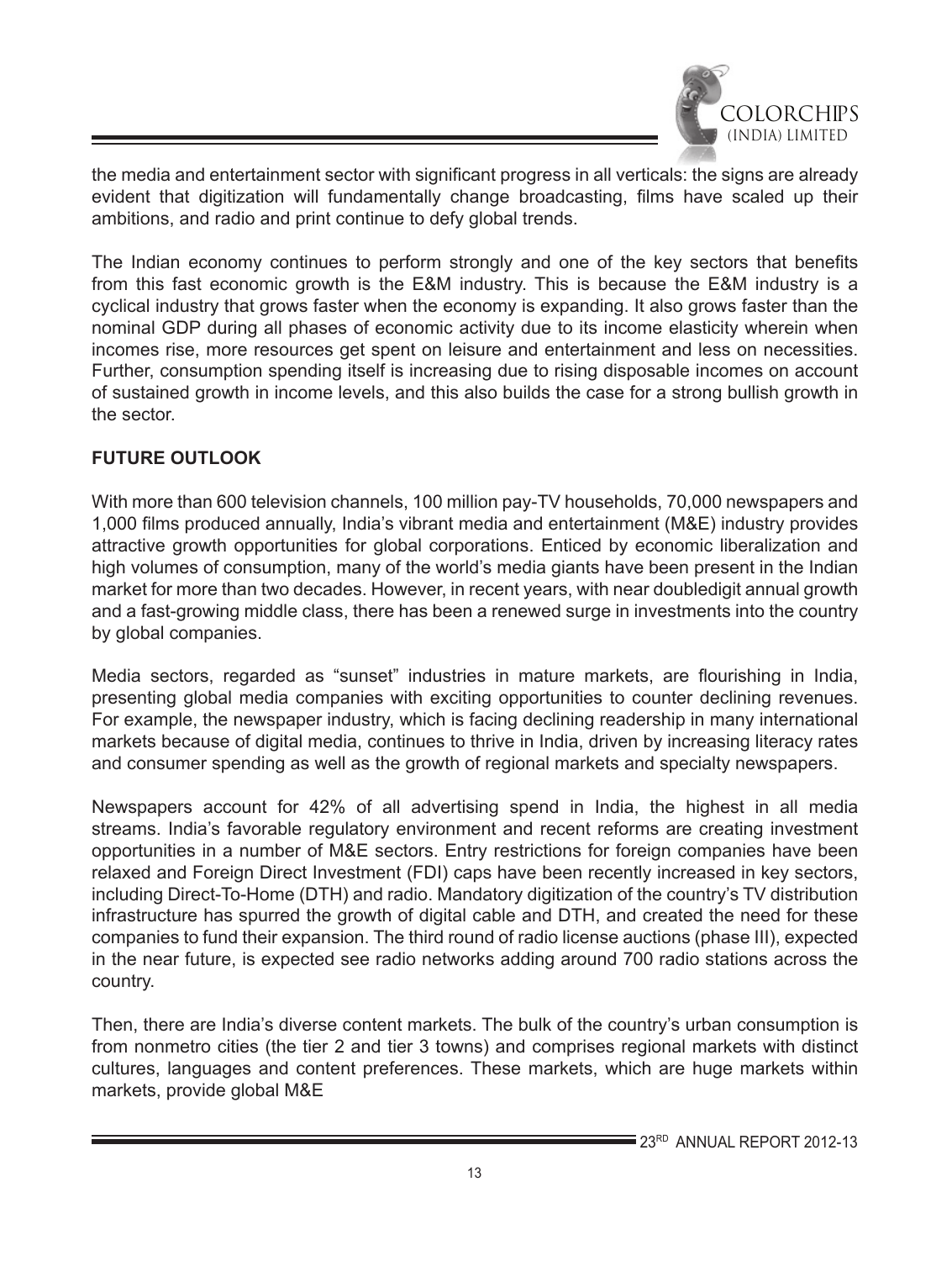

companies with a variety of opportunities to deliver localized content. Many global film studios and TV broadcasters have already entered these markets and are producing regional language content. Finally, there is the evolution of consumption of digital content, which is at an inflection point in India. Although internet penetration is currently low in the country, the recent launch of 3G services and the eventual launch of 4G are expected to bring a late surge in wirelessbased broadband adoption. In conjunction with India's mobile phone user base of more than 750 million subscribers, the scale and impact of the country's potential for digital content consumption is huge. This presents M&E companies, foreign and domestic, with an exciting opportunity to develop digital businesses that cater to a new generation of broadband users. While there are many opportunities to tap, there are also unique differences and challenges. Diverse content preferences and the low price point and high volumes of content consumption are some of the critical differences that global M&E companies need to assess when entering the Indian market. Companies that understand and adapt to the economic and social fabric of the country's operating environment and that invest in tailored content and services are likely to maximize their success. M&E companies operating in India continue to be exposed to risks ranging from local competition to fraud, corruption and piracy. Furthermore, although the development of corporate governance norms and ongoing structural and regulatory reforms are expected to mitigate these threats, global M&E companies need to develop flexible business plans, and identifies and develop mitigation strategies for key risks.

# **OPPORTUNITIES**

Increasing importance of new media along with customers increasingly adapting their preferences to the new media devices and technologies, the media and entertainment sector certainly is marching towards new horizons of growth. Regional media consumption is expected to grow phenomenally in foreseeable future. Realizing the potential and power of regional media, many national and foreign players have already forayed into the segment, and many others are likely to follow suit, going forward this foray will increase regional media consumption. There is a huge demand for premium and special interest content like comedy, thriller, horror and action movies and demand for different type of music is also increasing. This can be seen with so many dedicated music channels coming up on television. To tap this niche market and understand the preferences of the consumer in this market through user behaviour, creating/ repurposing content for different platform is needed and this will effectively open more channels to monetize content leading to growth of the industry and the Company.

# **THREATS**

### **Economy risk**

Investment in the film industry is highly speculative and inherently risky. There can be no assurance of the economic success of any picture since the revenues derived from the production and distribution of a picture depend primarily upon its acceptance by the public, which cannot be predicted. The commercial success of a picture also depends upon the quality and acceptance of other competing films released into the marketplace at or near the same time, general economic factors and other tangible and intangible factors, all of which can change and cannot be predicted with certainty.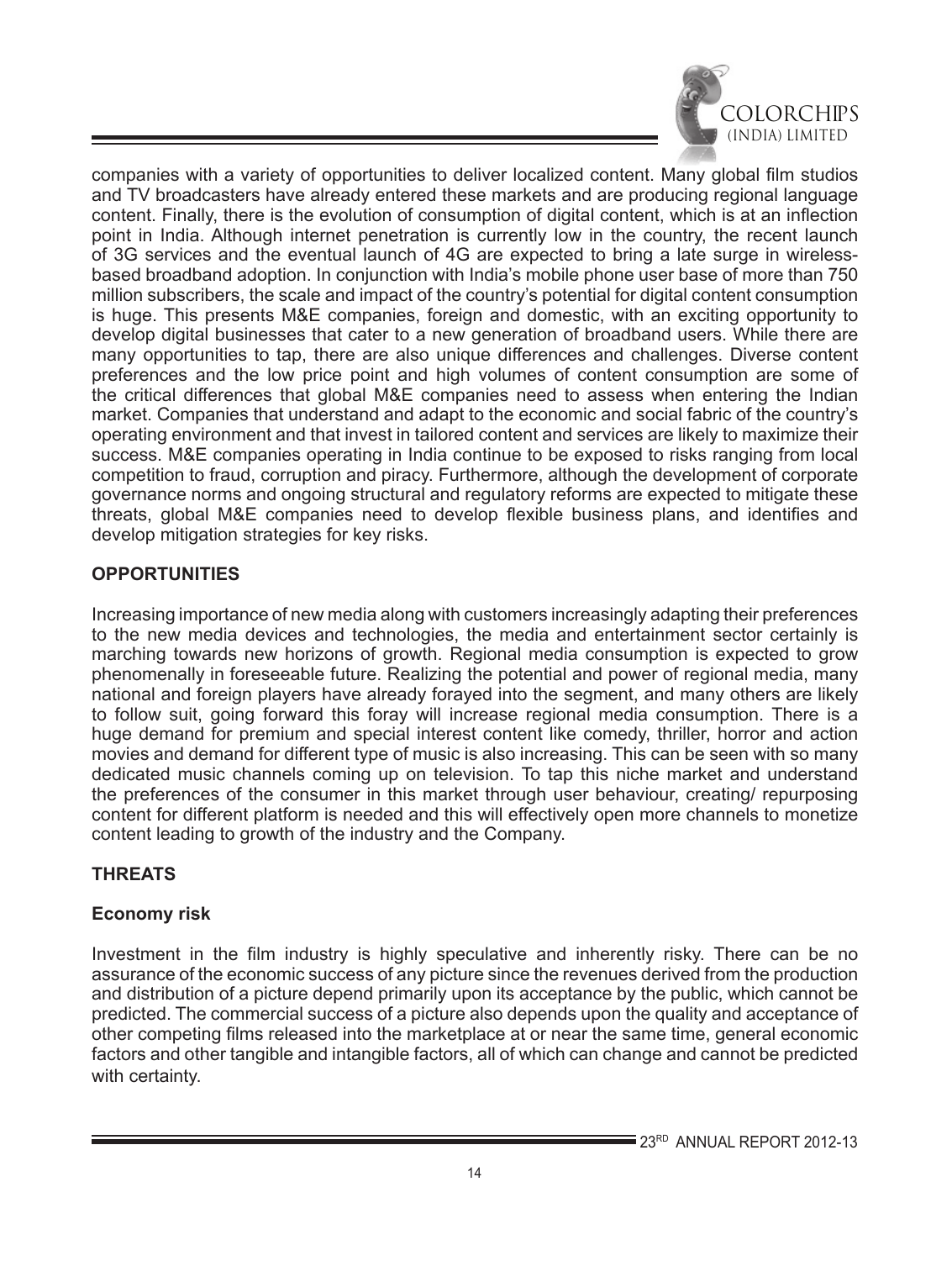

# **High Talent cost**

There has been a constant increase in the talent cost leading to increase in cost of production and making it difficult to recover the cost. The Company has deep relationships with artists at every level which help them sign stars at correct costs, thereby keeping a check on unreal production costs.

# **Piracy**

The problem of piracy assumes a different proportion in a country such as India with an area of 3.3 million sq. km. and a population of over 1 billion speaking 22 different languages. It impacts all segments of the industry especially films, music and television. Most of the credible efforts today to combat piracy have been initiated by industry bodies themselves. On part of the government, lack of empowered officers for enforcement of anti-piracy laws remains the key issue that is encouraging the menace of piracy. This, coupled with the lengthy legal and arbitration process, is being viewed as a deterrent to the crusade against pirates.

# **INTERNAL CONTROL SYSTEMS**

The Company recognises the importance of internal controls and their adequacy and has taken commensurate steps in this regard. The Company has in process the systems that are needed to manage the business of the scale and size which the company has evolved into. Risks and controls are regularly viewed by senior and responsible officers of the Company that assure strict adherence to budgets and effective and optimal use of resources.

### **DISCUSSION OF FINANCIAL ANALYSIS**

The Company's financial performance is discussed in details under the head "Results of Operations" in Directors Report to the Members.

#### **HUMAN RESOURCES**

At CCIL, we believe that human resources represent one of the most important organizational assets and it takes pride in its open non-bureaucratic culture marked by high access to decision makers. HR has successfully inculcated a strong family value system among the employees, nurturing the "WE" feeling and a strong sense of belonging among all.

### **CAUTIONARY STATEMENT**

Statements in the Management Discussion and Analysis describing the Company's objectives, projections, Estimates and expectations may be 'forward looking statements' within the meaning of applicable securities laws and regulations. Actual results could differ materially from those expressed or implied. Important factors that could influence the Company's operations include economic developments within the country, demand and supply conditions in the industry, input prices, changes in Government regulations, tax laws and other factors such as litigation and industrial relations.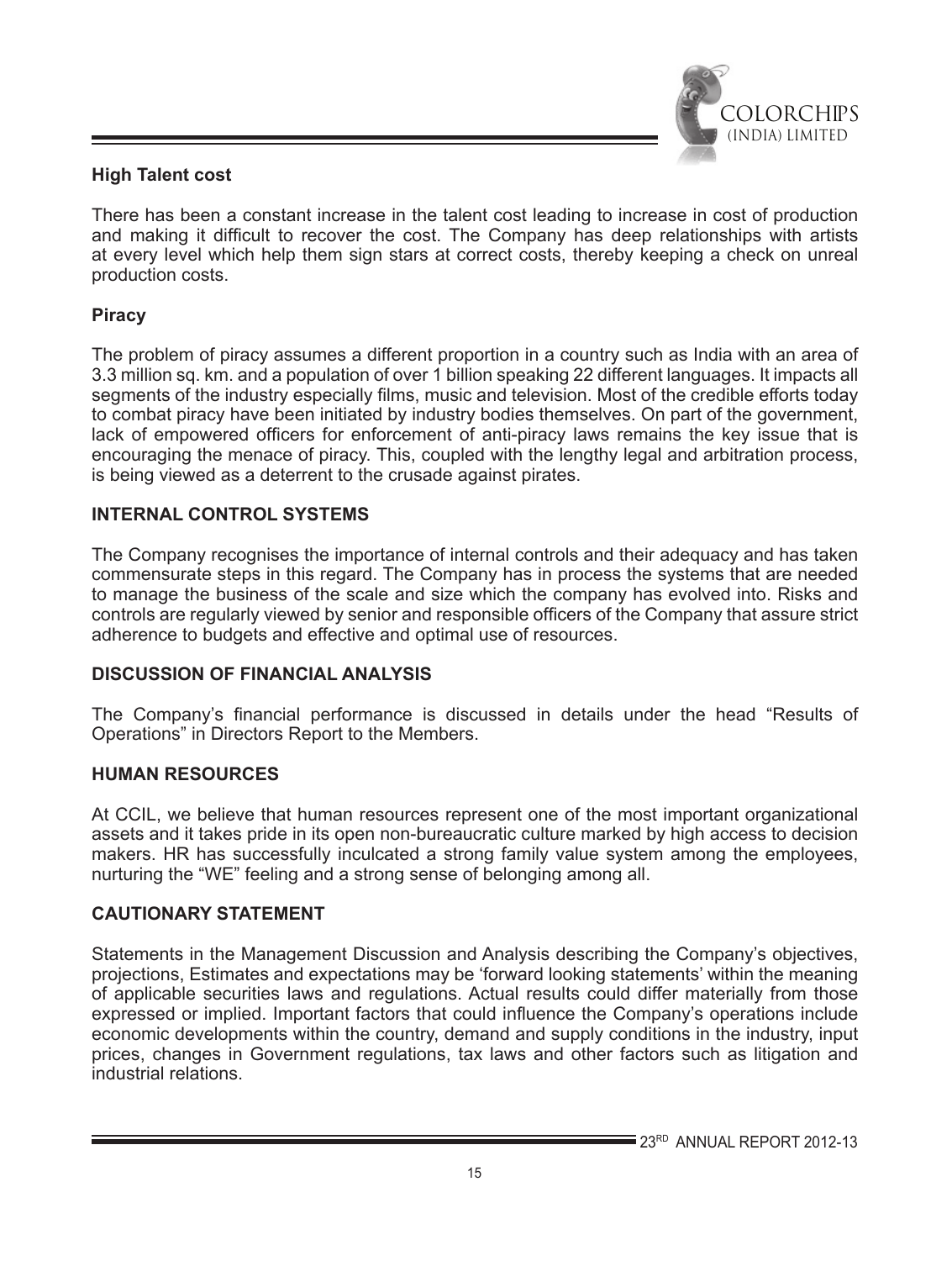

### **Annexure-C REPORT ON CORPORATE GOVERNANCE**

(Forming part of Directors' Report)

# **I. COMPANY'S PHILOSOPHY ON CODE OF GOVERNANCE:**

Your Company firmly believes in transparency in its dealings and lays emphasis on integrity and regulatory compliance. The Company considers good corporate governance a prerequisite for meeting the needs and aspirations of its shareholders.

#### **II. BOARD OF DIRECTORS:**

As on June 30, 2013, the Board of Directors comprised of 7 Directors out of which Five (5) are independent directors. The Composition of the Board is in conformity with the listing requirements.

None of the Directors on the Company's Board is a Member of more than 10 Committees and Chairman of more than 5 Committees across all the Companies in which he is a Director. All the Directors have made necessary disclosures regarding Committee positions held by them in other Companies and do not hold the office of Director in more than 15 public companies.

The Managing Director / CEO has certified to the Board in accordance with Clause 49 (V) of the Listing Agreement pertaining to CEO certification for the Financial Year ended June 30, 2013.

#### **BOARD MEETINGS:**

The Board of Directors met Seven (6) times during the year on 14-08-2012, 29-09-2012, 14- 11-2012, 14-02-2013, 25-03-2013 and 29-08-2013 and the maximum gap between any two meetings was less than four months, as stipulated under Clause 49.

The details of composition of Board, attendance at Board Meetings held during the year and at last AGM, number of Directorship and membership/chairmanship of Committees in public companies are given below:

| Name of<br>the Director                                                                                                          | Category                         | No. of<br>meetings<br>Attended | Whether<br>Attended<br>Last AGM | No. of other<br>director ships * | No. of Board<br>Committees of<br>other Companies |        |
|----------------------------------------------------------------------------------------------------------------------------------|----------------------------------|--------------------------------|---------------------------------|----------------------------------|--------------------------------------------------|--------|
|                                                                                                                                  |                                  |                                |                                 |                                  | Chairman                                         | Member |
| M. Krishnam Raju                                                                                                                 | Non Executive<br><b>Director</b> | 06                             | <b>YES</b>                      | 02                               |                                                  |        |
| D.S. Subrahmanyam                                                                                                                | Non Promoter<br>& WTD            | 06                             | <b>YES</b>                      | 02                               |                                                  | 01     |
| Dr.G. Chandra Bhushan                                                                                                            | Independent<br><b>Director</b>   | 05                             | <b>NO</b>                       | 02                               |                                                  |        |
| K.Ch.A.V.S.N. Murthy                                                                                                             | Independent<br><b>Director</b>   | 06                             | <b>YES</b>                      |                                  |                                                  |        |
| Kotturi Ravi Kumar                                                                                                               | Independent<br><b>Director</b>   | 06                             | <b>YES</b>                      |                                  |                                                  |        |
| Jagannadha Sastry Rani                                                                                                           | Independent<br><b>Director</b>   | 07                             | <b>YES</b>                      |                                  |                                                  |        |
| * excluding private, foreign and companies registered under Section 25 of the Companies Act, 1956.<br>23RD ANNUAL REPORT 2012-13 |                                  |                                |                                 |                                  |                                                  |        |
|                                                                                                                                  |                                  |                                |                                 |                                  |                                                  |        |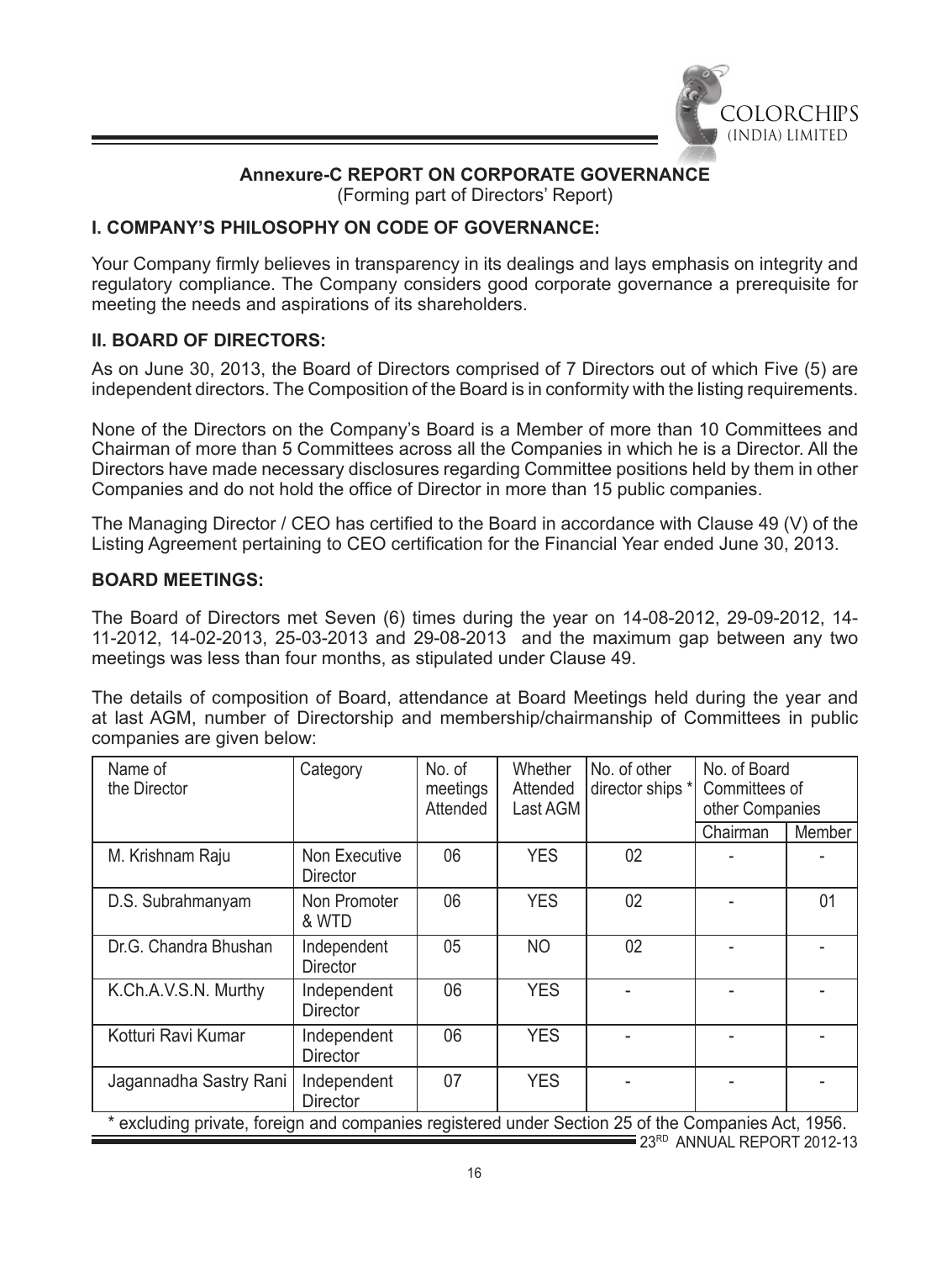

The Board has adopted Code of Conduct for all its Directors and members of Senior Management in its meeting held on August 25, 2006. The same has been displayed on the Company's website.

All the Directors and members of Senior Management have affirmed compliance with the Code of Conduct for the financial year ended June 30, 2013.

#### **III. AUDIT COMMITTEE:**

The Committee is empowered with the powers as prescribed under the said Clause 49 of the Listing Agreement and Section 292A of the Companies Act, 1956. The broad role of the Committee is to review:

- i. Financial reporting process;
- ii. Adequacy of internal control systems;
- iii. The financial statements for approval of the Board; and
- iv. The performance of statutory and internal auditors

The members of the Audit Committee are as follows:

| Name of Member               | Category    | Designation | No. of Meetings |
|------------------------------|-------------|-------------|-----------------|
| Mr. K. Ch. A.V. S. N. Murthy | Independent | Chairman    |                 |
| Mr. K.Ravi Kumar             | Independent | Member      |                 |
| Mr. D S Subrahmanyam         | <b>WTD</b>  | Member      |                 |

Audit committee met four times on the following dates: 14-08-2012, 14-09-2012, 14-02-2013 and 25-03-2013.

### **IV. REMUNERATION COMMITTEE:**

The terms of reference of the Committee are:

- to decide all elements of remuneration package of all the directors i.e. salary, benefits, bonus, pension etc.
- to decide details of fixed component and performance linked incentive along with the performance criteria.
- to decide service contracts, notice period, severance fees.
- to decide stock options details if any.

During the year under review, there was no meeting of Remuneration Committee conducted.

The Remuneration Committee consists of all Independent Directors under the Chairmanship of Mr. K.Ch. A.V.S Murthy.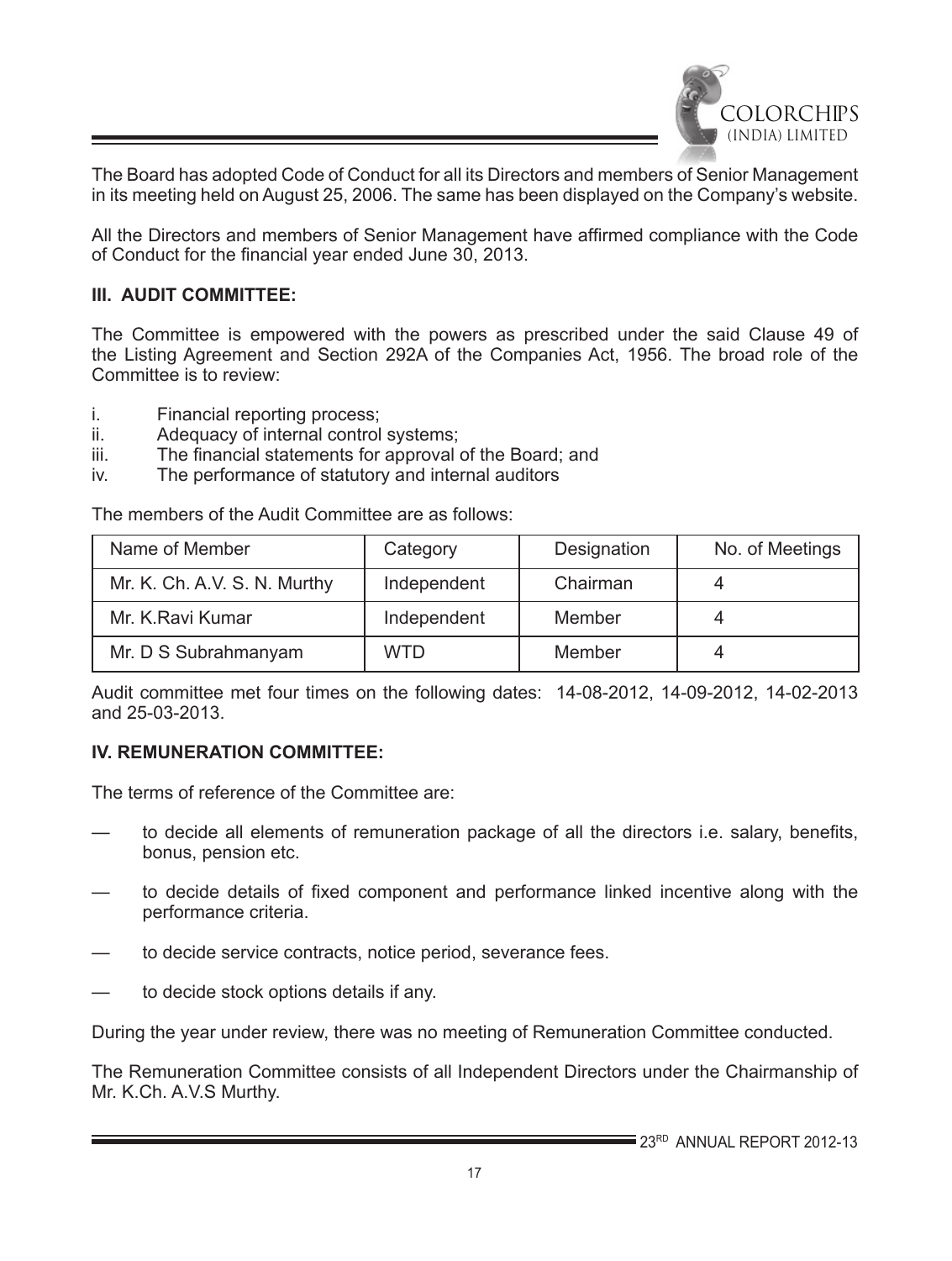

#### **COMPOSITION, NAME OF MEMBERS AND CHAIRPERSON:**

| Name of the member       | Category    | <b>Designation</b> |
|--------------------------|-------------|--------------------|
| Mr. K.Ch.A.V.S.N. Murthy | Independent | Chairman           |
| Mr. K.Ravi Kumar         | Independent | Member             |
| Dr. G. Chandra Bhushan   | Independent | Member             |

#### **Remuneration Policy:**

To recommend/review the remuneration package periodically, to the executive directors. The remuneration policy is in consonance with the existing industry practice and also with the provisions of the Companies Act, 1956.

### **V. INVESTOR GRIEVANCE COMMITTEE:**

The basic function of the Committee is to address shareholders' complaints / grievances pertaining to:

- i. transfer of shares;
- ii. dividends:
- iii. Dematerialization of shares;
- iv. replacement of share torn / mutilated share certificates;
- v. non receipt of rights / bonus / split share certificates; and
- vi. Other related issues.

There was no investor complaint during the year under review. There are no pending Investor complaints as on 30-06-2013.

Mr. D.S. Subrahmanyam, Whole-time Director is the Compliance Officer.

There are no pending transfer/complaints as on 30-06-2013.

#### **Composition:**

| Name of the member     | Category    | <b>Designation</b> |
|------------------------|-------------|--------------------|
| Mr. D. S. Subrahmanyam | WTD         | Chairman           |
| Mr. K.Ravi Kumar       | Independent | Member             |
| Dr. G. Chandra Bhushan | Independent | Member             |

The Shareholder/Investor grievances committee specifically looks into redressing of Shareholders and Investors' complaints and ensures expeditious share transfer process.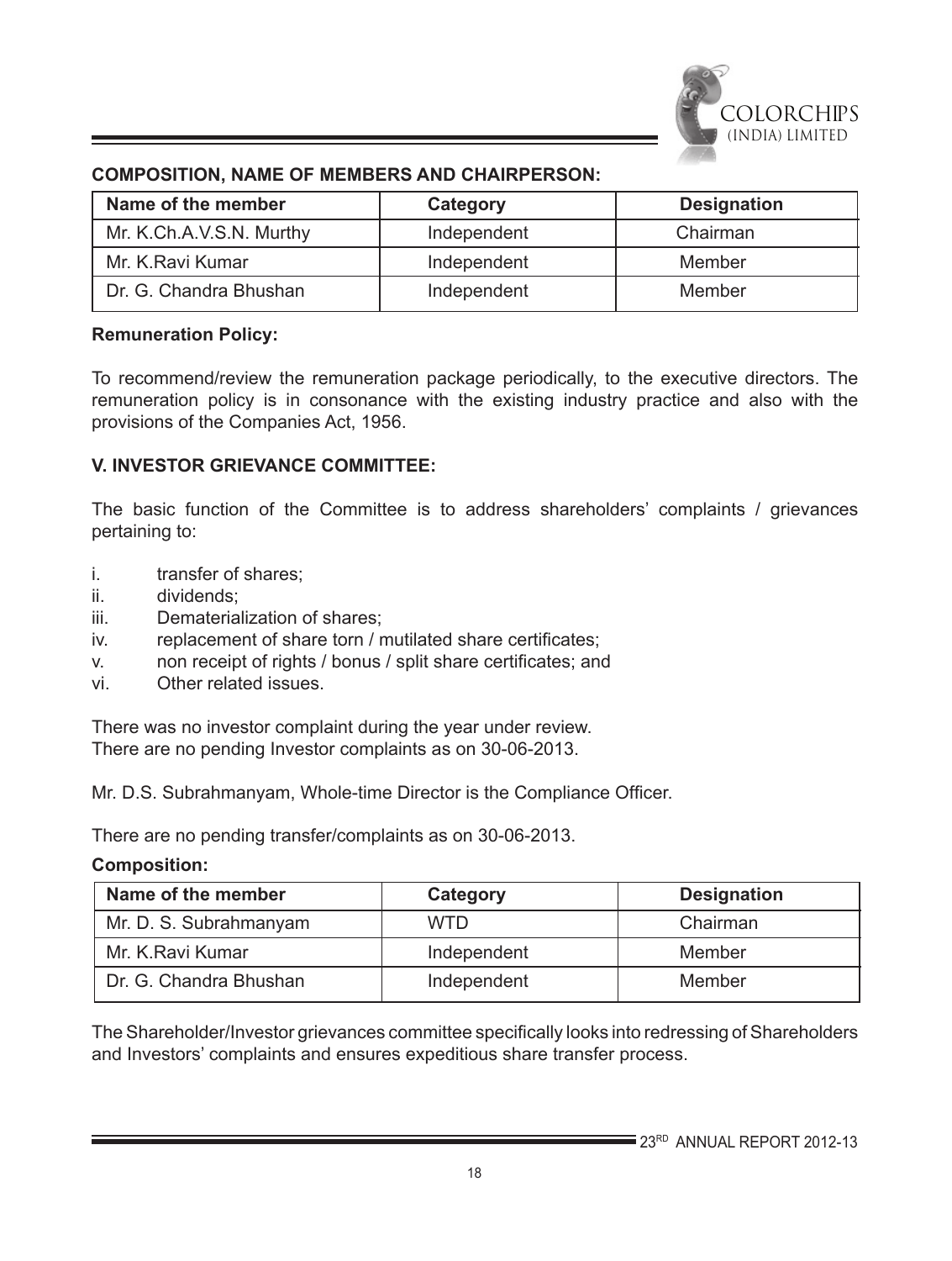

# **VI. GENERAL BODY MEETINGS:**

a) The details of Annual General Body Meetings held in the last three years are as under:

| <b>Financial Year</b> | <b>Location</b>                                                                           | <b>Date and Time</b>   |
|-----------------------|-------------------------------------------------------------------------------------------|------------------------|
| 2009-2010             | Plot No.91, Road No.7-B,<br>Jubilee Hills, Hyderabad - 500033                             | 31.12.2009<br>11.00 AM |
| 2010-2011             | Plot No.91, Road No.7-B,<br>Jubilee Hills, Hyderabad - 500033                             | 11.00 AM<br>31.12.2011 |
| 2011-2012             | Hotel One place, P.R.R Estate,<br>2-22-298, Behind K.P.H.B Bus Stop,<br>Hyderabad-500072. | 12.00PM<br>03.11.2012  |

• 2 Special Resolutions were passed in the previous three Annual General Meetings.

### **1. Issue of equity shares on Preferential Basis to Promoters.**

"RESOLVED THAT pursuant to the provisions of Section 81(1A) and all other applicable provisions, if any, of the Companies Act, 1956 (including any amendment(s) to or re-enactment thereof) and enabling provisions of the Memorandum and Articles of Association of the Company and the Listing Agreements entered into by the Company with the Stock Exchanges where the securities of the Company are listed and in terms of the provisions of the SEBI (Issue Of Capital And Disclosure Requirements) Regulations, 2009 (the "SEBI (ICDR) Regulations") (including any amendment(s) to or re-enactment thereof) and Regulation 8 (2) of SEBI (SAST) Regulations, 2011 and subject to the approvals, consents, permissions and / or sanctions, as may be required from any appropriate authority, institution or body (hereinafter collectively referred to as the "the appropriate authorities") and subject to such terms, conditions, alterations, corrections, changes, variations and / or modifications, if any, as may be prescribed by any one or more or all of them in granting such approvals, consents, permissions and / or sanctions (hereinafter referred to as "the requisite approvals") and which may be agreed to by the Board of Directors of the Company (hereinafter referred to as "the Board", which term shall be deemed to include any Committee duly constituted by the Board or any Committee which the Board may have constituted or hereafter constitute, to exercise one or more of its powers including the powers conferred on the Board by this resolution), the consent of the Company be and is hereby accorded to the Board to create, offer, issue and allot up to 30,00,000 (Thirty Lakhs) equity shares of the face value of Rs.10/- each, ranking pari-passu with the existing equity shares of the Company, for cash, to M/s. Ravikaanth Portfolio Services Private Limited {a Company belonging to the Promoter Group}at a price of Rs.10/- per share on preferential allotment basis."

"RESOLVED FURTHER THAT the Relevant Date for the purpose of pricing of the Equity Shares shall be 17th March 2012, being the date which is 30 days prior to the declaration of results of Postal Ballot i.e. 16th April 2012, which is deemed to be the date of the General Meeting passing the resolution in accordance with section 192A of the companies Act, 1956, read with relevant rules there under."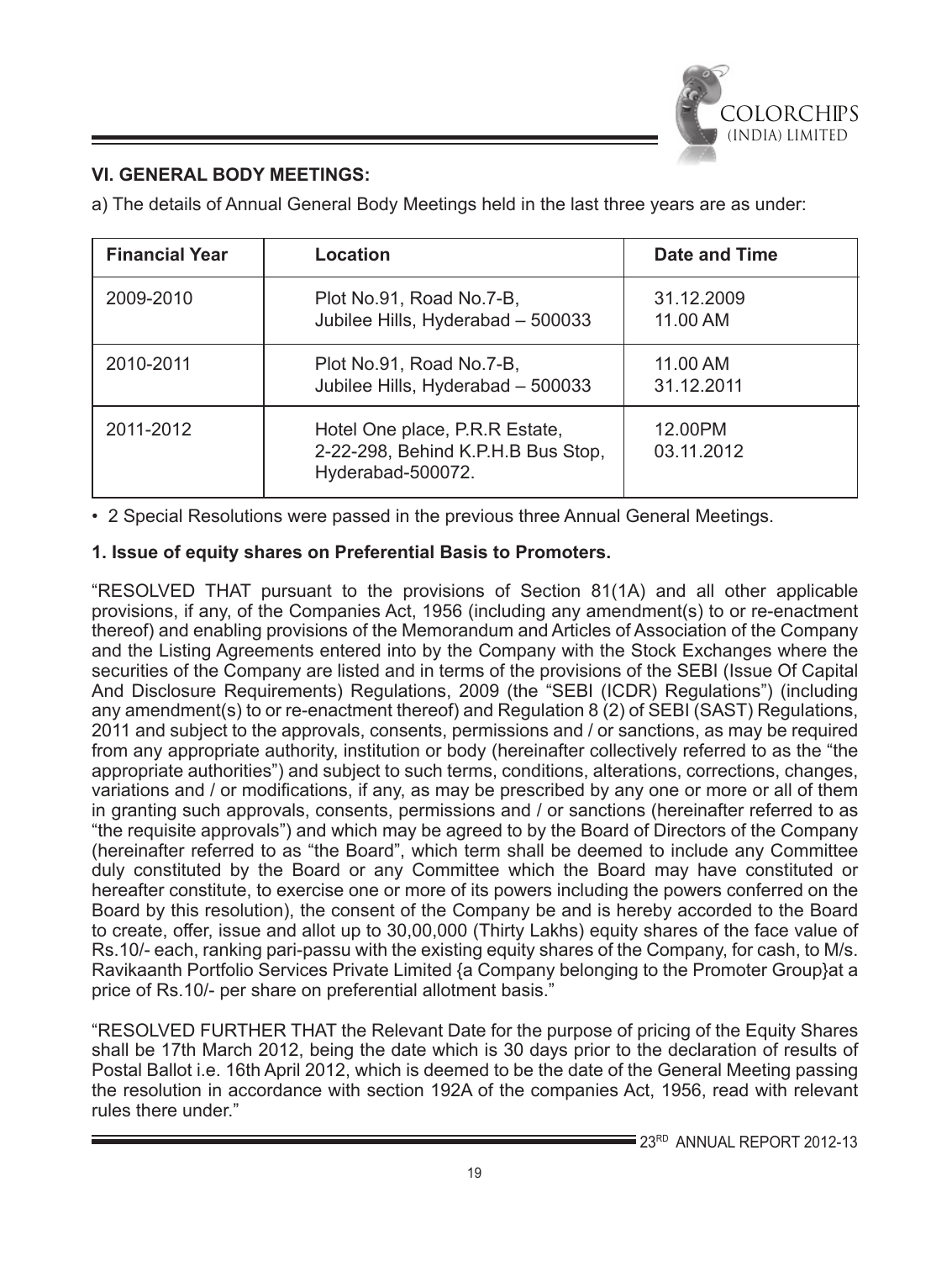

"RESOLVED FURTHER THAT the said shares shall be ranked in all respects, pari passu with the existing equity shares of the Company."

"RESOLVED FURTHER THAT pursuant to the provisions of Chapter VII of SEBI (ICDR) Regulations, 2009 the fresh equity shares to be allotted shall be locked in for a period of three years from the date of allotment and that the equity Shares shall not be sold, transferred, hypothecated or encumbered in any manner during the period of lock-in except to the extent and in the manner permitted there under."

• Ballots papers were used for voting at above meeting.

#### **Results of the Postal Ballot Conducted in accordance with Section 192A of the Companies Act, 1956 Read with the Companies (passing of the Resolution by Postal Ballot) Rules, 2001**

# **Item of the Business:**

# **SPECIAL BUSINESS:**

Special Resolution under Section 81 (1A) of the Companies Act, 1956 with regard to issue of 30,00,000 equity shares of Rs.10/- each to 'Ravikaanth Portfolio Services Private Ltd' on preferential basis to the Promoter Group.

Based on the Scrutinizer's Report dated April 16, 2012 Mr. Penugonda TVM Suresh, Chairman and Managing Director of the Company has declared the results of the postal ballot on April 16, 2012 as under:

| S. No | <b>Particulars</b>                              | Item No. 1 |
|-------|-------------------------------------------------|------------|
| 1     | Total ballot forms received                     | 16         |
| 2     | Less: invalid ballot forms                      | 0          |
| 3     | Number of valid ballot forms received (1-2)     | 13         |
| 4     | Number of Votes on valid ballot forms           | 397137     |
| 5     | Number of Votes on invalid ballot forms         | 0          |
| 6     | <b>Ballot forms with Assent</b>                 | 16         |
|       | Votes in favour of the Resolution               | 397137     |
| 8     | <b>Ballot forms with Dissent</b>                |            |
| 9     | Votes against the Resolution                    | 0          |
| 10    | Percentage of Votes in favour of the Resolution | 100.00     |
| 11    | Percentage of Votes against the Resolution      | 0          |

Accordingly, Item No.1 as set out in the Notice of the Postal Ballot dated 6th March 2012 was passed by the Shareholders with the requisite majority as Special Resolution.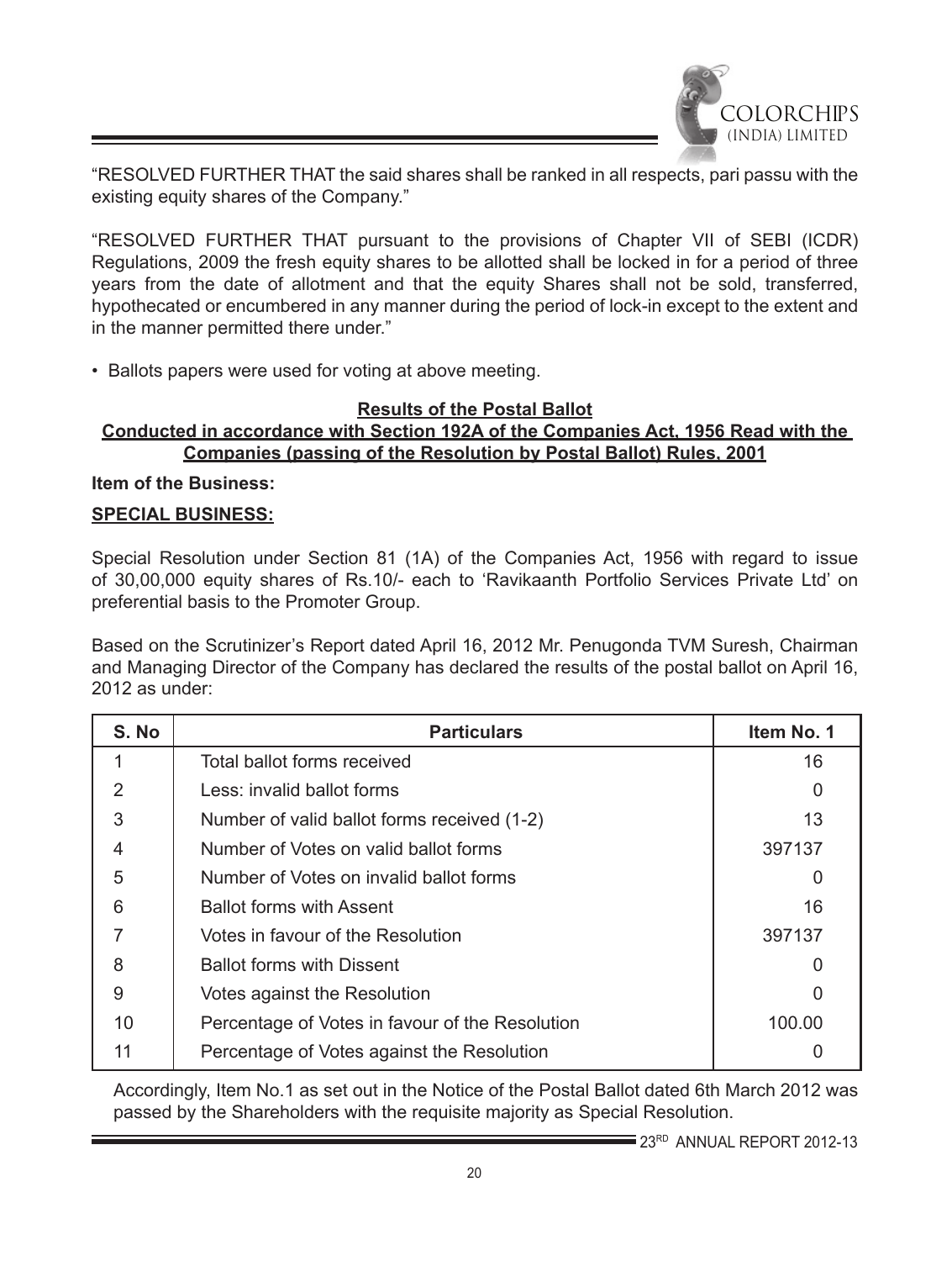

### **2. Scheme of Arrangement between M/s. Color Chips (India) Limited and its Shareholders and its unsecured creditors.**

"RESOLVED THAT pursuant to sections 391 and 394 read with Section 100 and other applicable provisions, if any, of the Companies Act, 1956 the scheme of arrangement between M/s. Color Chips (India) Limited and its Shareholders and its unsecured creditors, a copy of whereof is placed before this meeting duly initialed by the Chairperson for the purpose of identification, be and is hereby approved and the Board of Directors of the company be and is hereby authorized to do all such acts, deeds and things as are required for giving effect to the said scheme of arrangement and to assent such modifications and conditions as may be imposed by the Hon'ble High Court of Andhra Pradesh, Hyderabad in sanctioning the said scheme of arrangement."

#### **• Ballots papers were used for voting at above meeting.**

The under mentioned shareholders / persons / proxies who attended the meeting voted in favour of the proposed Scheme of Arrangement being adopted and carried into effect.

| SI.<br>No.     | Name of the<br>shareholder | No. of<br>shares<br>held | Value of<br>shares<br>(In Rupees) |
|----------------|----------------------------|--------------------------|-----------------------------------|
| $\mathbf{1}$   | K.Puran Chandra Reddy      | 18622                    | 186220                            |
| $\overline{2}$ | Krishna Gopal Gupta        | 50                       | 500                               |
| 3              | Rajkumar Khamdewal         | 50                       | 500                               |
| 4              | Mahenoor Jabeen            | 5                        | 50                                |
| 5              | Gurdu Chandra Bhushan      | 29200                    | 292000                            |
| 6              | M.V Seetharam Reddy        | 100                      | 1000                              |
| 7              | A R S Mohd                 | 1                        | 10                                |
| 8              | M A R Sufi                 | 6                        | 60                                |
| 9              | Md. Waheed                 | 50                       | 50                                |
| 10             | <b>B.Radha Krishna</b>     | 10                       | 100                               |
| 11             | Shantilal C Shah           | 342                      | 3420                              |
| 12             | L. Srinivasu               | 50                       | 500                               |
| 13             | Srikanth Jawahar           | 102                      | 1020                              |
| 14             | Waliur                     | 50                       | 500                               |
| 15             | Saritha Gupta              | 50                       | 500                               |
| 16             | Krishna Gopal Gupta        | 100                      | 1000                              |

#### **(A) Shareholders present in person:-**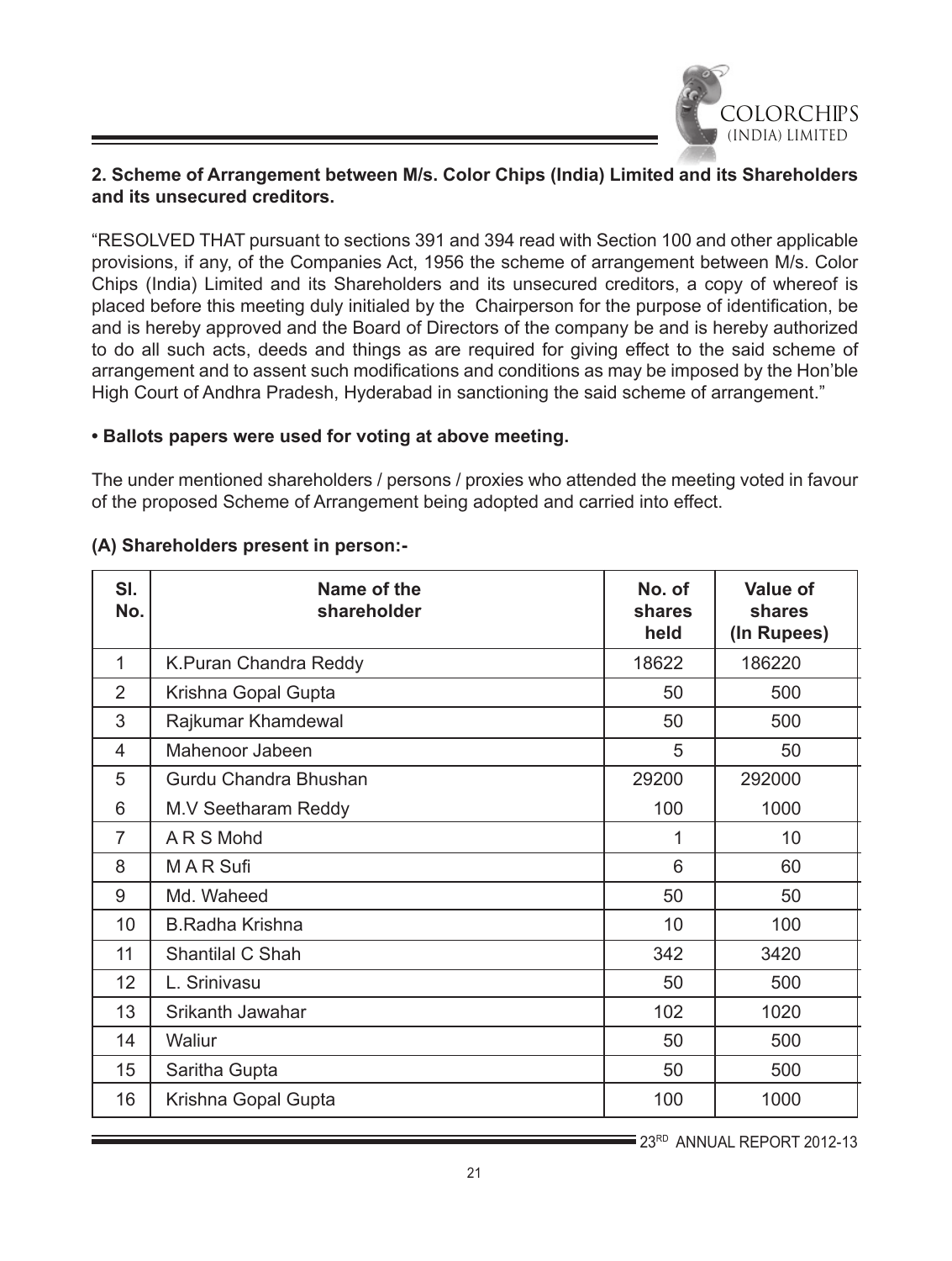|    |                                                   | - 62    | <b>COLORCHIPS</b><br>(INDIA) LIMITED |
|----|---------------------------------------------------|---------|--------------------------------------|
| 17 | Peddireddy Srinivas Reddy                         | 410     | 4100                                 |
| 18 | Kamal Kishore                                     | 300     | 3000                                 |
| 19 | Suresh Chand Jain                                 | 9       | 90                                   |
| 20 | Srivasthav sada Sivani                            | 1000    | 10000                                |
| 21 | Reddapa G                                         | 100     | 1000                                 |
| 22 | Vithal Chavda                                     | 2       | 20                                   |
| 23 | Godavary Chavda                                   | 660     | 6600                                 |
| 24 | Praful Chavda                                     | 284     | 2840                                 |
| 25 | Savitha R Devi & Govind lal Sharma                | 5       | 50                                   |
| 26 | Shahahath Ali Khan                                | 50      | 500                                  |
| 27 | <b>Bharat H Shah</b>                              | 1813    | 18130                                |
| 28 | Sujaith Ali khan                                  | 5       | 50                                   |
| 29 | <b>Color Chips Animation Park</b>                 |         |                                      |
|    | rep. by V. Radha Krishna Murthy                   | 332097  | 3320970                              |
| 30 | M/s Ravikaanth Portfolio Services Private Limited |         |                                      |
|    | Rep. by V. Radha Krishna Murthy                   | 3000000 | 30000000                             |
|    | Total                                             | 3384147 | 33841470                             |

# **(B) Shareholders represented by proxies:-**

| S.No           | Name of the<br><b>Shareholder</b> | <b>Name of the Proxy</b> | No of shares<br>held<br>(ln Rs) | Value of<br>shares |
|----------------|-----------------------------------|--------------------------|---------------------------------|--------------------|
| 1              | Pramellama & Shodhan Amrita       | Rekha S                  | 34000                           | 340000             |
| 2              | Joseph MathewRajesh S             | 20000                    | 200000                          |                    |
| 3              | Raj Kumar Sharma                  | Rajesh S                 | 37369                           | 373690             |
| 4              | Alka Saraf<br>Rajesh S            | 75000                    | 750000                          |                    |
| 5              | Kiran SharmaVikram R              | 10000                    | 100000                          |                    |
| 6              | Rajesh Govindan Sampath           | Vikram R                 | 10000                           | 100000             |
| $\overline{7}$ | Bilquis KhalibNazeebudhin Md      | 161976                   | 1619760                         |                    |
| 8              | Sinaj ali / Ahmed ali Henan ali   | Nazeebudhin Md           | 42000                           | 420000             |
| 9              | Pushpa DagaNazeebudhin Md         | 31300                    | 313000                          |                    |
| 10             | Natuar Bhai Bechardas Patel       | Nazeebudhin Md           | 20447                           | 204470             |
| 11             | MIten Nanubhai Shah               | Nazeebudhin Md           | 15000                           | 15000              |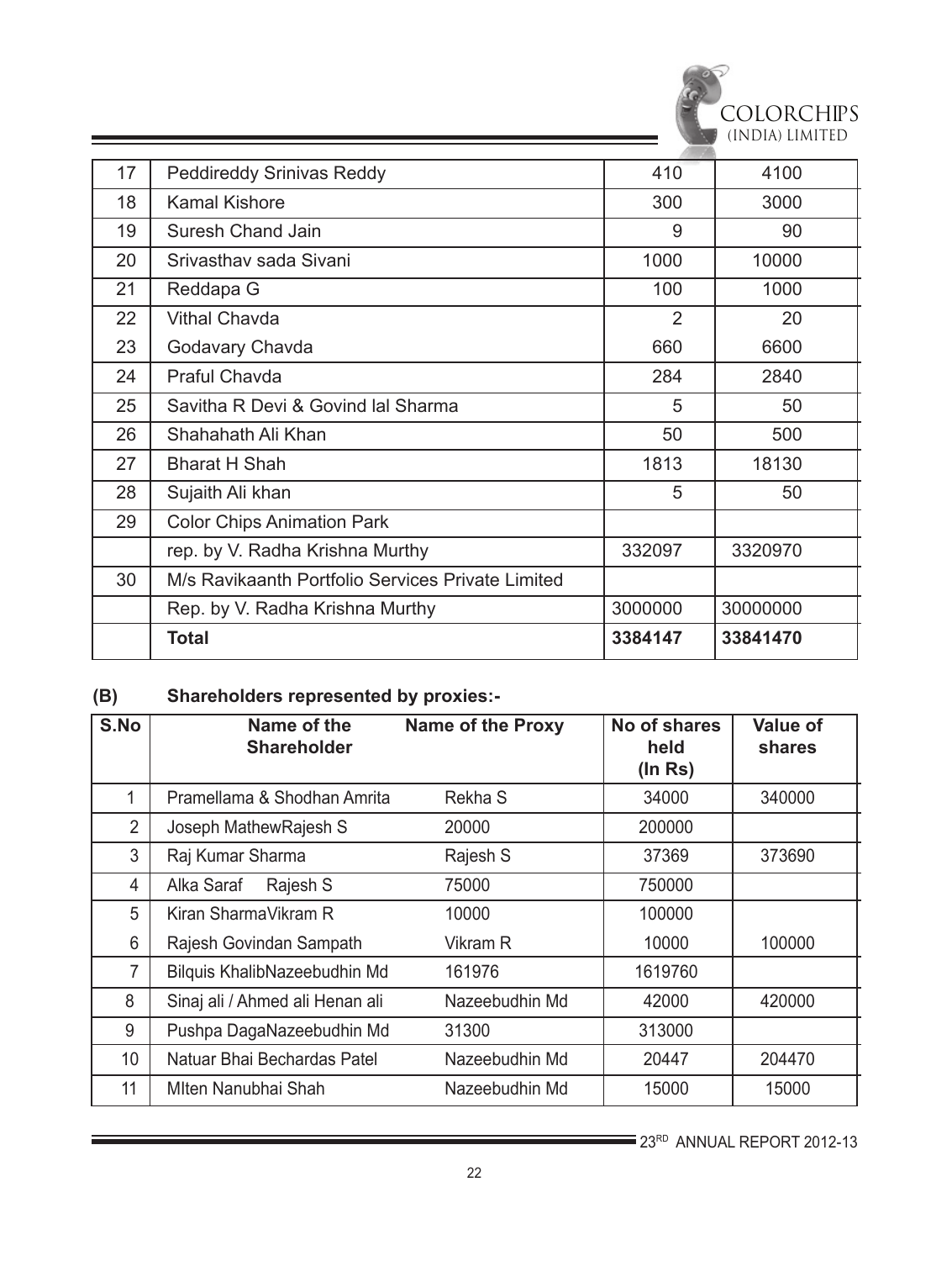

| 12 | Gopal Das GoyalNarendra H                               | 10000               | 100000 |        |
|----|---------------------------------------------------------|---------------------|--------|--------|
| 13 | Rajendra Ganga Ram Gaikar                               | Narendra H          | 20700  | 207000 |
| 14 | Manju Gopal Das Akshita S                               | 16000               | 160000 |        |
| 15 | Rajesh Arvind Kumar shah/                               |                     |        |        |
|    | jinesh arvind Kumar Shah                                | Akshita S           | 25000  | 250000 |
| 16 | Aarthi Dilip Kumar Jain                                 | Ramya S             | 65610  | 656100 |
| 17 | Kusum Suchede                                           | Ramya S             | 24000  | 240000 |
| 18 | Malti Agarwal                                           | Ramya S             | 21455  | 214550 |
| 19 | Uma R                                                   | Ramya S             | 14000  | 140000 |
| 20 | Utsav Parekh                                            | Ramya S             | 11625  | 116250 |
| 21 | Rampal Singh                                            | Krishna Reddy H     | 15500  | 155000 |
| 22 | Madhava Rao Nadella                                     | Anath Reddy R       | 20150  | 201500 |
| 23 | Smita Doshi                                             | Ananth Reddy R      | 20300  | 203000 |
| 24 | Pramila Razdan Ayyangar<br>Dr Shailesh Kripalu Ayynagar | Rajneesh H          | 10000  | 100000 |
| 25 | Jananmal dargichand sunani                              | Rajneesh H          | 26200  | 262000 |
| 26 | Ramkala Devi                                            | Deepti <sub>R</sub> | 20000  | 200000 |
| 27 | Dr HS Mac                                               | Deepti <sub>R</sub> | 22000  | 220000 |
| 28 | Dr Prabhakar Chetty                                     | Deepti R            | 19750  | 197500 |
| 29 | J Jancigetzi                                            | Deepti <sub>R</sub> | 13837  | 138370 |
| 30 | Sandeep Reddy Vemi Reddy                                | Deepti <sub>R</sub> | 11000  | 110000 |
| 31 | Shodhan Amrita Nandh Kishore                            | Rekha S             | 10000  | 100000 |
| 32 | DP Pramelamma                                           | Rekha S             | 24000  | 240000 |
| 33 | B J sanghavi                                            | Pooja SG            | 10000  | 100000 |
| 34 | <b>NN Patel</b>                                         | Pooja SG            | 19350  | 193500 |
| 35 | Gangadharan P Beena P                                   | Anand M             | 9804   | 98040  |
| 36 | Kamarpal Nathmalji                                      | V Mohani            | 10000  | 100000 |
| 37 | Madhu Lata Ravi Shankar                                 | Divya SJ            | 10000  | 100000 |
| 38 | Tulsi Das Gogia                                         | Prasad V            | 13000  | 130000 |
| 39 | Patchi Pulusu Venkateswara Rao                          | Srinivas A          | 14500  | 145000 |
| 40 | Rekhaben Mahendra Kumar Kochar                          | S Gopal             | 15000  | 150000 |
| 41 | C Shilpa                                                | N Kalyan Kumar      | 15272  | 152720 |
| 42 | Sushilaben Bhagchand                                    | Venunandh R         | 25000  | 250000 |

 $\equiv$  23RD ANNUAL REPORT 2012-13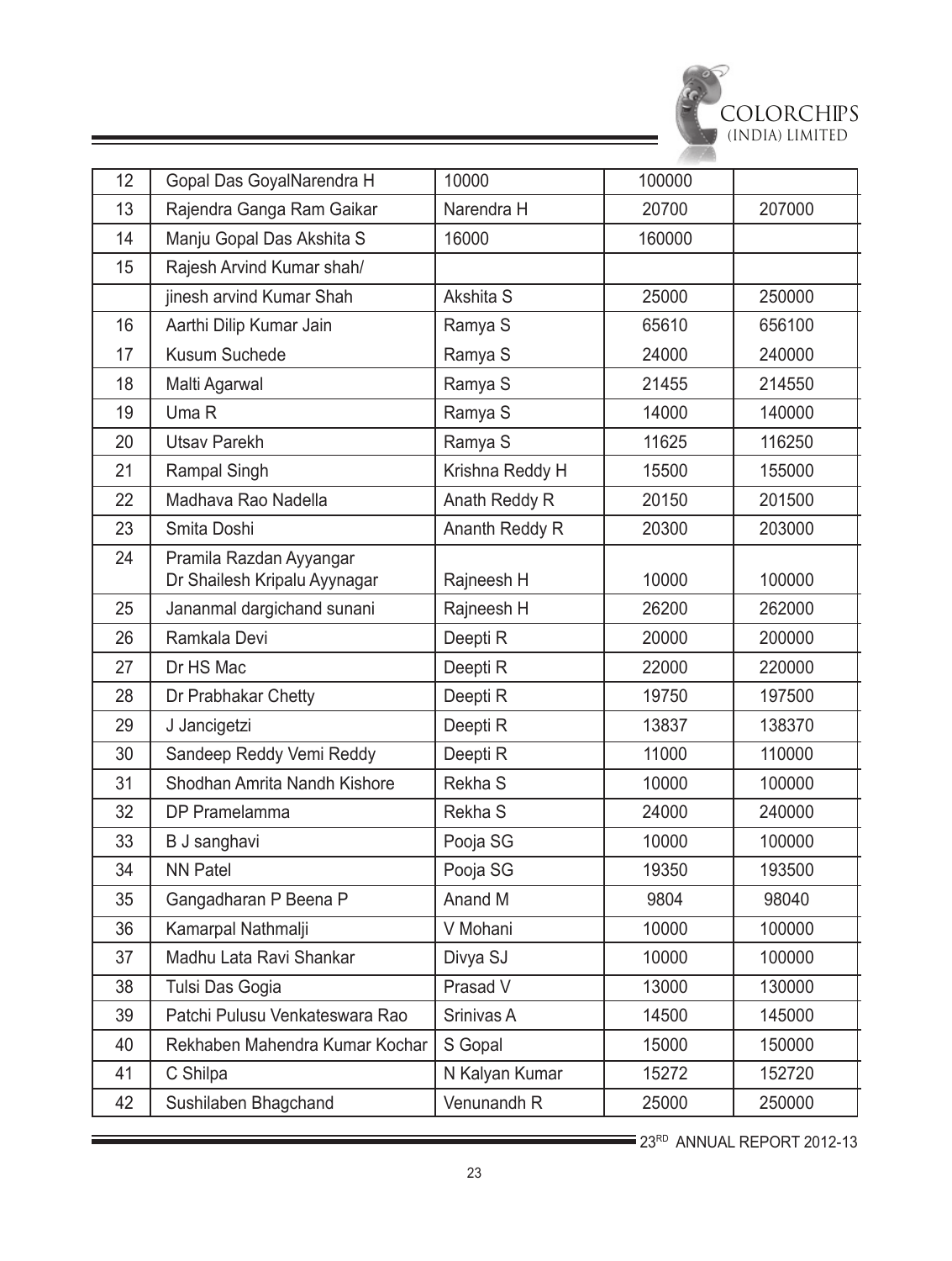

| 43 | Rahul Mahawar                              | Venunadh R           | 25000   | 250000   |
|----|--------------------------------------------|----------------------|---------|----------|
| 44 | Urvinder Singh Kholi                       | Hans Raj s           | 16668   | 166680   |
| 45 | Mukesh Nathuram Jain                       | Hans Raj S           | 18000   | 180000   |
| 46 | Surya Kiran Jawant Naik                    | R Chandra Kanth      | 110000  | 1100000  |
| 47 | Nishith Manilal Dhruva                     | R Chandra Kanth      | 1560    | 15600    |
| 48 | M Manoj KumarR Chandra Kanth               | 20781                | 207810  |          |
| 49 | Murari Setty Rukmini<br>Venkata Padmavathi | R Chandra Kanth      | 12000   | 120000   |
| 50 | Om Prakash Kovvuri                         | R Chandra Kanth      | 25025   | 250250   |
| 51 | Apuruv Nagpal                              | Prasanna V           | 11850   | 118500   |
| 52 | Mahendra Bhagchand                         | Prasanna V           | 15000   | 150000   |
| 53 | Patel Vishnu Bhai Prabhu Das               | Prasanna V           | 23500   | 235000   |
| 54 | <b>Bhagchand Sampath Lal</b>               | Prasanna V           | 32919   | 329190   |
| 55 | Mahalakshmi Kande                          | Prasanna V           | 50755   | 507550   |
| 56 | Manoj Deviji Gala                          | Arun Kumar V         | 12500   | 125000   |
| 57 | S Jayant Kumar                             | Arun Kumar V         | 25400   | 254000   |
| 58 | Chandliya Suresh                           | Arun Kumar V         | 41346   | 413460   |
| 59 | Nikil Hanmuch Doshi                        | Arun Kumar V         | 161976  | 1619760  |
| 60 | Mahesh Kumar Bechardas Patel               | Arun Kumar V         | 10735   | 107350   |
| 61 | A Padmavathi                               | <b>Kamal Kishore</b> | 16500   | 165000   |
| 62 | Gandhi Srinivas Rao                        | Rekha S              | 12104   | 1210400  |
| 63 | Parvindar singh K                          | Rajesh S             | 16666   | 166660   |
| 64 | R S sudhesh                                | Suma                 | 40      | 400      |
|    | <b>Total</b>                               |                      | 1775906 | 17759060 |
|    |                                            |                      |         |          |

# **(C) Invalid votes:**

| SI.<br>No. | Name of the<br>shareholder | No. of<br>shares<br>held | Value of<br>shares<br>(In Rupees) |
|------------|----------------------------|--------------------------|-----------------------------------|
|            | $\overline{\phantom{0}}$   | $\overline{\phantom{a}}$ |                                   |

4. Shareholders who were present in person have voted against the Resolution are:

| SI.<br>No. | Name of the<br>shareholder | No. of<br>shares<br>held | Value of<br>shares<br>(In Rupees) |
|------------|----------------------------|--------------------------|-----------------------------------|
|            | $\overline{\phantom{0}}$   | ۰                        |                                   |

• No special resolution is proposed to be passed through postal ballot at the ensuing AGM.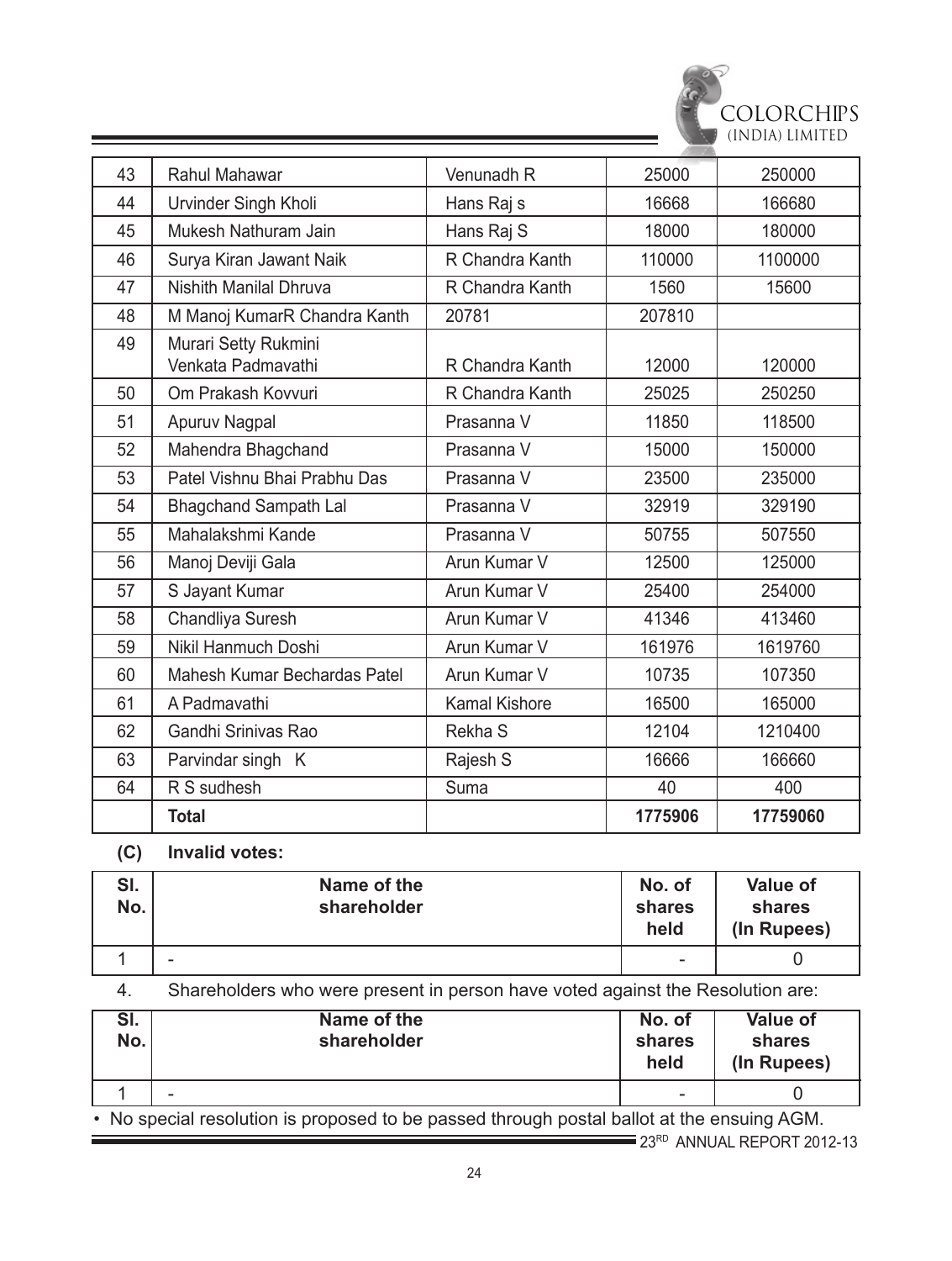

### **VII. OTHER DISCLOSURES:**

- (a) There were no significant related party transactions that may have potential conflict with the interests of the Company at large.
- (b) In the preparation of financial statements, no treatment materially different from that prescribed in the Accounting standards had been followed.
- (c) There were no penalties or strictures imposed on the Company by the Stock Exchanges or SEBI or any statutory authority on any matter related to capital markets at any time during the last 3 years
- (d) The Company has complied with all the mandatory requirements of Clause 49. As regards the no mandatory requirements, the extent of compliance has been stated in this report against each item.
- (e) There were no material pecuniary relationships or transactions of the non-executive director's vis-à-vis the Company, other than payment of Board fees/commission and investments (if any) in shares / securities of the Company.

# **VIII. MEANS OF COMMUNICATION:**

The un-audited quarterly results and audited results for the year are generally published in one English newspaper (Financial Express) and at least one vernacular newspaper (Andhra Prabha) shortly after its submission to the Stock Exchanges. The results are also displayed on the Company's web-site i.e. www.colorchipsindia.com

### **IX) General Shareholders Information:**

a) 23<sup>rd</sup> Annual General Meeting:

| Date and Time | $30th$ DAY OF DECEMBER, 2013 AT 09.00 AM              |
|---------------|-------------------------------------------------------|
| Venue         | PLOT NO 91, ROAD NO 7B, WOMENS HOUSING                |
|               | CO OPERATIVE SOCIETY. JUBILEE HILLS. HYDERABAD-500033 |

**b) Book Closure Date:** Friday, 27th December, 2013 to Monday, 30th December, 2013, (both days inclusive).

# **c) Financial Year and Calendar (Tentative) 2012-13:**

The Company follows July to June as its Financial Year. The results of every quarter beginning from 1st July are declared within the time prescribed under the provisions of Listing Agreement.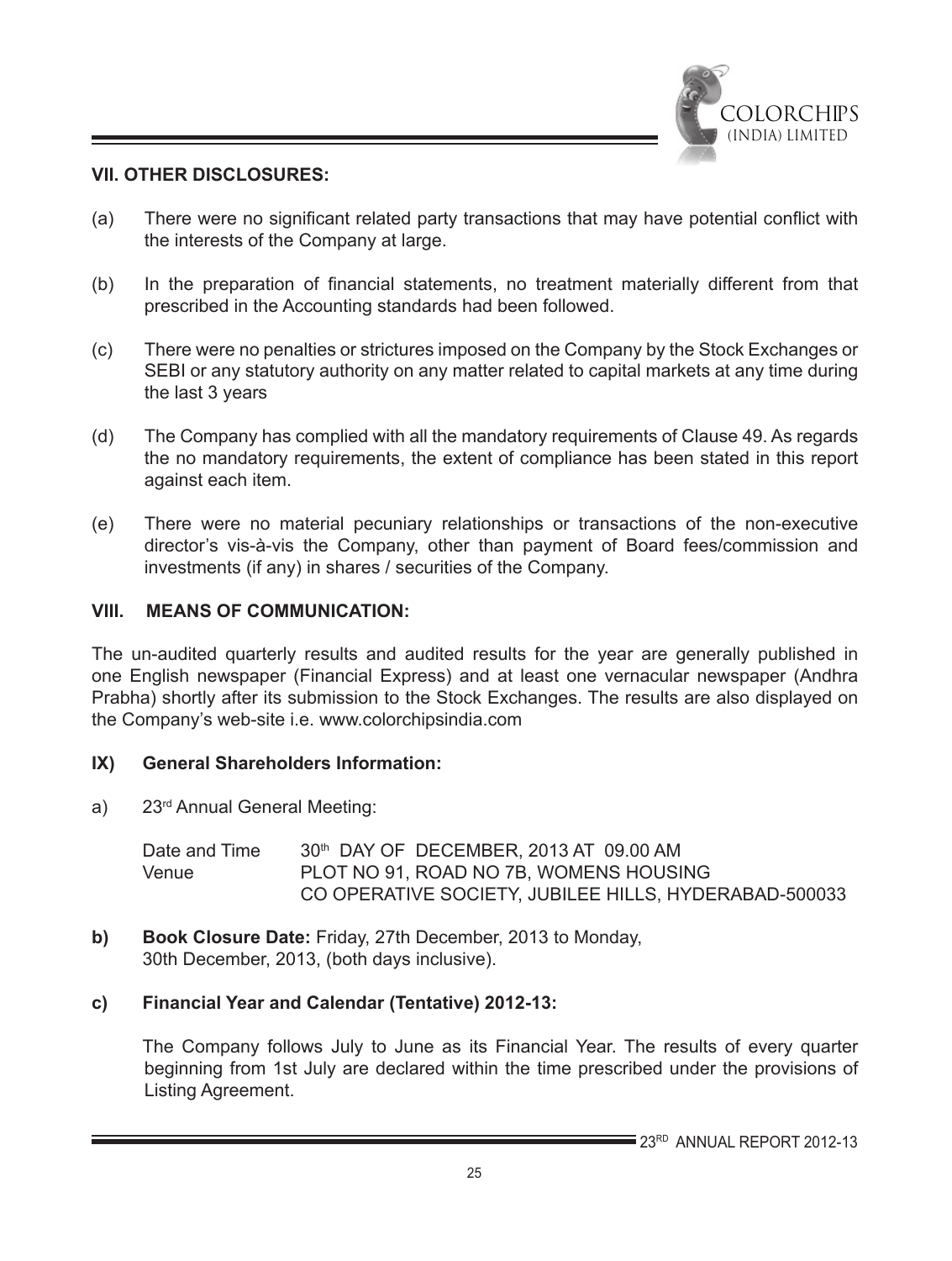

| d) Listing on Stock Exchanges: |    | 1) National Stock Exchange of India Limited<br>2) Bombay Stock Exchange Limited |
|--------------------------------|----|---------------------------------------------------------------------------------|
| e) Listing Fees                |    | Listing fee for the year 2012-13 has been paid.                                 |
| f) Stock Code                  | ÷. | NSE: COLORCHIPS; BSE: 532172                                                    |
| g) ISIN No.                    |    | INE737B01033                                                                    |

# **h) Market Price Data**

During the financial year the equity shares of the Company are traded on Bombay Stock Exchange Limited. The shares are suspended from trading in NSE and BSE with effect from September 13, and September 14, 2007 respectively due to penal provisions.

However the suspension from trading in BSE has been revoked with effect from March 6, 2012 vide Circular 20120229-17 dated 29 Feb 2012

# **i) Registrar and share transfer Agents: (both Physical and Demat)**

**M/s. Venture Capital and Corporate Investments Private Ltd**

12-10-167, Bharat Nagar, Hyderabad-500018. Ph: 040-23818475/476; Fax: 040-23868024.

# **j) Share Transfer System:**

The Physical share transfers are processed and the share certificates are returned to the shareholders within a maximum period of fifteen days from the date of receipt, subject to the document being valid and complete in all respects.

Any transferee who wishes to Demat the shares may approach a Depository Participant along with a duly filled Demat Request Form, who shall, no the basis of the Share Certificate, generate a Demat request and send the same to the Registrar and Share Transfer Agents (RTA). On receipt, the Depository Registrar confirms the request.

All the requests for Dematerialization and shares are processed and the confirmation is given to the respective Depositories i.e., National Securities Depository Limited (NSDL) and Central Depository Services (India) Limited (CDSL) with in 21 days on receipt.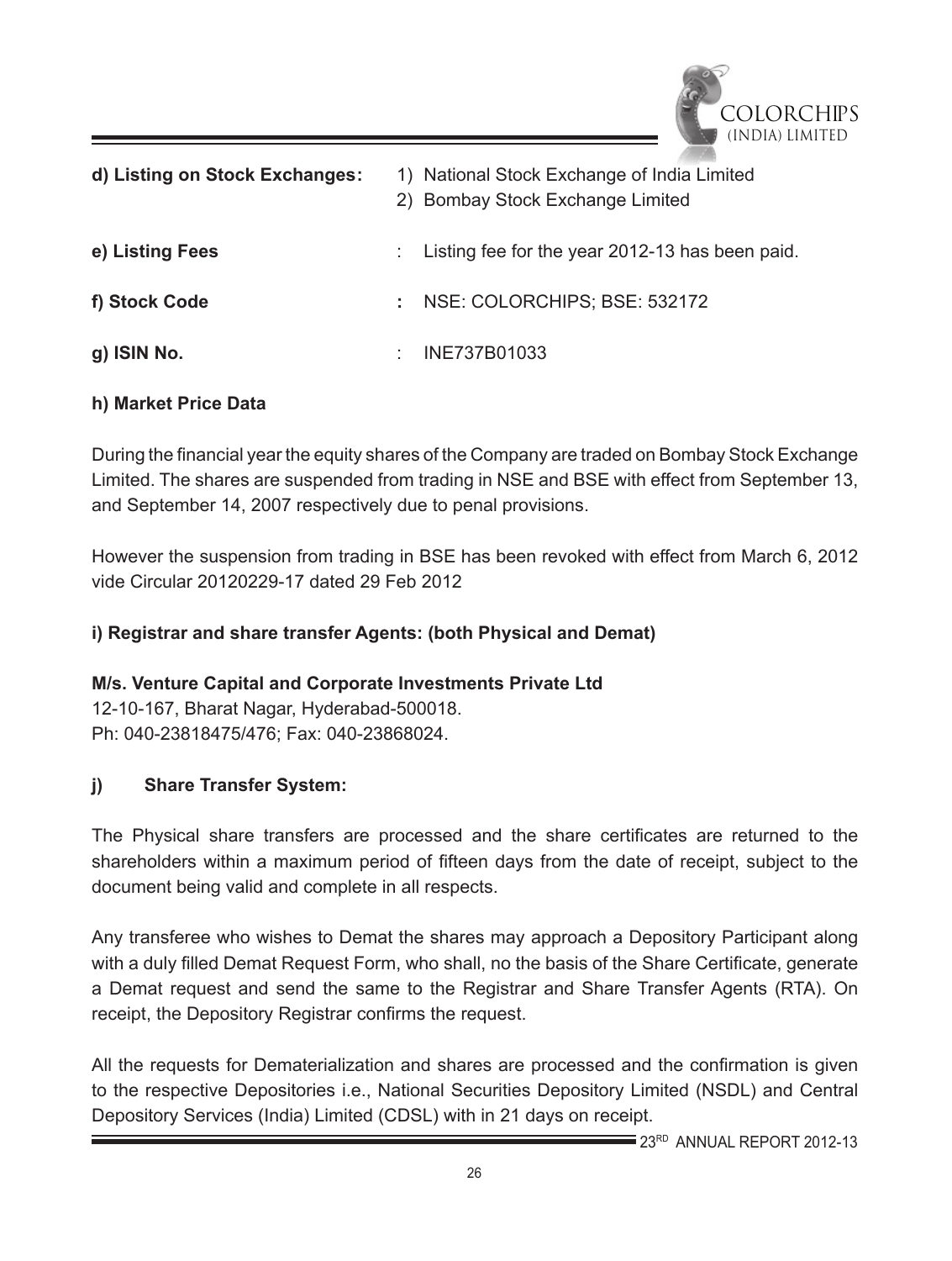

| <b>Nominal Value</b>      | <b>Holders</b> |            | Amount    |            |
|---------------------------|----------------|------------|-----------|------------|
|                           | <b>Number</b>  | % To Total | In Rs     | % To Total |
| 5000<br>Upto -            | 12586          | 95.56      | 9514160   | 5.45       |
| 5001<br>10000             | 332            | 2.52       | 2501210   | 1.43       |
| 10001<br>20000<br>$\sim$  | 144            | 1.09       | 2078270   | 1.19       |
| 20001<br>30000            | 47             | 0.36       | 1142170   | 0.65       |
| 30001<br>40000<br>$\sim$  | 18             | 0.14       | 610070    | 0.35       |
| 40001<br>50000            | 7              | 0.05       | 319990    | 0.18       |
| 50001<br>100000<br>$\sim$ | 16             | 0.12       | 1161200   | 0.66       |
| 100001 and above          | 21             | 0.16       | 157361650 | 90.08      |
| Total                     | 13171          | 100        | 174688720 | 100        |

# **k) Distribution of shareholding as on 30th June 2013:**

### **l) Shareholding Pattern as on 30th June 2013:**

| Category                      | No. of shares | $\%$   |
|-------------------------------|---------------|--------|
| Promoters                     | 13053056      | 74.72  |
| Mutual Funds and UTI          |               |        |
| <b>Financial Institutions</b> |               |        |
| Private Corporate Bodies      | 1275997       | 7.30   |
| Indian Public                 | 3064538       | 17.54  |
| NRI's OCB's                   | 61069         | 0.35   |
| <b>Others</b>                 | 14212         | 0.09   |
| <b>Total</b>                  | 17468872      | 100.00 |

### **m) Dematerialization of Shares:**

The equity shares of the Company are in compulsory Demat segment. The Company has already entered into necessary agreements with NSDL and CDSL for Demat facility. As on 30th June 2013, 2332824 equity shares are in Demat form representing 13.35% of total equity share capital of the Company.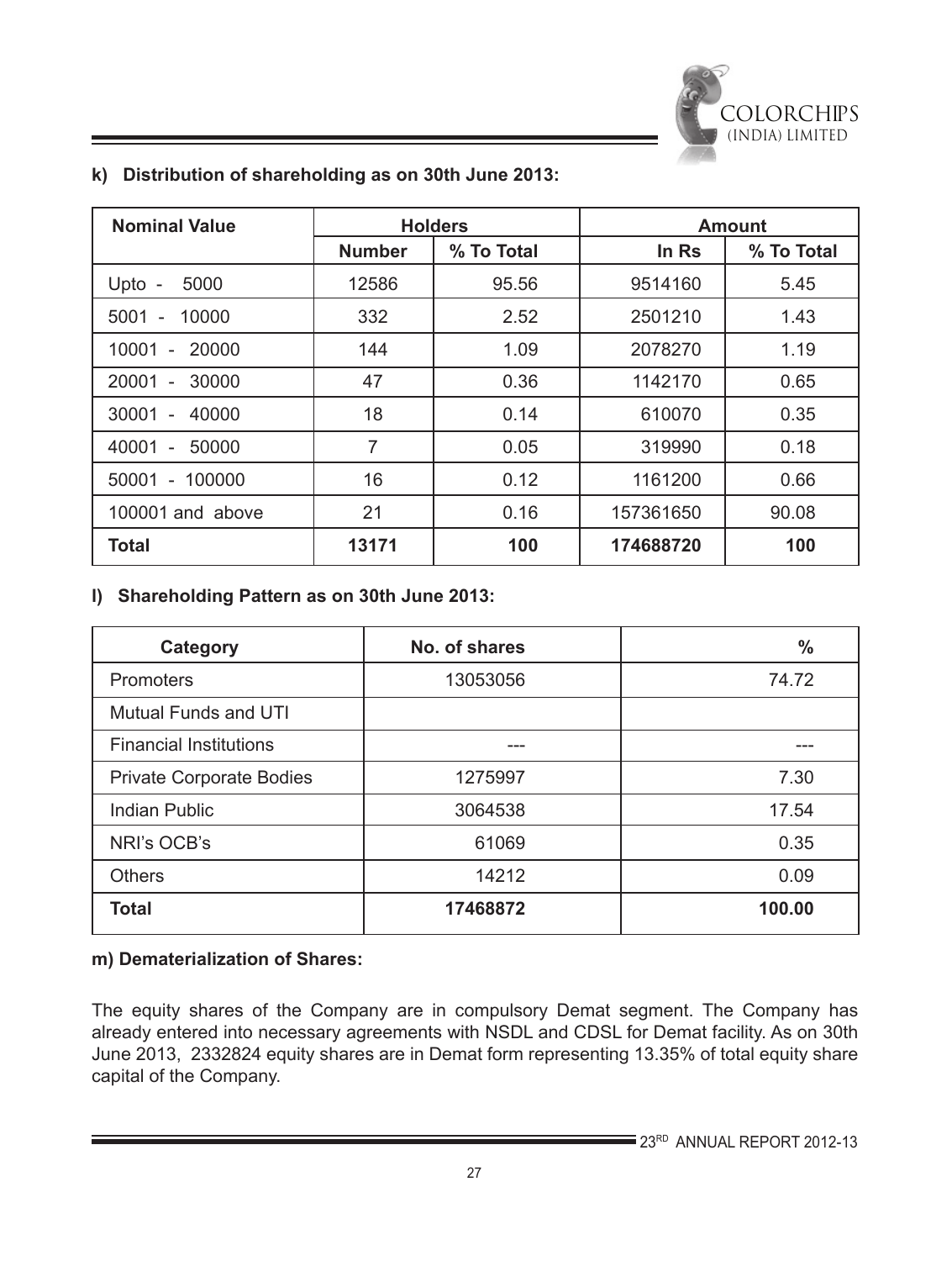

### **n) Outstanding GDRs/ADRs/Warrants or any Convertible instruments, conversion date and likely impact on equity:**

The Company has not issued any GDRs / ADRs / Warrants / any convertible instruments.

#### **o) Plant Locations:**

The Company does not have any plant locations; however the Company has its Animation facility centre at Plot No.91, Road No.7-B, Jubilee Hills, Hyderabad- 500033, AP.

### **p) Address for Investors Correspondence:**

Shareholders may address their communications/suggestions/grievances/queries pertaining to share transfer/Demat including physical transfer requests and Demat requisition forms, to the Company's Registrar and Share Transfer Agents and/or to the Company at the following address:

**Registered Office**<br> **Registrar and Transfer Agent**<br> **Registrar and Transfer Agent**<br> **Registrar and Transfer Agent**<br> **Registrar and Transfer Agent** Plot No.91 Road no.7-B 12-10-167, Bharat Nagar, Jubilee Hills, Hyderabad – 500 033 Hyderabad – 500 018

Venture Capital and Corporate Investments Private Ltd Tel No. 040 – 23550268, 23544862 Ph: 040-23818475/476; Fax: 040-23868024.

### **q) CEO Certification:**

As required by the revised clause 49 (V) of the Listing Agreement, the certificate from CEO was placed before the Board of Directors at their meeting held on September 29th, 2012.

#### **r) Compliance Certificate of the Auditors:**

The Statutory Auditor has certified that the company has complied with the conditions of the Corporate Governance as stipulated in clause 49 of the listing agreement and the same forms part of the Annual Report. The Certificate from the statutory auditor will be sent to the stock exchange along with the Annual Report of the Company.

BY THE ORDER OF THE BOARD

Hyderabad August 29th, 2013 

Sd/- **PENUGONDA TVM SURESH** MANAGING DIRECTOR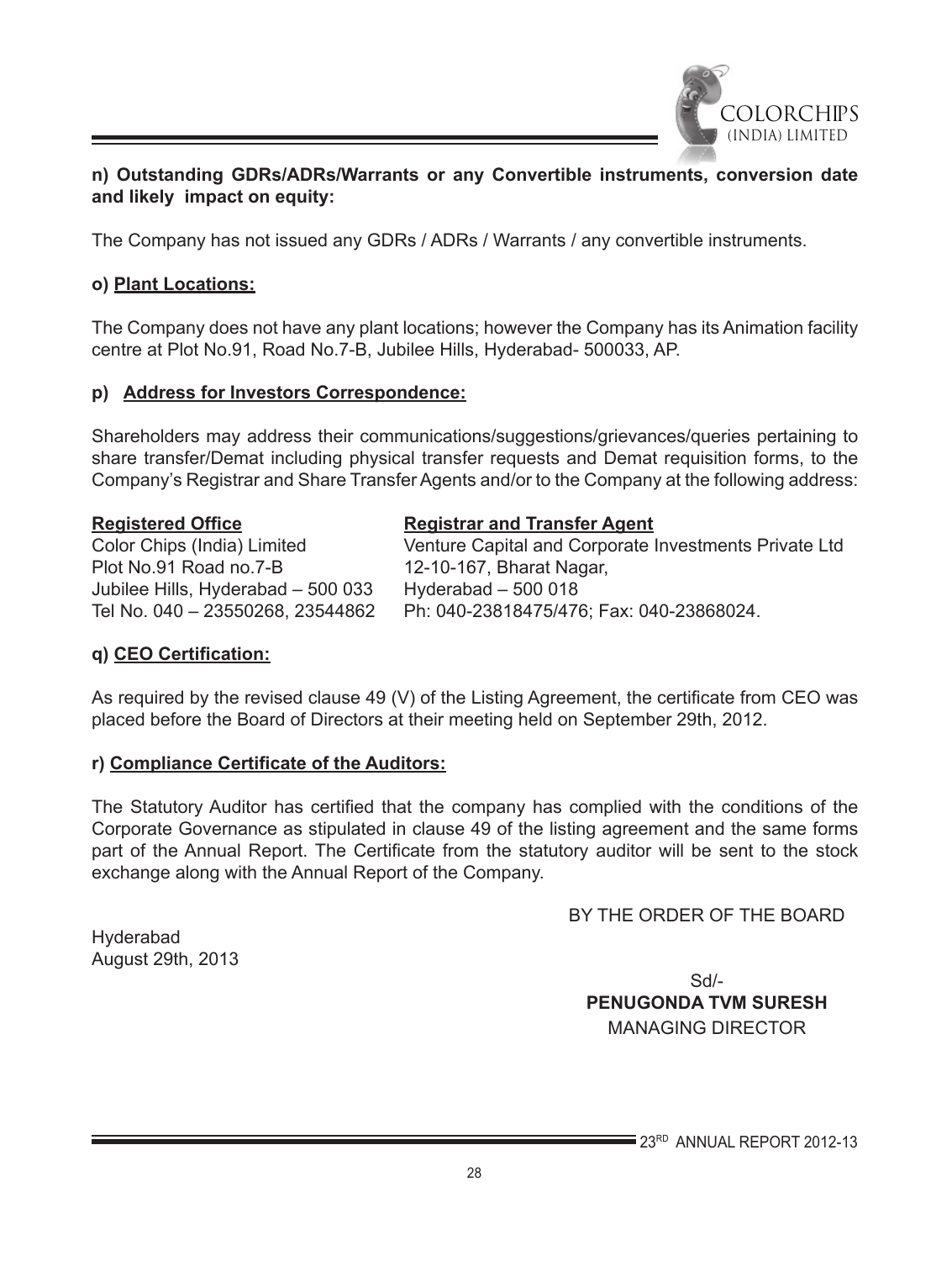

# **DECLARATION**

To The Members of Color Chips (India) Limited

This is to declare that the Code of Conduct envisaged by the Company for Members of the Board and the Senior Management Personnel have been complied with by all the members of the Board and the Senior Management Personnel of the Company respectively.

BY THE ORDER OF THE BOARD

Hyderabad August 29th, 2013 

Sd/- **PENUGONDA TVM SURESH** MANAGING DIRECTOR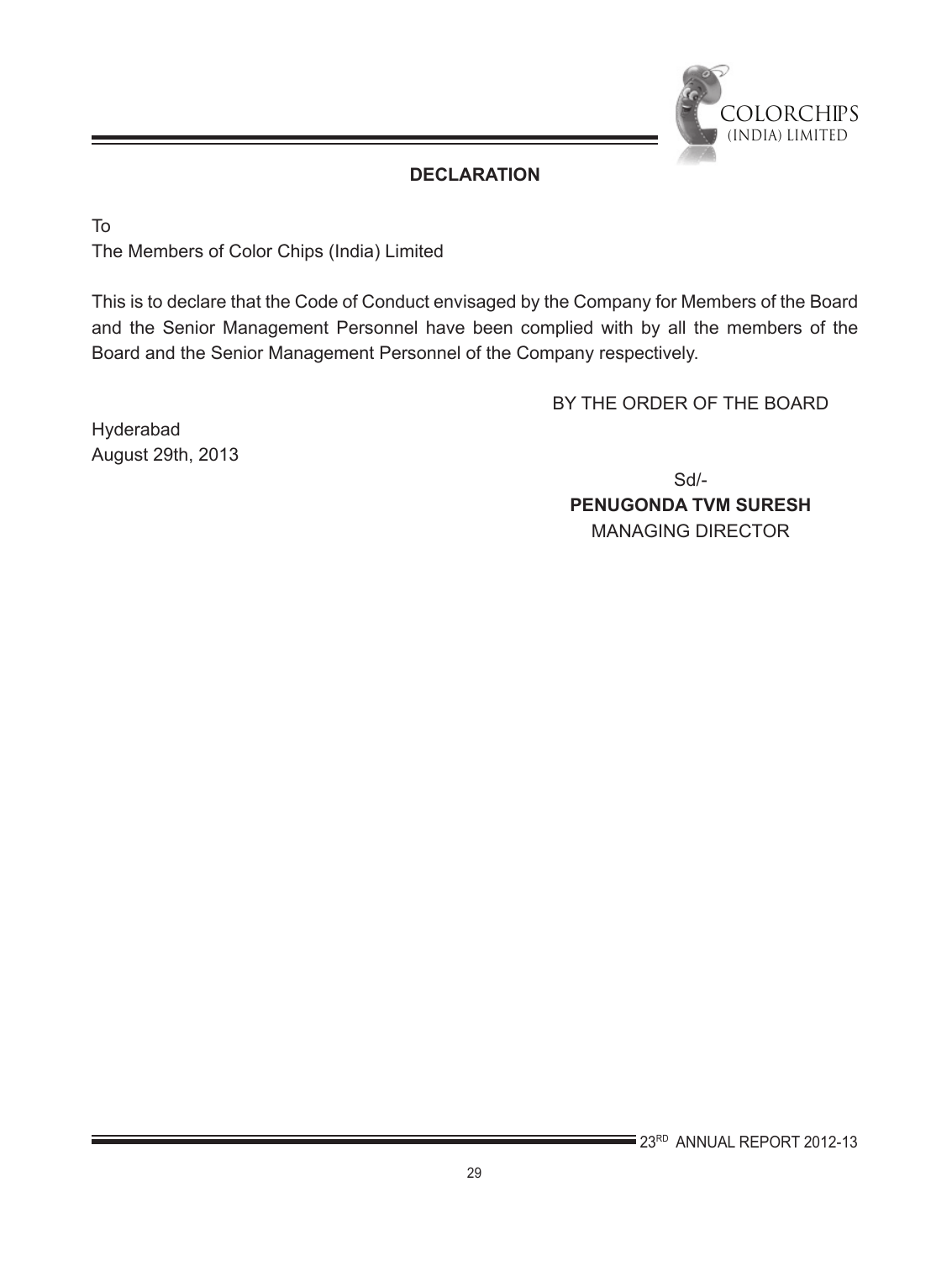

# **CERTIFICATE BY CEO / CFO:**

Pursuant to the provisions Clause 41 of the Listing Agreement with the Stock Exchanges, it is hereby certified that for the period ended June 30, 2013:

- a. We have reviewed financial statements and the cash flow statement for the year and that to the best of their knowledge and belief :
	- i. these statements do not contain any materially untrue statement or omit any material fact or contain statements that might be misleading;
	- ii. these statements together present a true and fair view of the company's affairs and are in compliance with existing accounting standards, applicable laws and regulations.
- b. There are, to the best of our knowledge and belief, no transactions entered into by the company during the year which are fraudulent, illegal or violative of the company's code of conduct.
- c. We accept responsibility for establishing and maintaining internal controls for financial reporting and that we have evaluated the effectiveness of internal control systems of the company pertaining to financial reporting and we have disclosed to the auditors and the Audit Committee, deficiencies in the design or operation of such internal controls, if any, of which we are aware and the steps they have taken or propose to take to rectify these deficiencies.
- d. We have indicated to the auditors and the Audit committee
	- i. significant changes in internal control over financial reporting during the year;
	- ii. significant changes in accounting policies during the year and that the same have been disclosed in the notes to the financial statements; and
	- iii. instances of significant fraud of which we have become aware and the involvement therein, if any, of the management or an employee having a significant role in the company's internal control system over financial reporting.

BY THE ORDER OF THE BOARD

Hyderabad August 29th, 2013 

Sd/- **PENUGONDA TVM SURESH** MANAGING DIRECTOR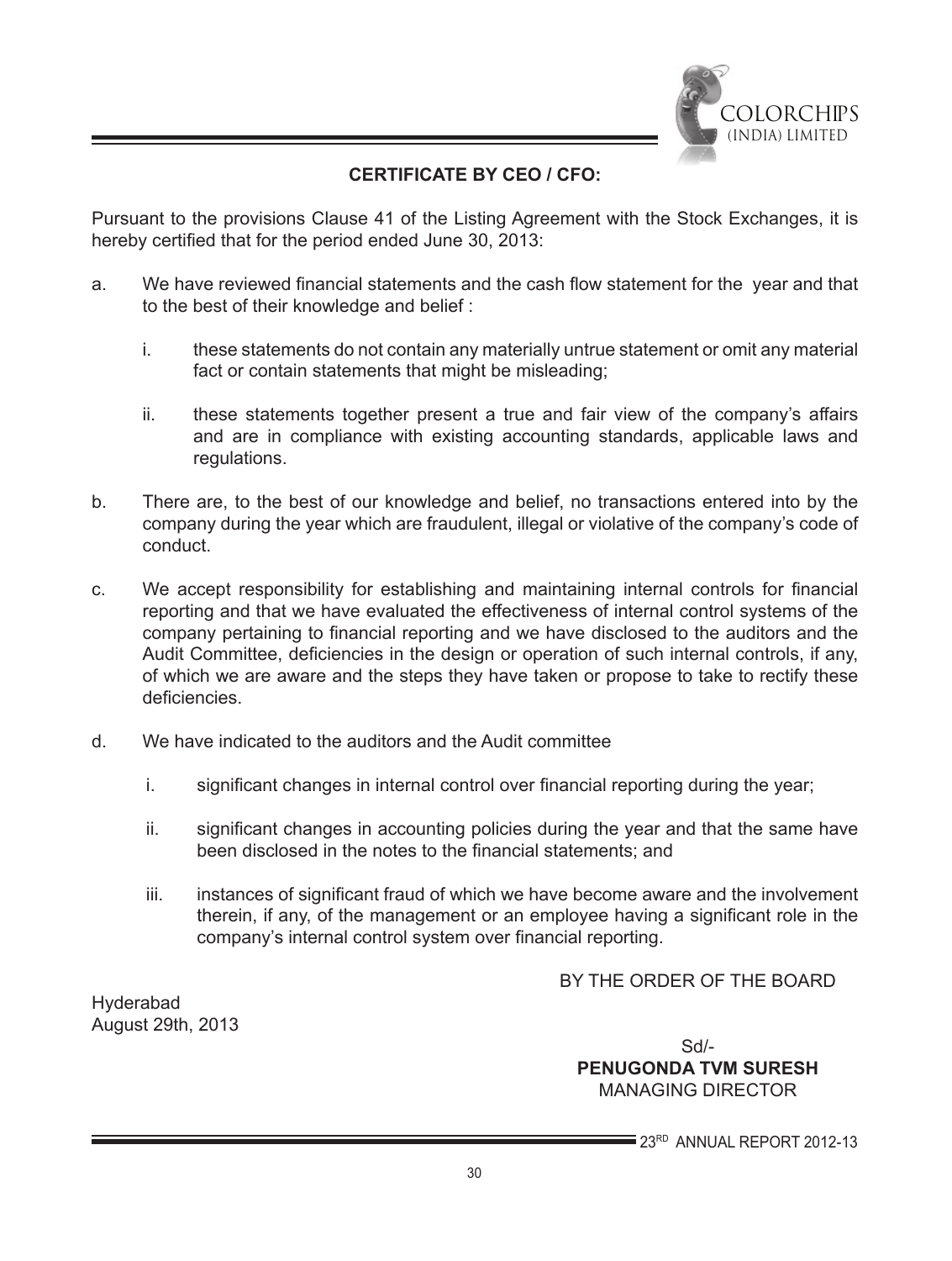

# **AUDITOR'S CERTIFICATE ON CORPORATE GOVERNANCE**

To The Members Color Chips (India) Limited

We have examined the compliance of conditions of corporate governance by Color Chips (India) Limited for the year ended on June 30th, 2013 as stipulated in clause 49 of the listing agreement of the said company with concerned Stock Exchange.

The compliance of conditions of corporate governance is the responsibility of the management, our examination has been limited to a review of the procedures and implementation thereof adopted by the company for ensuring the compliance the conditions of corporate governance. It is neither an audit not expression of opinion on the financial statements of the company.

In our opinion and best of our information and according to the explanation given to us and the representations made by the Directors and Management, we certify that the company has complied with the conditions of corporate governance as stipulated in the aforesaid listing agreement.

We further state that such compliance is neither an assurance as to the future viability of the company nor the efficiency or effectiveness with which the management has conducted the affairs of the company.

> For S.N.MURTHY & CO. Chartered Accountants

Place: Hyderabad Date: 29th August, 2013

P.S.N.MURTHY (Proprietor)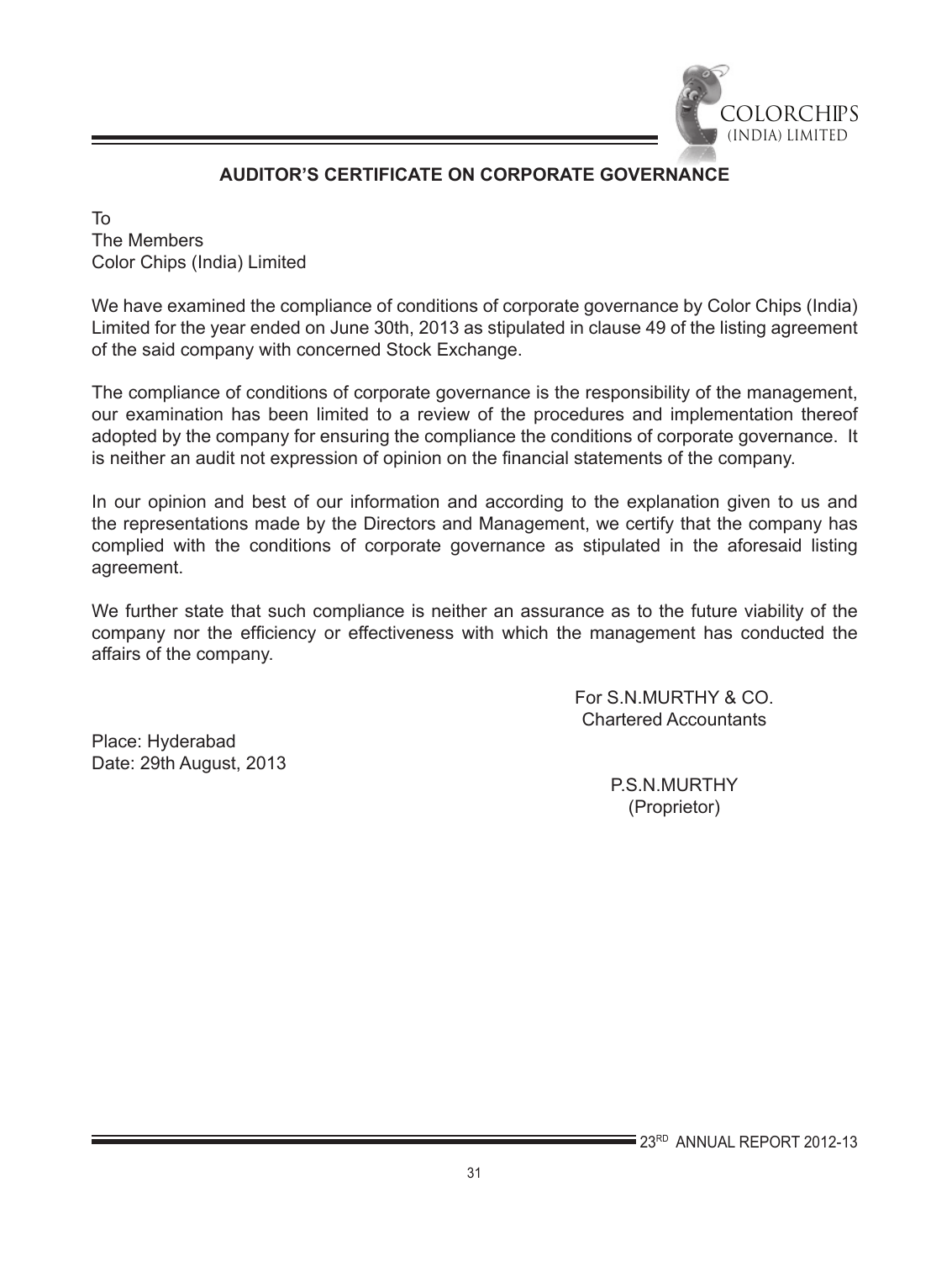

# **INDEPENDENT AUDITOR'S REPORT**

To The Members of M/s. Color Chips (India) Limited (And Reduced)

# **Report on the Financial Statements:**

1. We have audited the accompanying financial statements of M/s Color Chips (India) Limited (And Reduced) ("the Company") which comprise the Balance sheet as at June 30, 2013, and the Statement of Profit and Loss account and the Cash Flow Statement for the year ended as on that date, and the summary of significant accounting policies and other explanatory information.

### **Management's responsibility for the Financial Statements:**

2. Management is responsible for the preparation of these financial statements that give a true and fair view of the financial position and financial performance of the Company in accordance with the Accounting Standards referred to in sub-section (3C) of section 211 of the CompaniesAct, 1956 ("theAct"). This responsibility includes the design, implementation and maintenance of internal control relevant to the preparation and presentation of the financial statements that give a true and fair view and are free from material misstatement, whether due to fraud or error.

### **Auditor's responsibility:**

- 3. Our responsibility is to express an opinion on these financial statements based on our audit. We conducted our audit in accordance with the Standards on Auditing issued by the Institute of Chartered Accountants of India. Those Standards require that we comply with ethical requirements and plan and perform the audit to obtain reasonable assurance about whether the financial statements are free from material misstatement.
- 4. An audit involves performing procedures to obtain audit evidence about the amounts and disclosures in the financial statements. The procedures selected depend on the auditor's judgment, including the assessment of the risks of material misstatement of the financial statements, whether due to fraud or error. In making those risk assessments, the auditor considers internal control relevant to the Company's preparation and fair presentation of the financial statements in order to design audit procedures that are appropriate in the circumstances. An audit also includes evaluating the appropriateness of accounting policies used and the reasonableness of the accounting estimates made by management, as well as evaluating the overall presentation of the financial statements.
- 5. We believe that the audit evidence we have obtained is sufficient and appropriate to provide a basis for our audit opinion.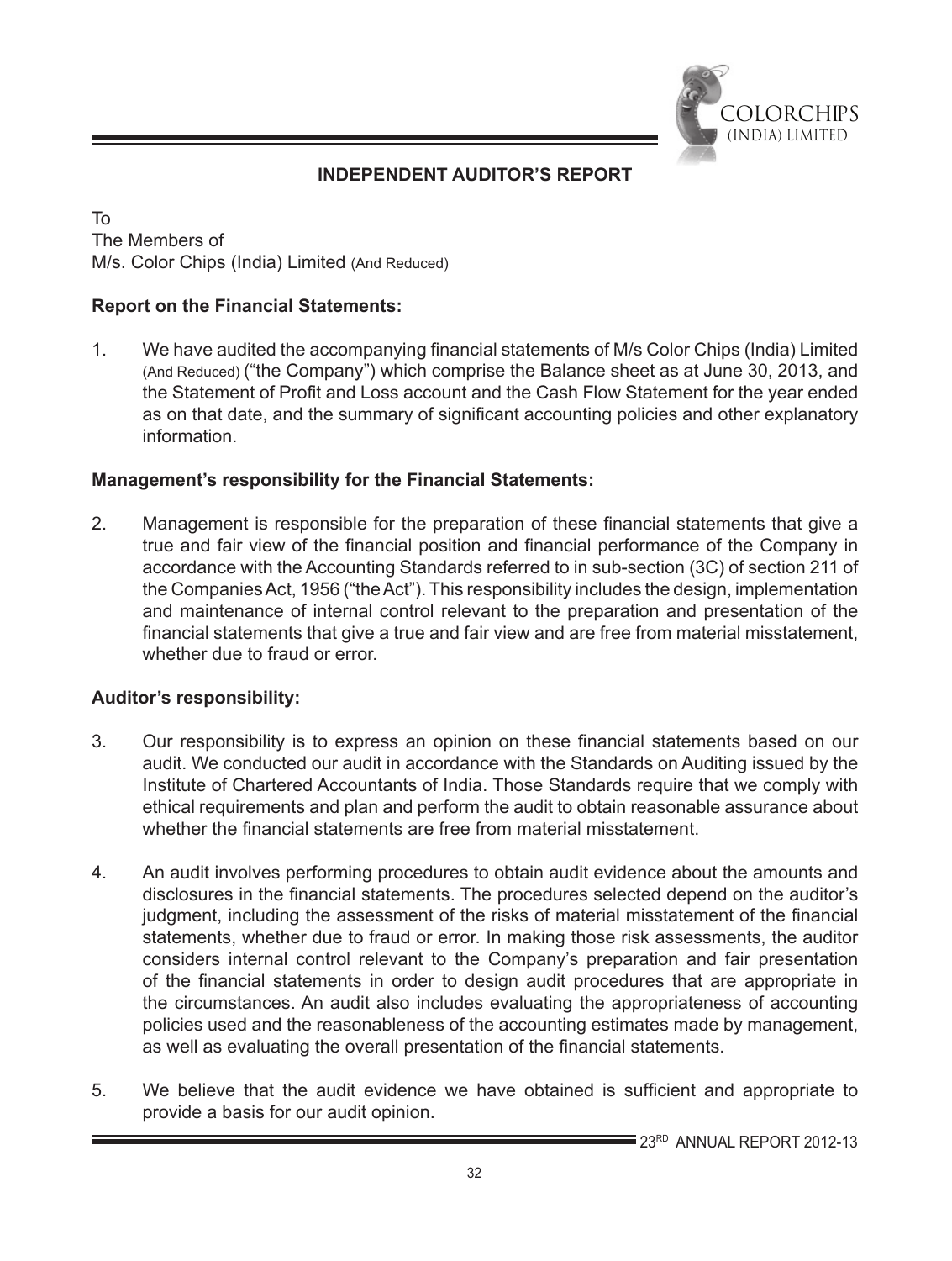

# **Opinion:**

- 6. In our opinion and to the best of our information and according to the explanations given to us, the financial statements give the information required by the Act in the manner so required and give a true and fair view in conformity with the accounting principles generally accepted in India:
	- a) in the case of the Balance Sheet, of the state of affairs of the Company as at June 30, 2013;
	- b) in the case of the Profit and Loss Account, of the loss for the year ended on that date; and
	- c) in the case of the Cash Flow Statement, of the cash flows for the year ended on that date.

# **Report on other Legal and Regulatory Requirements:**

- 7. As required by the Companies (Auditor's Report) Order, 2003 as amended by the Companies (Auditor's Report) (Amendment) Order, 2004 (together the 'Order'), issued by the Central Government of India in terms of Section 227 (4A) of the Companies Act, 1956 ('the Act'), since in our opinion and according to the information and explanations given to us, we enclose in the Annexure a statement on the matters specified in paragraphs 4 and 5 of the Order.
- 8. As required by section 227(3) of the Act, we report that:
	- a) We have obtained all the information and explanations which to the best of our knowledge and belief were necessary for the purpose of our audit;
	- b) In our opinion proper books of account as required by law have been kept by the Company so far as appears from our examination of those books
	- c) The financial statements dealt with by this Report are in agreement with the books of account.
	- d) In our opinion, the Balance Sheet & Statement of Profit and Loss comply with the Accounting Standards referred to in subsection (3C) of section 211 of the Companies Act, 1956;
	- e) On the basis of written representations received from the directors as on June 30, 2013 and taken on record by the Board of Directors, none of the directors is disqualified as on March 31, 2013from being appointed as a director in terms of clause (g) of sub-section (1) of section 274 of the Companies Act, 1956.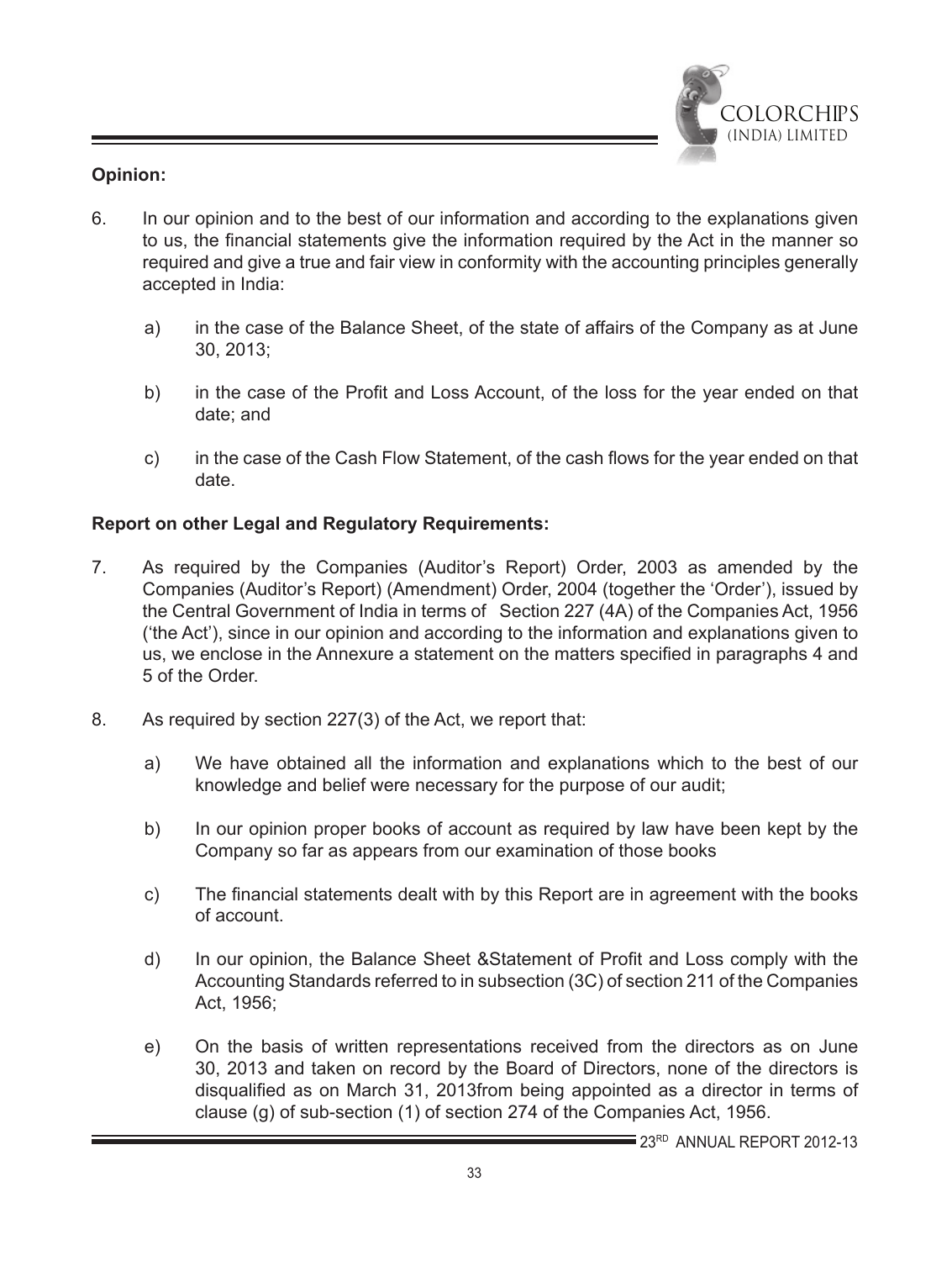

f) Since the Central Government has not issued any notification as to the rate at which the cess is to be paid under section 441A of the Companies Act, 1956 nor has it issued any Rules under the said section, prescribing the manner in which such cess is to be paid, no cess is due and payable by the Company.

> For S.N.MURTHY & CO. Chartered Accountants

Place: Hyderabad P.S.N.MURTHY Date: 29th August, 2013

M.No. 21862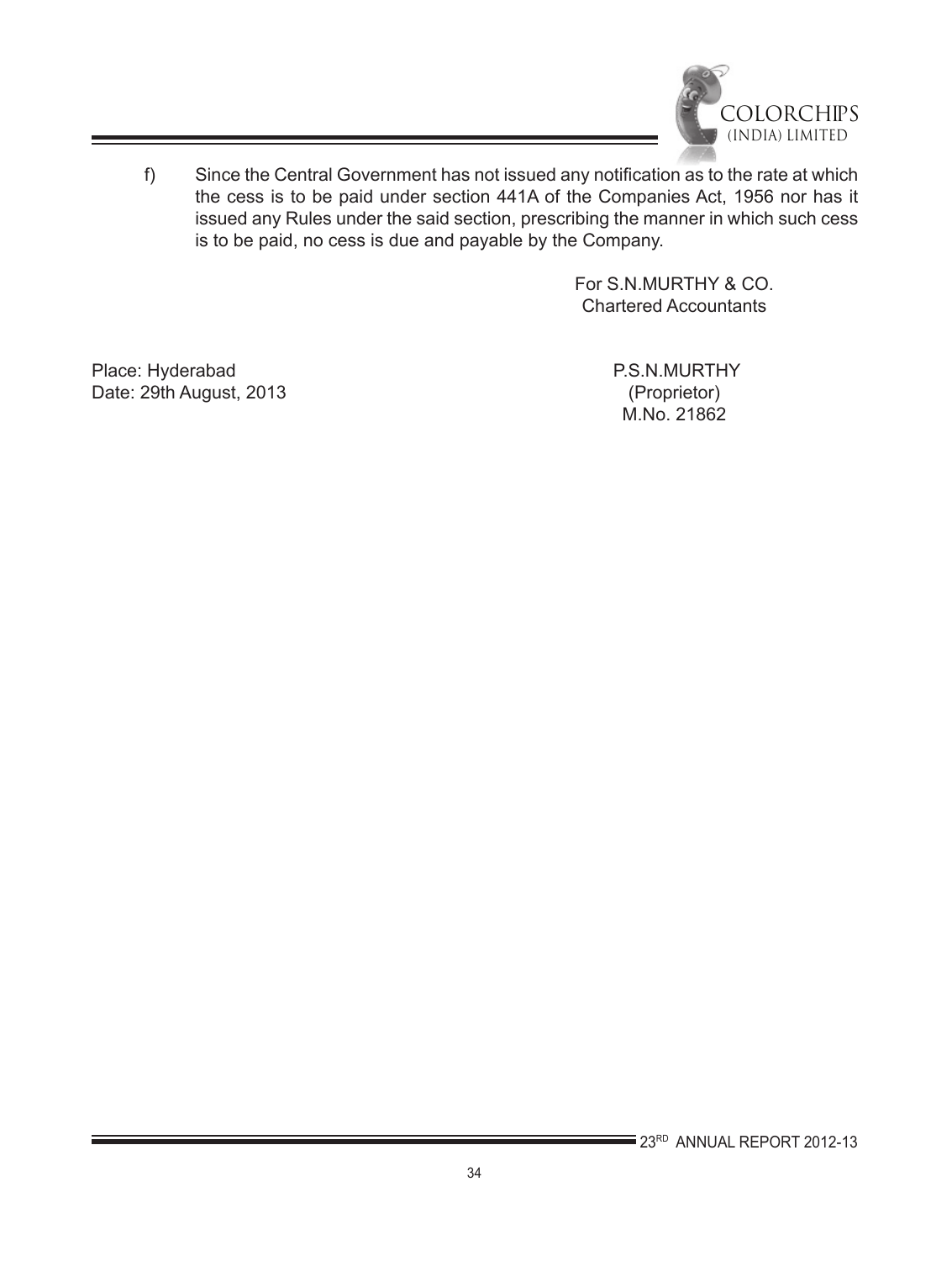

# **Annexure to the Independent Auditor's Report**

**Referred to paragraph 3 of the Auditors Report of even date to the members of Color Chips (India) Limited (And Reduced) on the Financial Statements as of and for the year ended June 30, 2013.We report that:**

- i. a. The Company has maintained proper records showing full particulars, including quantitative details and situation of fixed assets.
	- b. The fixed assets have been physically verified by the management during the year and no material discrepancies were noticed on such verification. In our opinion, the frequency of verification of the fixed assets is reasonable having regard to the size of the Company and the nature of its assets.
	- c. In our opinion, a substantial part of fixed assets has not been disposed off during the year.
- ii. a. The management has conducted physical verification of inventory at reasonable intervals during the year.
	- b. The procedures of physical verification of inventory followed by the management are reasonable and adequate in relation to the size of the Company and the nature of its business.
	- c. The Company is maintaining proper records of inventory and no material discrepancies between physical inventory and book records were noticed on physical verification.
- iii. The Company has neither granted nor taken any loans, secured or unsecured, to companies, firms or other parties covered in the register maintained under section 301 of the Act. Therefore, the provisions of Clause  $4(iii)[(b), (c)$  and  $(d)/(f)$  and  $(g)]$  of the said order are not applicable to the company.
- iv. In our opinion, and according to the information and explanation given to us, there is an adequate control system commensurate with the size of the company and the nature of its business with regards to purchase of fixed assets and sale of services. The activities of the Company do not involve purchase of inventory and the sale of goods. We have not observed any major weakness in the internal control system during the course of the audit.
- v. (a) According to the information and explanation given to us, there have been no contracts or arrangements that need to be entered in the register maintained under Section 301 of the act.
- (b) In our opinion, and according to the information and explanations given to us, there are no transactions made in pursuance of such contracts or arrangement exceeding the value of Rupees Five Lakhs in respect of any party during the year.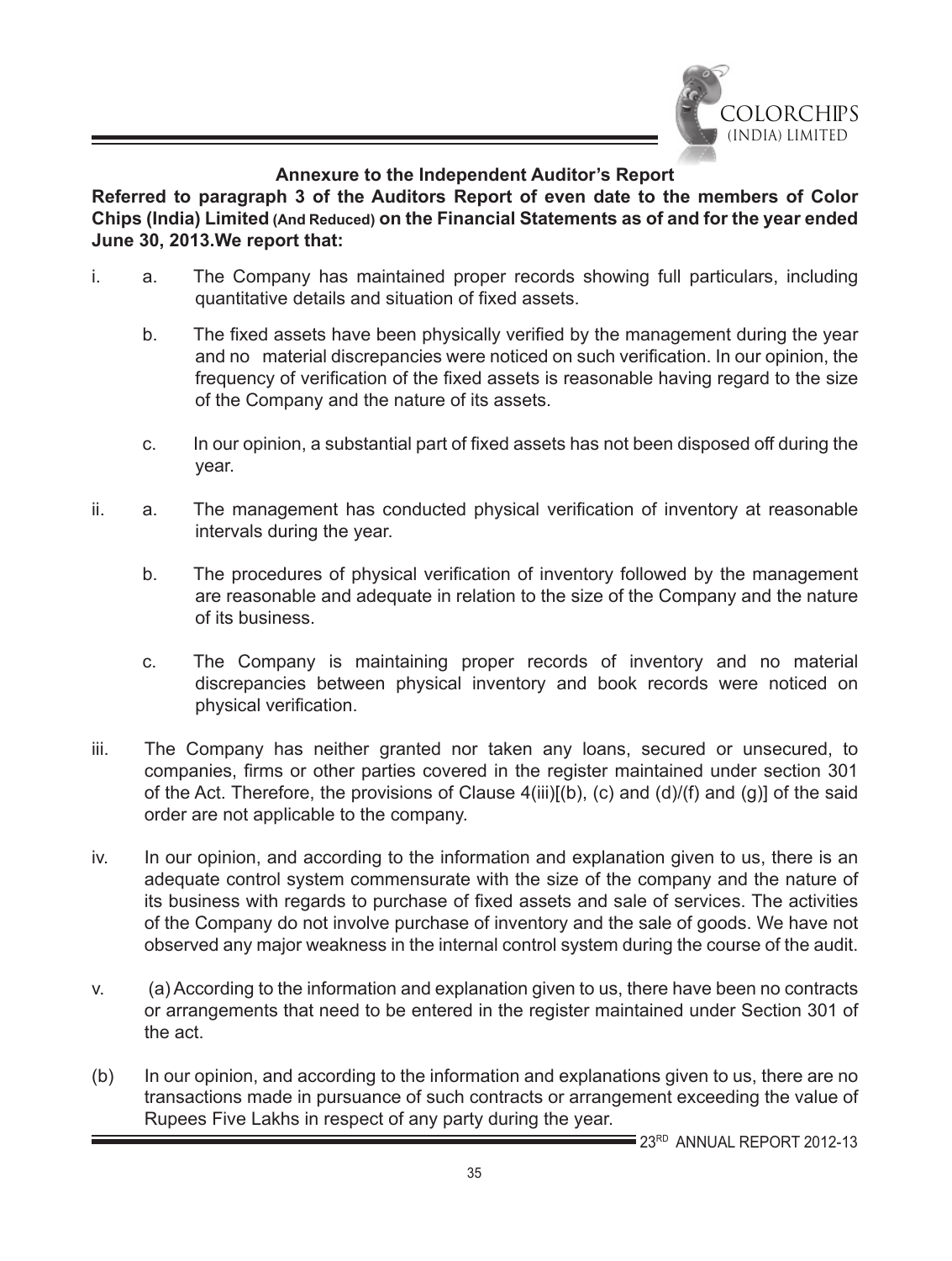

- vi. The company has not accepted any deposits from the public within the meaning of Sections 58A and 58AA of the Act and the rules framed there under.
- vii. In our opinion, the Company has an internal audit system commensurate with its size and nature of its business.
- viii. The Central Government of India has not prescribed the maintenance of cost records under clause (d) of sub-section (1) of Section 209 of the Act for any of the services provided by the company.
- ix. (a) According to the information and explanations given to us and the records of the company examined by us, in our opinion, the company is generally regular in depositing undisputed statutory dues including provident fund, employee's state insurance, income-tax, Sales-tax, wealth tax, service tax, custom duty, and other material statutory dues, as applicable, with the appropriate authorities. There are no undisputed amounts payable in respect of such applicable statutory dues as at June 30, 2013 for a period of more than six months from the date they became payable.
	- (b) According to the information and explanations given to us and the records of the company examined by us, there are no dues of income-tax, sales-tax, wealth tax, service-tax, customs duty, and excise duty which have not been deposited on account of any dispute.
- x. The Company has accumulated losses as at the end of the financial year is more than fifty percent of its Net worth. It has incurred cash losses in the financial year ended on that date.
- xi. According to the records of the Company examined by us and the information and explanation given to us, the Company has not defaulted in repayment of dues to any financial institution or bank or debenture holders as at the balance sheet date.
- xii. The Company has not granted any loans and advances on the basis of security by way of pledge of shares, debentures and other securities. Therefore, the provisions of Clause 4(xii) of the Order are not applicable to the Company.
- xiii. As the provisions of any special statute applicable to chit fund/nidhi/mutual benefit fund/societies are not applicable to the Company, the provisions of Clause 4(xii) of the Companies (Auditor's Report) Order 2003 as amended by the Companies (Auditor's Report) (Amendment) Order, 2004 are not applicable to the Company.
- xiv. In our opinion, the Company has maintained proper records of transactions and contracts, In respect of trading in shares, securities, debentures and other investments and timely entries have been made therein. All shares, debentures and other investment have been held by the Company in its own name.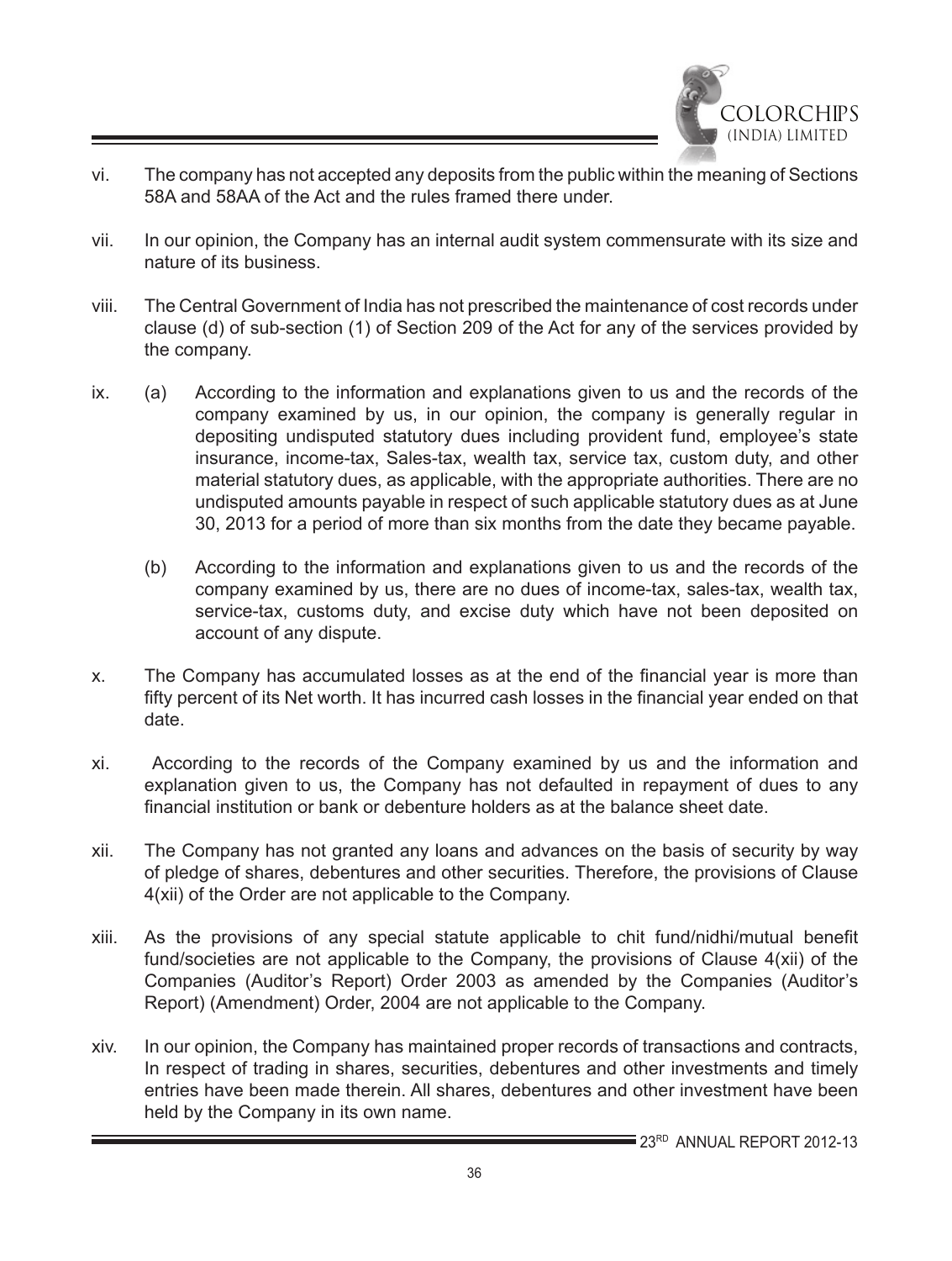

- xv. In our opinion, and according to the information and explanations given to us, the company has not given any guarantee for loans taken by others from bank or financial institutions.
- xvi. The Company has not raise any term loans. Accordingly, the provisions of Clause 4(xvi) of the Order are not applicable to the Company.
- xvii. According to the cash flow statement and other records examined by us and the information and explanation given to us and on an overall examination of the balance sheet of the Company, we report that the no funds raised on short term basis have been used for longterm investment.
- xviii. The Company has not made any preferential allotment of shares to parties and companies covered in the register maintained under section 301 of the Act during the year. Accordingly, the provisions of Clause 4(xviii) of the Order are not applicable to the Company.
- xix. The Company has not issued any debentures during the year and does not have any debentures outstanding as at the beginning of the year and at the year end. Accordingly the provisions of Clause 4(xix) of the Order are not applicable to the Company.
- xx. The Company has not raised any money by public issues during the year. The Management has disclosed the end use of monies during the year, out of public issue raise in the earlier year.
- xxi. During the course of our examination of the books and records of the Company, carried out in accordance with the generally accepted auditing practices in India, and according to the information and explanations given to us, we have neither come across any instance of fraud on or by the Company, noticed or reported during the year, nor have we been informed of any such case by the Management.

 For S.N.MURTHY & CO. Chartered Accountants

Place: Hyderabad P.S.N.MURTHY Date: 29th August, 2013

M.No. 21862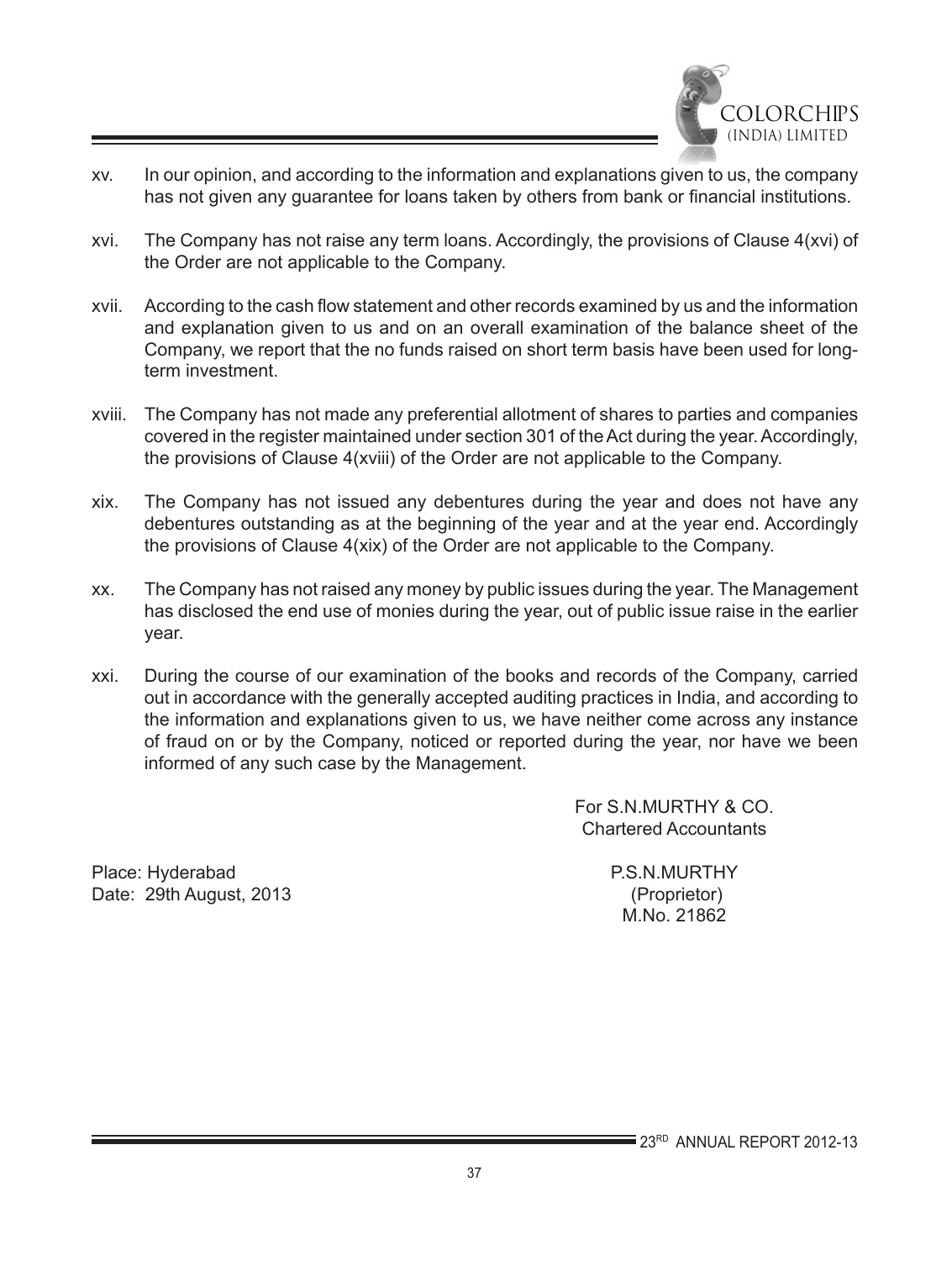

| <b>Balance Sheet as at June 30, 2013</b>                                    |                          |                                      |                                      |  |
|-----------------------------------------------------------------------------|--------------------------|--------------------------------------|--------------------------------------|--|
| <b>Particulars</b>                                                          | Note No.                 | As at<br>June 30, 2013<br><b>INR</b> | As at<br>June 30, 2012<br><b>INR</b> |  |
| <b>EQUITY AND LIABILITIES</b>                                               |                          |                                      |                                      |  |
| Shareholders' funds                                                         |                          |                                      |                                      |  |
| Share capital                                                               | 1                        | 174,688,720                          | 237, 242, 738                        |  |
| Reserves and surplus                                                        | $\overline{2}$           | (13,695,185)                         | (224, 513, 220)                      |  |
| Share application money pending allotment<br><b>Non-current liabilities</b> |                          |                                      |                                      |  |
| Long-term borrowings                                                        | 3                        |                                      | 150,964,446                          |  |
| Deferred tax liabilities (Net)                                              |                          |                                      |                                      |  |
| <b>Other Liabilities</b>                                                    |                          |                                      |                                      |  |
| Long-term provisions                                                        |                          |                                      |                                      |  |
| <b>Current liabilities</b>                                                  |                          |                                      |                                      |  |
| Short-term borrowings                                                       |                          |                                      |                                      |  |
| Trade payables                                                              | 4                        | 1,384,492                            | 1,584,492                            |  |
| Other current liabilities<br>Short-term provisions                          | 6                        | 893,000                              | 25,000                               |  |
|                                                                             | <b>TOTAL</b>             | 163,271,027                          | 165,303,456                          |  |
| <b>ASSETS</b>                                                               |                          |                                      |                                      |  |
| <b>Non-current assets</b>                                                   |                          |                                      |                                      |  |
| <b>Fixed assets</b>                                                         |                          |                                      |                                      |  |
| - Tangible assets                                                           | 5                        | 23,297,875                           | 24,565,875                           |  |
| - Intangible assets                                                         |                          |                                      |                                      |  |
| Non-current investments                                                     |                          |                                      |                                      |  |
| Deferred tax assets (Net)                                                   | 7                        | 3,340,584                            | 3,829,302                            |  |
| Long-term loans and advances<br>Other non-current assets                    |                          |                                      |                                      |  |
|                                                                             |                          |                                      |                                      |  |
| <b>Current assets</b>                                                       |                          |                                      |                                      |  |
| <b>Current investments</b>                                                  |                          |                                      |                                      |  |
| Inventories                                                                 | 12                       | 98,876,583                           | 101,883,583                          |  |
| Trade receivables                                                           | 8                        | 15, 192, 429                         | 11,110,429                           |  |
| Cash and cash equivalents                                                   | 9                        | 3,026,520                            | 6,177,231                            |  |
| Short-term loans and advances<br>Other current assets                       | 10                       | 19,537,036                           | 17,737,036                           |  |
| <b>TOTAL</b>                                                                |                          | 163,271,027                          | 165,303,456                          |  |
| or S.N.MURTHY & CO.                                                         |                          |                                      |                                      |  |
| <b>Chartered Accountants</b>                                                |                          | For and on behalf of the Board       |                                      |  |
| P.S.N.MURTHY                                                                | Sd/-                     |                                      | Sd/-                                 |  |
| (Proprietor)                                                                | <b>Managing Director</b> |                                      | Director                             |  |
| M.No.21862                                                                  |                          |                                      |                                      |  |
| Place: Hyderabad                                                            |                          |                                      |                                      |  |
| Date: 29th August, 2013                                                     |                          |                                      |                                      |  |

23RD ANNUAL REPORT 2012-13

ī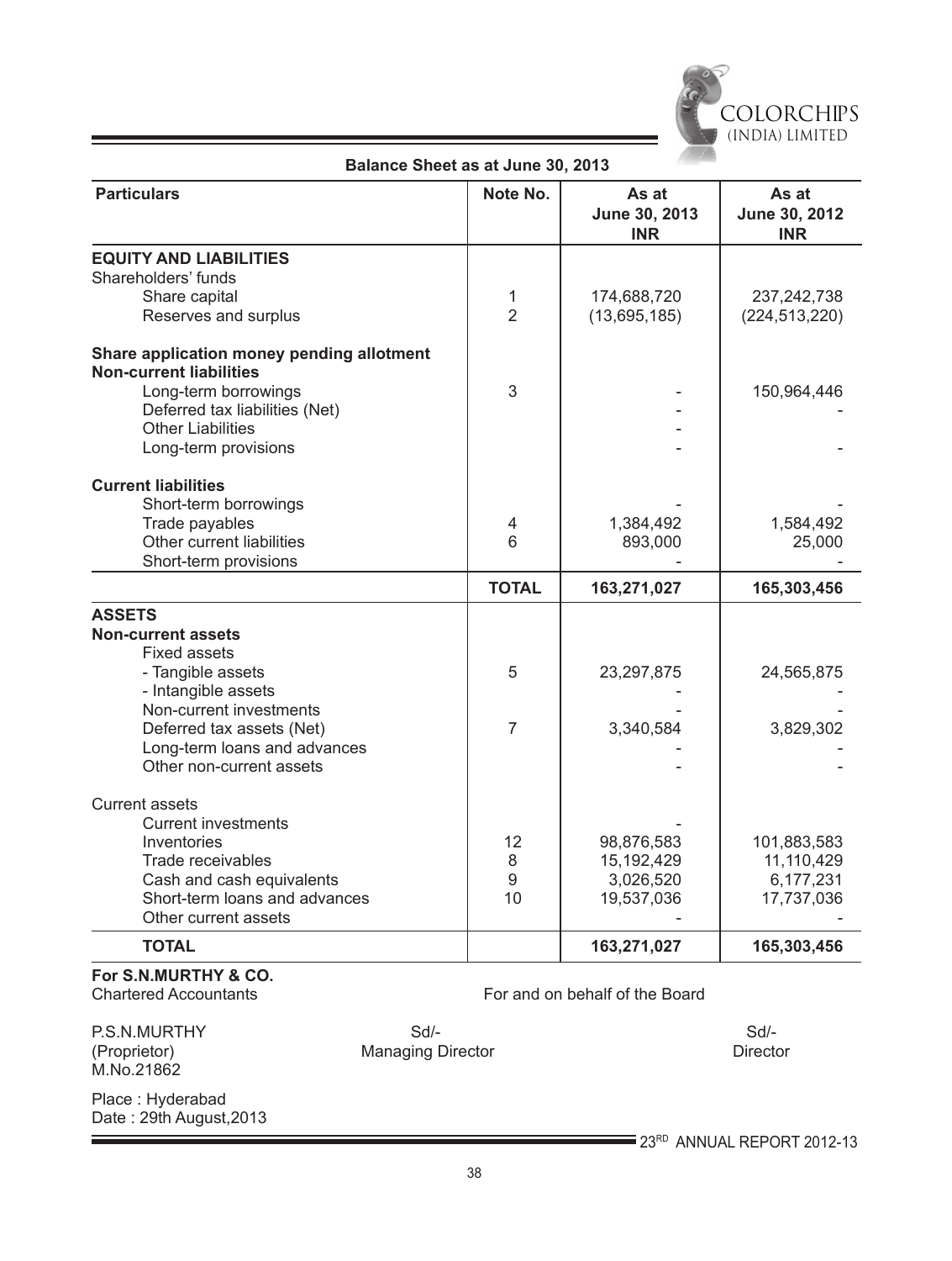

| <b>Particulars</b>                                                                                                                                                                                                                | Note No.            | As at<br>June 30, 2013<br><b>INR</b>           | As at<br>June 30, 2012<br><b>INR</b>               |
|-----------------------------------------------------------------------------------------------------------------------------------------------------------------------------------------------------------------------------------|---------------------|------------------------------------------------|----------------------------------------------------|
| <b>Continuing Operations</b><br><b>Income</b><br><b>Revenue from Services</b><br>- Income from Sales                                                                                                                              | 11                  | 4,082,000                                      | 3,888,000                                          |
| <b>Total Revenue (A)</b>                                                                                                                                                                                                          |                     | 4,082,000                                      | 3,888,000                                          |
| <b>Expenses:</b><br>Purchase of Stock-in-Trade<br>Changes in inventories of finished goods,<br>work-in-progress and Stock-in-Trade<br>- Employee Benefit Expenses<br>- Depreciation and Amortisation Expenses<br>- Other Expenses | 12<br>13<br>5<br>14 | 3,007,000<br>541,242<br>1,268,000<br>1,477,469 | 49,253,265<br>41,356,704<br>1,274,675<br>3,304,069 |
| Total expenses (B)                                                                                                                                                                                                                |                     | 6,293,711                                      | 95,188,713                                         |
| <b>Profit before exceptional and</b><br>extraordinary items and tax C=(A)-(B)                                                                                                                                                     |                     | (2, 211, 711)                                  | (91, 300, 713)                                     |
| <b>Exceptional items</b>                                                                                                                                                                                                          |                     |                                                |                                                    |
| Profit before extraordinary items and tax                                                                                                                                                                                         |                     | (2,211,711)                                    | (91, 300, 713)                                     |
| <b>Extraordinary Items</b>                                                                                                                                                                                                        |                     |                                                | (65,093,751)                                       |
| Profit before tax<br>Tax expense:<br>- Current tax<br>- Previous Year<br>- Deferred tax                                                                                                                                           | 7                   | (2,211,711)<br>488,718                         | (156, 394, 464)                                    |
| Profit (Loss) for the period from continuing operations                                                                                                                                                                           |                     | (2,700,429)                                    | (156, 394, 464)                                    |
| Profit/(loss) from discontinuing operations                                                                                                                                                                                       |                     |                                                |                                                    |
| Tax expense of discontinuing operations                                                                                                                                                                                           |                     |                                                |                                                    |
| Profit/(loss) from Discontinuing operations (after tax)                                                                                                                                                                           |                     |                                                |                                                    |
| Profit/(Loss) for the period<br>Earnings per equity share:                                                                                                                                                                        |                     | (2,700,429)                                    | (156, 394, 464)                                    |
| - Basic<br>- Diluted                                                                                                                                                                                                              |                     | (0.15)<br>(0.15)                               | (6.59)<br>(6.59)                                   |
| For S.N.MURTHY & CO.<br><b>Chartered Accountants</b>                                                                                                                                                                              |                     | For and on behalf of the Board                 |                                                    |
| P.S.N.MURTHY<br>$Sd$ -<br><b>Managing Director</b><br>(Proprietor)<br>M.No.21862                                                                                                                                                  |                     |                                                | $Sd$ -<br>Director                                 |

**Profit and loss for the period ended June,30 2013**

Place : Hyderabad Date : 29th August,2013 

 $\overline{a}$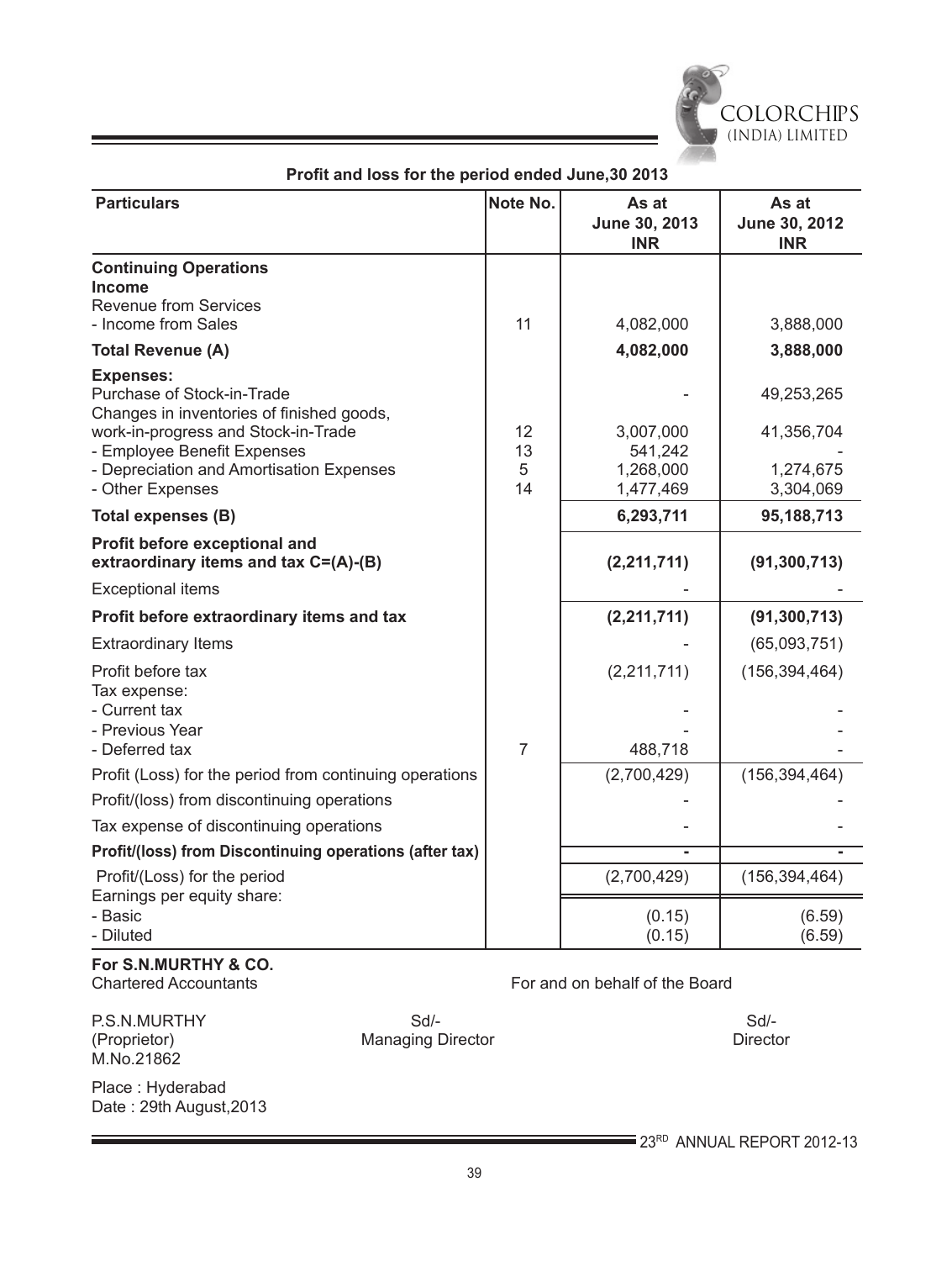

|    | <b>Particulars</b>                                                                                                      |                          | (Rs)<br>As at<br>30-jun-13     | (Rs)<br>As at<br>30-June-12 |
|----|-------------------------------------------------------------------------------------------------------------------------|--------------------------|--------------------------------|-----------------------------|
| А. | <b>Cash Flow from operating activities</b><br>Net profit/loss after taxation and extraordinary items<br>Adjustment for: |                          | (2,211,711)                    | (156, 394, 464)             |
|    | Depreciation                                                                                                            |                          | 1,268,000                      | 1,274,675                   |
|    | <b>Speculation Profit</b>                                                                                               |                          |                                |                             |
|    | Dividend Misc. Income                                                                                                   |                          |                                |                             |
|    | Loss on Sale of Assets                                                                                                  |                          |                                | 6,852,948                   |
|    | Loss on Sale of Investments                                                                                             |                          |                                | 41,235,075                  |
|    | Income tax for the Earliers Years                                                                                       |                          |                                |                             |
|    | Prelimanary & Issue Expenses W/off                                                                                      |                          |                                |                             |
|    | Deferred Tax Liability<br>Operating profit before working capital changes                                               |                          |                                |                             |
|    | Adjustement for:                                                                                                        |                          | (943, 711)                     | (107, 031, 766)             |
|    | Increase/Decrease in inventory                                                                                          |                          | 3007000                        | 41,356,704                  |
|    | Increase/Decrease in Trade & Other Receivables                                                                          |                          | (4,082,000)                    | 4,955,811                   |
|    | Increase/Decrease in Trade & Other Advances and Loans                                                                   |                          | (1,800,000)                    | 1,496,578                   |
|    | Increase/Decrease in Trade payables                                                                                     |                          | (200,000)                      | 54,256,017                  |
|    | Increase/Decrease in Other Liabilities                                                                                  |                          | 868000                         | (83, 376)                   |
|    | Cash generation from operating activity                                                                                 |                          | (3, 150, 711)                  | 101,981,734                 |
|    | Direct Taxes paid                                                                                                       |                          |                                |                             |
|    | Net Cash from operating activity                                                                                        |                          | (3, 150, 711)                  | (5,050,032)                 |
| В. | Cash flow from investing activities<br>Sale of investments                                                              |                          |                                |                             |
|    | Profit/Loss on Sale of Fixed Assets                                                                                     |                          |                                | 4,581,675<br>228,850        |
|    | Fixed Assets Written Back                                                                                               |                          |                                |                             |
|    | Depreciation Written Back on Sold Assets                                                                                |                          |                                |                             |
|    | <b>Assets Acquired</b>                                                                                                  |                          |                                | (24, 114, 253)              |
|    | Increase / Decrease in investments                                                                                      |                          |                                |                             |
|    | Decrease in Non current assets                                                                                          |                          |                                |                             |
|    | Net cash from investing activity                                                                                        |                          |                                | (19, 303, 728)              |
| C  | <b>Cash Flow From Financing Activities</b>                                                                              |                          |                                |                             |
|    | Increase /Decrease in secured Borrowings<br>Increase in Share Captial                                                   |                          |                                |                             |
|    | Interest Received                                                                                                       |                          |                                | 30,000,000                  |
|    | Dividend & Misc. Income                                                                                                 |                          |                                |                             |
|    | Net Cash Flow from Financing activities                                                                                 |                          |                                |                             |
|    | Net Increase / (decrease) in cash & Cash equivalests (A+B+C)                                                            |                          | (3, 150, 711)                  | (5,050,032)                 |
|    | Cash and cash equivalents as at the beginning of the year                                                               |                          | 6,177,231                      | 530,991                     |
|    | Cash and cash equivalents as at the end of the year                                                                     |                          | 3,026,520                      | 6,177,231                   |
|    | Net Flow As shown above                                                                                                 |                          | (3, 150, 711)                  | 5,646,240                   |
|    |                                                                                                                         |                          |                                |                             |
|    | <b>S.N.MURTHY &amp; CO.</b><br><b>Chartered Accountants</b>                                                             |                          | For and on behalf of the Board |                             |
|    | P.S.N.MURTHY                                                                                                            | $Sd$ -                   |                                | $Sd$ -                      |
|    | (Proprietor)                                                                                                            | <b>Managing Director</b> |                                | Director                    |

Place : Hyderabad Date : 29th August,2013 

(Proprietor)<br>M.No.21862

I

 $\equiv$  23RD ANNUAL REPORT 2012-13

Managing Director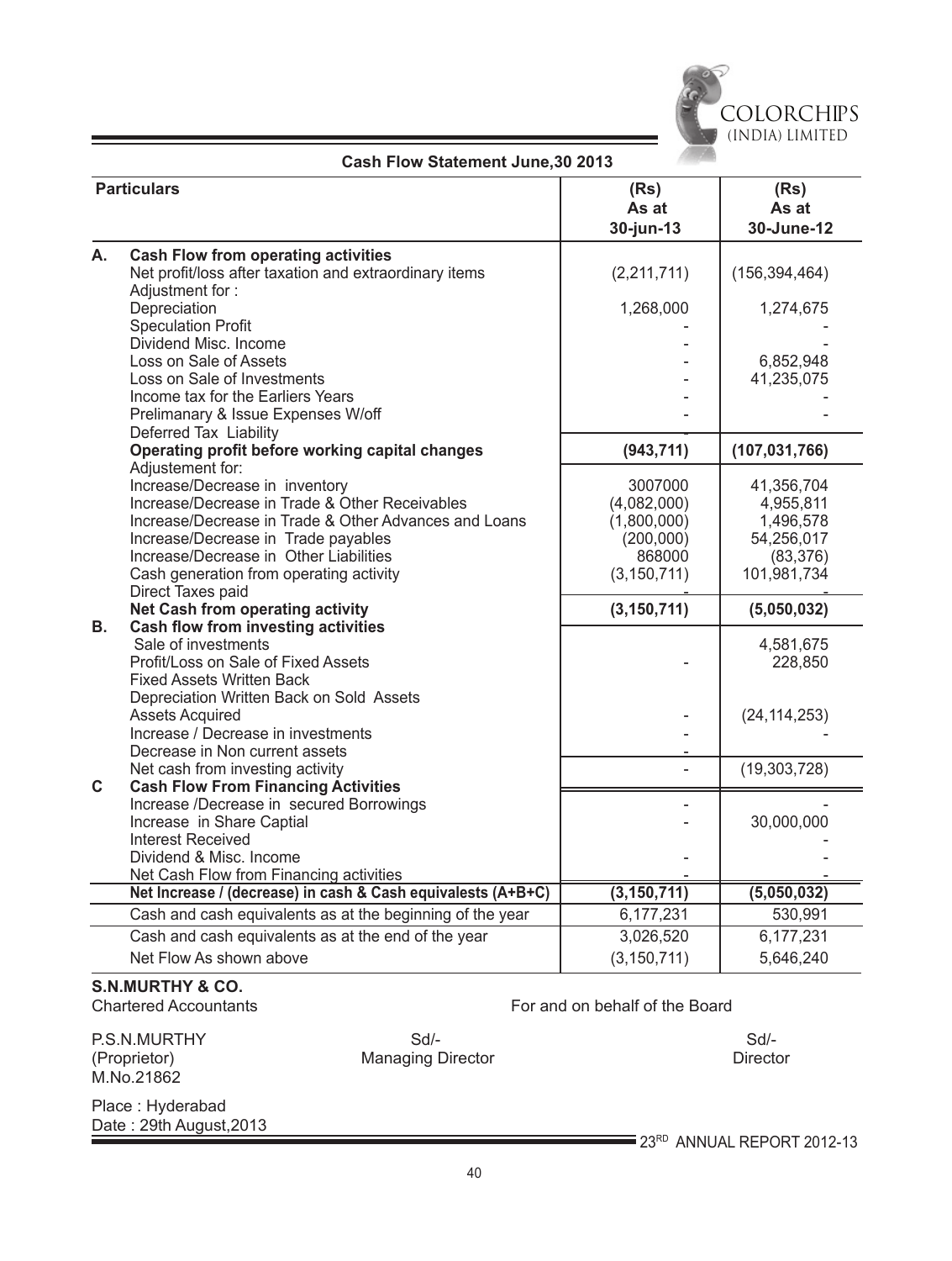#### **Note 1 Share Capital**

٠



| <b>Particulars</b>                                                       |                 | As at 30 June 2013 |                       | As at 30 June 2012     |  |
|--------------------------------------------------------------------------|-----------------|--------------------|-----------------------|------------------------|--|
|                                                                          | <b>Number</b>   | <b>Rs</b>          | <b>Number</b>         | Rs                     |  |
| <b>Authorised</b><br>Equity Shares of 10/- each                          | 39,315,000      | 393,150,000        | 39,315,000            | 393,150,000            |  |
| <b>Issued</b><br>Equity Shares of 10/- each fully paid                   | 17,468,872      | 174,688,720        | 23,962,050            | 239,620,500            |  |
| <b>Subscribed &amp; Paid up</b><br>Equity Shares of 10/- each fully paid | 17,468,872      | 174,688,720        | 23,962,050            | 239,620,500            |  |
| <b>Less: Calls in arrears</b><br>$(3, 17, 035$ shares $@$ Rs $7.50/-$ )  |                 |                    | 317,035               | 2,377,763              |  |
| <b>Subscribed but not fully Paid up</b><br>Equity Shares not fully paid  | 17,468,872      | 174,688,720        | 24,279,085<br>317,035 | 237,242,738<br>792,588 |  |
| $(3, 17, 035$ shares @ Rs 2.50/-)<br><b>Total</b>                        | ۰<br>17,468,872 | 174,688,720        | 23,962,050            | 237,242,738            |  |

**Reconciliation of number of shares outstanding for the period** 

| <b>Particulars</b>                                                                                                                                                            |                                                      | As at 30 June 2013                                       |                                       | As at 30 June 2012                       |
|-------------------------------------------------------------------------------------------------------------------------------------------------------------------------------|------------------------------------------------------|----------------------------------------------------------|---------------------------------------|------------------------------------------|
|                                                                                                                                                                               | <b>Number</b>                                        | <b>INR</b>                                               | <b>Number</b>                         | <b>INR</b>                               |
| <b>Equity Shares</b>                                                                                                                                                          |                                                      |                                                          |                                       |                                          |
| Shares outstanding at the beginning of the year<br>Shares Issued during the year<br>Shares bought back / Reduced during the year<br>Shares outstanding at the end of the year | 23,962,050<br>15,096,445<br>21.589.623<br>17,468,872 | 239,620,500<br>150,964,450<br>215,896,230<br>174,688,720 | 20.962.050<br>3,000,000<br>23,962,050 | 209,620,500<br>30,000,000<br>239,620,500 |

# **Reconciliation of number of shares outstanding for the period**

| <b>Particulars</b>                            | As at 30 June 2013    |             | As at 30 June 2012    |              |
|-----------------------------------------------|-----------------------|-------------|-----------------------|--------------|
|                                               | No. of Shares<br>held | %of Holding | No. of Shares<br>held | % of Holding |
| <b>Equity Shares</b>                          |                       |             |                       |              |
| <b>Color Chips Animation Park Limited</b>     | 10,478,896            | 59.99       |                       |              |
| Ravikaanth Portfolio Services Private Limited | 1,310,055             | 7.50        | 30.00.000             | 12.52        |
| G Srinivasulu                                 | 1,217,842             | 6.97        |                       |              |
| Millitoons Animations Private Limited         | 1,264,106             | 7.24        |                       |              |
| Cybertoons Entertainments Private Limited     | 1,158,757             | 6.63        | -                     |              |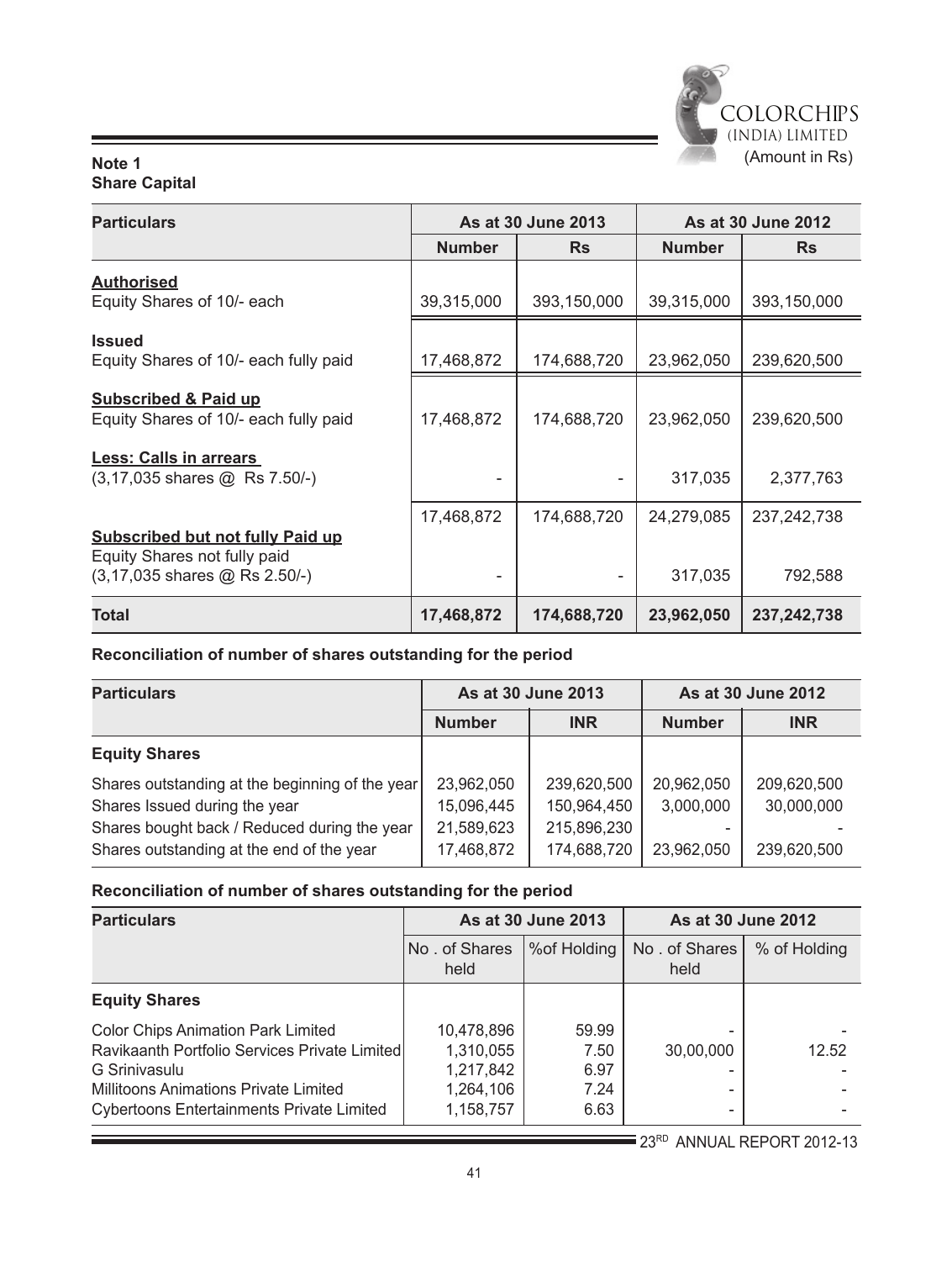# **COLORCHIPS** (INDIA) LIMITED (Amount in Rs)

#### **Note 2 Reservers & Surplus**

| <b>Particulars</b>                             | As at<br>30 June 2013 | As at<br>30 June 2012 |
|------------------------------------------------|-----------------------|-----------------------|
|                                                |                       |                       |
| <b>General Reserve</b>                         |                       |                       |
| Opening balance                                | 1,570,500             | 1,570,500             |
| (-) Transfer to Profit & Loss Account          | (1,570,500)           |                       |
| <b>Closing Balance</b>                         | 0                     | 1,570,500             |
| <b>Share Premium</b>                           |                       |                       |
| Opening balance                                | 732,600               | 732,600               |
| (-) Transfer to Profit & Loss Account          | (732,600)             |                       |
| <b>Closing Balance</b>                         | 0                     | 732,600               |
| <b>Profit and Loss Surplus</b>                 |                       |                       |
| <b>Opening balance</b>                         | (224, 513, 220)       | (70, 421, 856)        |
| (+) Net Profit/(Net Loss) For the current year | (2,700,429)           | (156, 394, 464)       |
| (+) Transfer from Reserves                     | 2,303,100             | 1,570,500             |
| (+) Transfer to Share Capital                  | 213,518,464           | 732,600               |
| (-) Proposed Dividends                         |                       |                       |
| (-) Interim Dividends                          |                       |                       |
| (-) Transfer to Reserves                       |                       |                       |
| <b>Closing Balance</b>                         | $-13,695,185$         | -224,513,220          |

#### **Note 3 Long Term Liabilities**

| <b>Particulars</b>                                                  | As at<br>30 June 2013 | As at<br>30 June 2012 |
|---------------------------------------------------------------------|-----------------------|-----------------------|
| <b>From Associate Comapnies</b>                                     |                       |                       |
| Unsecured Loans<br>Less: Converted into Equity by issue of 15096445 | 150,964,446           | 150,964,446           |
| Equity Shares of Rs. 10/- each                                      | (150.964.446)         |                       |
| Total                                                               |                       | 150,964,446           |

#### **Note 4 Trade Payables**

| <b>Particulars</b>              | As at<br>30 June 2013 | As at<br>30 June 2012 |
|---------------------------------|-----------------------|-----------------------|
| <b>From Associate Comapnies</b> |                       |                       |
| <b>Trade Payables</b>           | 1,384,492             | 1,584,492             |
| <b>Total</b>                    | 1,384,492             | 1,584,492             |

 $\equiv$  23RD ANNUAL REPORT 2012-13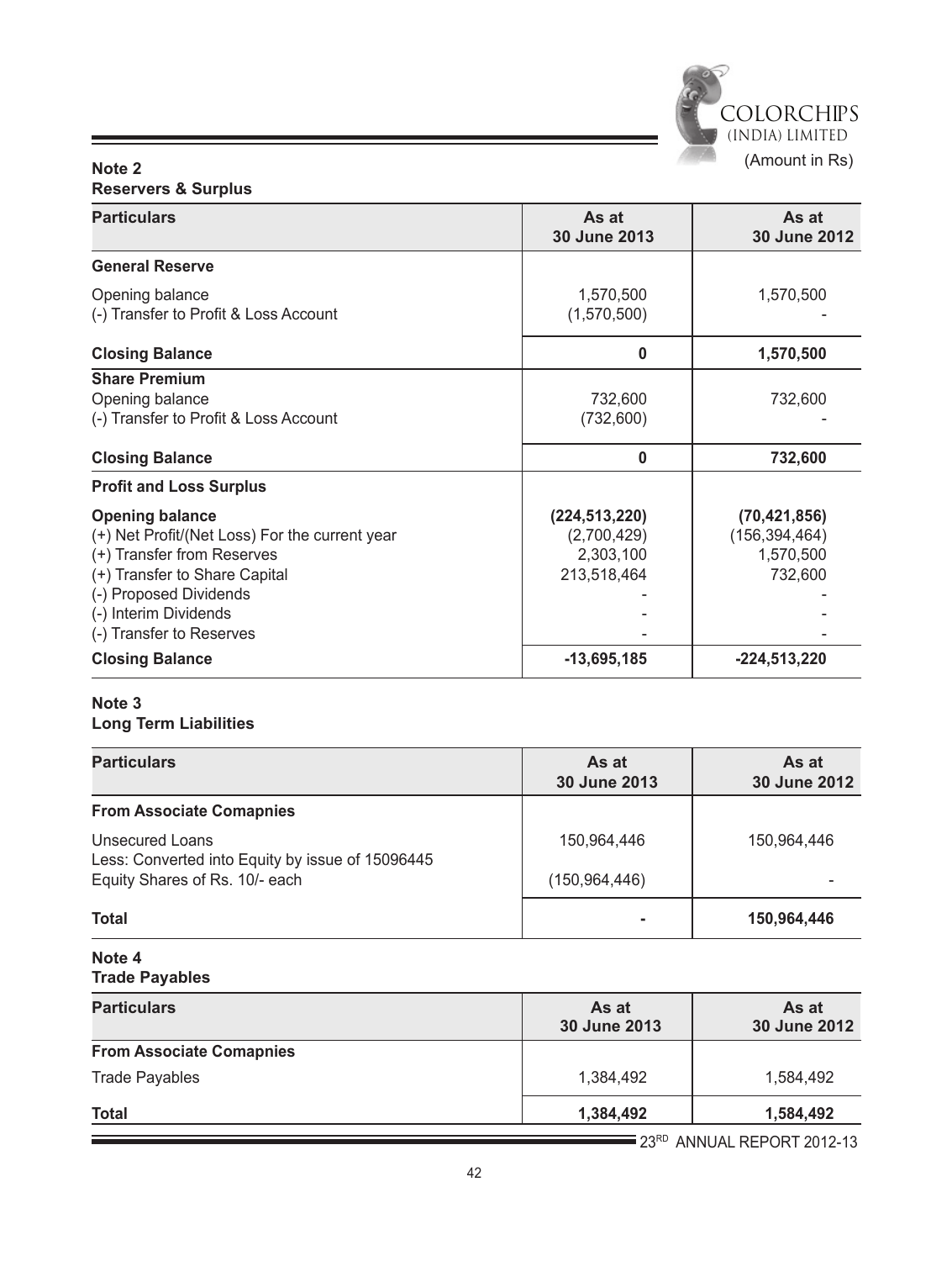COLORCHIPS (INDIA) LIMITED

Note - 5<br>Depreciation and Amortisation Expenses **Depreciation and Amortisation Expenses Note - 5** 

| Fixed Assets for the year ended 30-06-2013 |                           |                             |                                    |                           |                           |                 |                           |                                                                                         |                     |
|--------------------------------------------|---------------------------|-----------------------------|------------------------------------|---------------------------|---------------------------|-----------------|---------------------------|-----------------------------------------------------------------------------------------|---------------------|
| Name of the Assets                         |                           |                             | Gross Block                        |                           |                           | Depreciation    |                           | Net Block                                                                               |                     |
|                                            | <b>Balance</b><br>Opening | Additions<br>During<br>year | <b>Deletions</b><br>During<br>year | <b>Balance</b><br>Closing | <b>Balance</b><br>Opening | For the<br>year | <b>Balance</b><br>Closing | 30-06-2013<br>As on                                                                     | 30-06-2012<br>As on |
| Tangible Fixed Assets                      |                           |                             |                                    |                           |                           |                 |                           |                                                                                         |                     |
| Computers*                                 | 11,587,565                |                             |                                    |                           | 11,587,565   11,587,565   |                 |                           | 604,749   10,982,816   10,982,816                                                       | 11,587,565          |
| Plant & Machinery                          | 451,622                   |                             |                                    | 451,622                   | 451,622                   | 21,452          | 430,170                   | 430,170                                                                                 | 451,622             |
| Electrical Equipment                       | 9,565,875                 |                             |                                    | 9,565,875                 | 9,565,875                 | 454,379         | 9,111,496                 | 9,111,496                                                                               | 9,565,875           |
| Furniture & Fixtures                       | 2,960,813                 |                             |                                    | 2,960,813                 | 2,960,813                 | 187,419         | 2,773,394                 | 2,773,394                                                                               | 2,960,813           |
| <b>Total</b>                               | 24,565,875                |                             |                                    |                           |                           |                 |                           | $ 24,565,875 $ $24,565,875 $ $ 1,268,000 $ $ 23,297,875 $ $ 23,297,875 $ $ 24,565,875 $ |                     |

 $= 23<sup>RD</sup>$  ANNUAL REPORT 2012-13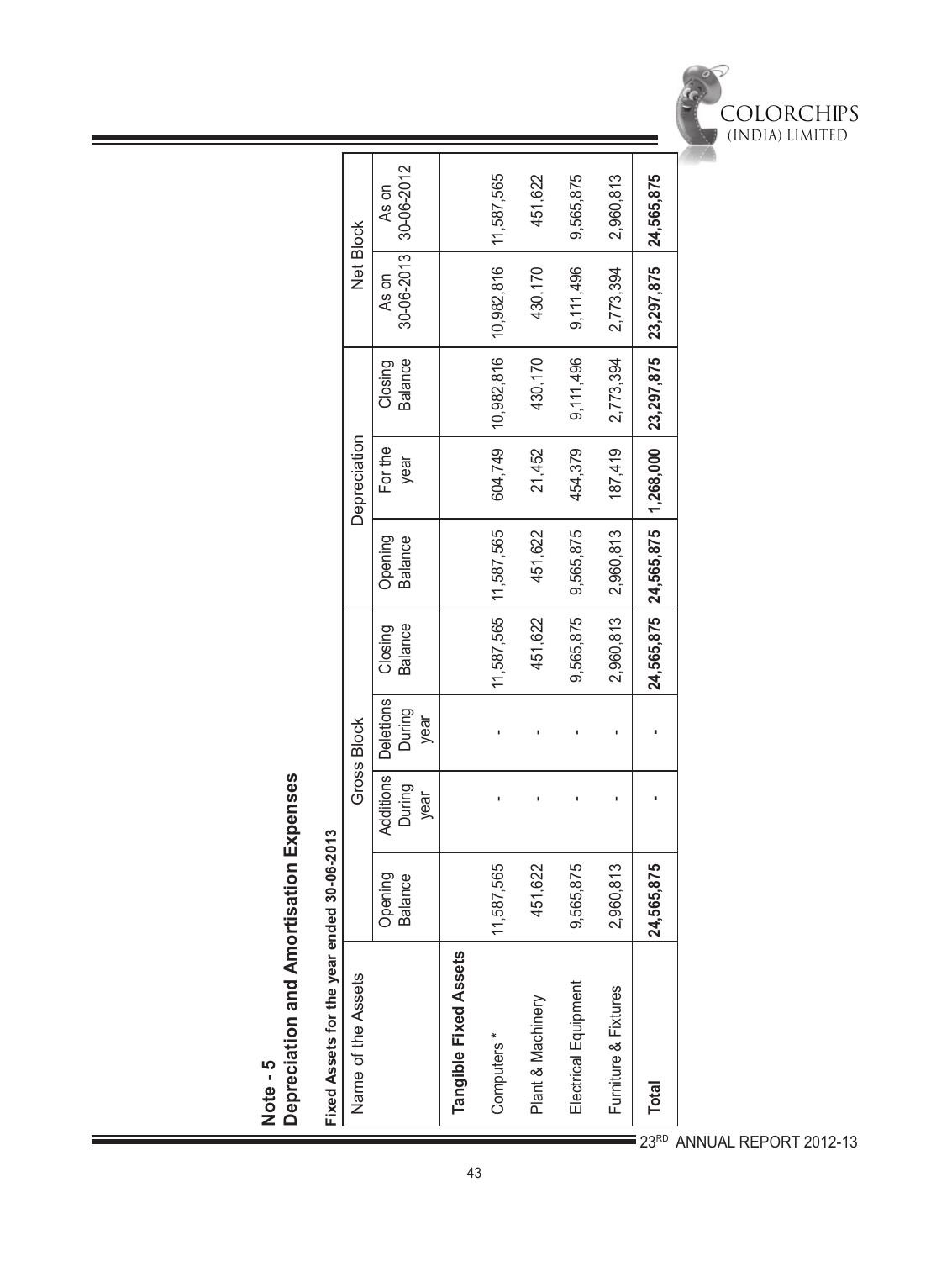# **COLORCHIPS** (INDIA) LIMITED (Amount in Rs)

#### **Note 6 Other Current Liabilities**

| <b>Particulars</b>        | As at<br>30 June 2013 | As at<br>30 June 2012 |
|---------------------------|-----------------------|-----------------------|
| <b>Others - Unsecured</b> | 873,000               |                       |
| Audit Fee Payable         | 20,000                | 25,000                |
| Total                     | 893,000               | 25,000                |

#### **Note 7 Deferred Tax Assets**

| <b>Particulars</b>                                         | As at<br>30 June 2013 | As at<br>30 June 2012 |
|------------------------------------------------------------|-----------------------|-----------------------|
| <b>Opening Balance</b><br>Add: Additions during the period | 3,829,302             | 3,829,302             |
| Less: Transfers                                            | 3,829,302             | 3,829,302             |
| <b>Total</b>                                               | 3,829,302             | 3,829,302             |

#### **Note 8 Trade Receivables**

| <b>Particulars</b>                                                                                                                        | As at<br>30 June 2013 | As at<br>30 June 2012 |
|-------------------------------------------------------------------------------------------------------------------------------------------|-----------------------|-----------------------|
| Trade receivables outstanding for a period less than six months<br>from the date they are due for payment<br>- Unsecured, considered good |                       |                       |
| Less: Provision for doubtful debts                                                                                                        |                       |                       |
| Trade receivables outstanding for a period more than<br>six months from the date they are due for payment                                 |                       |                       |
| - Unsecured, considered good<br>- Unsecured, considered doubtful<br>Less: Provision for doubtful debts                                    | 15,192,429            | 11,110,429            |
| Total                                                                                                                                     | 15,192,429            | 11,110,429            |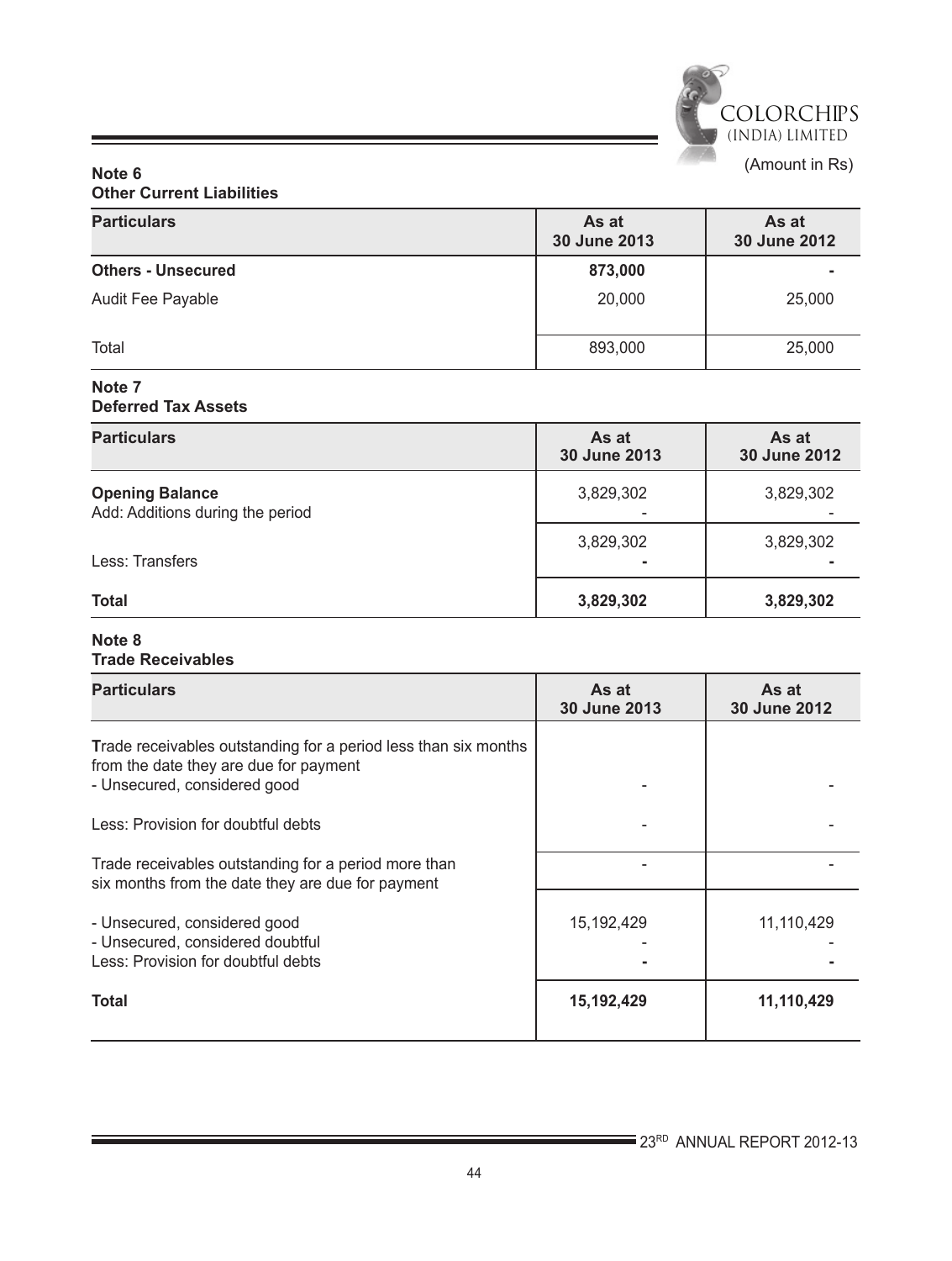

#### **Note 9 Cash and cash equivalents**

| <b>Particulars</b>                              |                          | As at<br>30 June 2013 | As at<br>30 June 2012    |           |
|-------------------------------------------------|--------------------------|-----------------------|--------------------------|-----------|
| <b>Balances with banks</b>                      |                          | 131,369               |                          | 5,034,107 |
| This includes:                                  |                          |                       |                          |           |
| Bank deposits with more than 12 months maturity | $\overline{\phantom{0}}$ |                       | $\overline{\phantom{0}}$ |           |
| Cheques, drafts on hand                         |                          |                       |                          |           |
| Cash on hand                                    |                          | 2,895,151             |                          | 1,143,124 |
|                                                 |                          | 3,026,520             |                          | 6,177,231 |

# **Note 10**

# **Short Term Loans and Advances**

| <b>Particulars</b>                                                        | As at<br>30 June 2013           | As at<br>30 June 2012           |
|---------------------------------------------------------------------------|---------------------------------|---------------------------------|
| <b>Trade Advances</b>                                                     |                                 |                                 |
| <b>Trade Advances</b>                                                     | 17,445,856                      | 15,645,856                      |
| Total (a)                                                                 | 17,445,856                      | 15,645,856                      |
| <b>Security Deposits</b>                                                  |                                 |                                 |
| - Electricity Deposit<br>- Sales Tax Deposit                              | 150,000<br>6,000                | 150,000<br>6,000                |
| Total (b)                                                                 | 156,000                         | 156,000                         |
| <b>Other Short Term Loans and Advances</b>                                |                                 |                                 |
| - Sales Tax Recovery<br>- ESI Recovery<br>- Investment Subsidy Receivable | 1,019,082<br>416,098<br>500,000 | 1,019,082<br>416,098<br>500,000 |
| Total (c)                                                                 | 1,935,180                       | 1,935,180                       |
| Total (a+b+c)                                                             | 19,537,036                      | 17,737,036                      |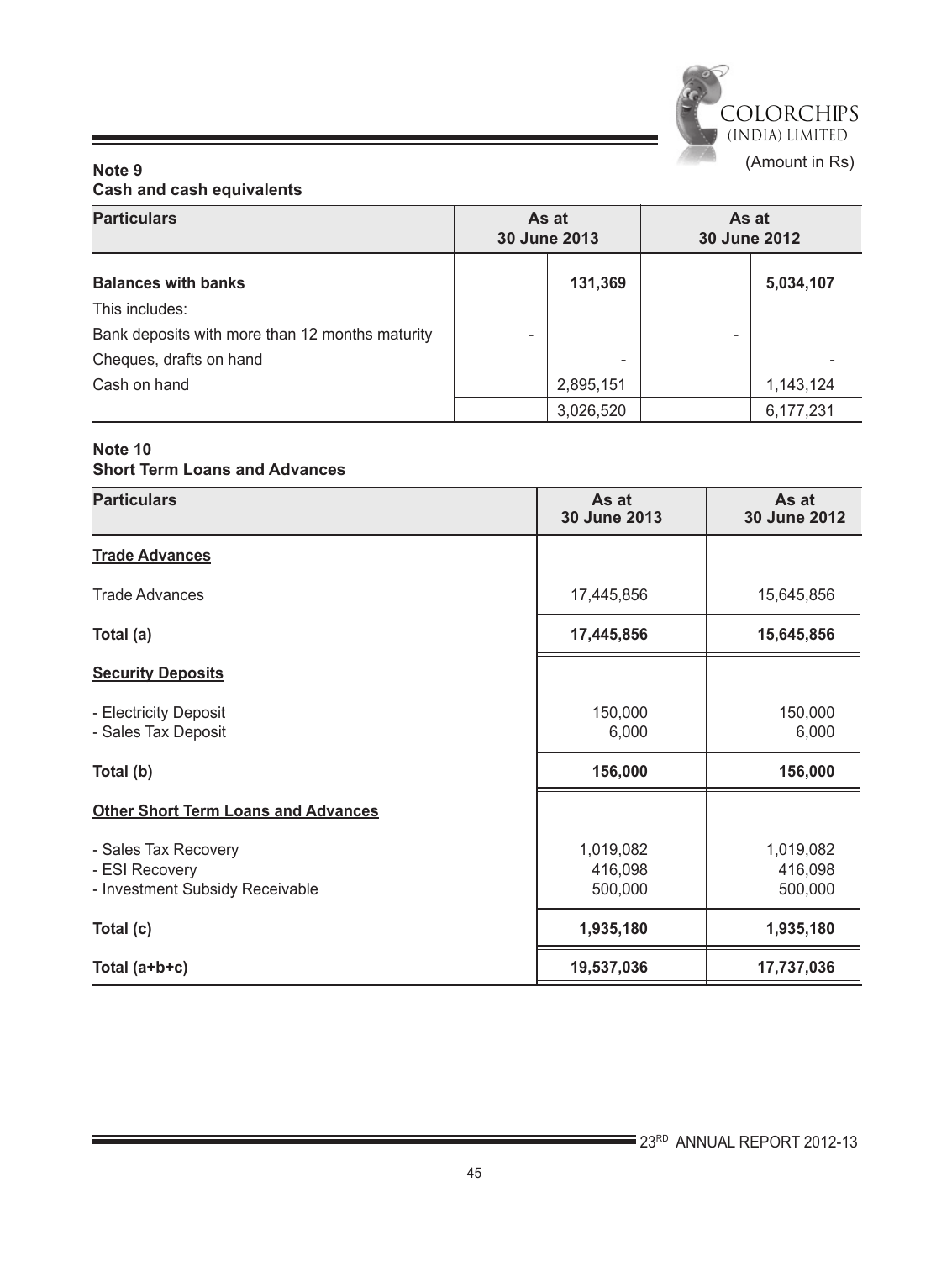# **COLORCHIPS** (INDIA) LIMITED (Amount in Rs)

#### **Note 11 Income from Sales**

E

| <b>Particulars</b>                                                 | As at<br>30 June 2013 | As at<br>30 June 2012 |
|--------------------------------------------------------------------|-----------------------|-----------------------|
| Income from Sale of Animation &<br>Feature Film IP Rights & Comics | 4.082.000             | 3,888,000             |
| <b>Total</b>                                                       | 4,082,000             | 3,888,000             |

# **Note 12**

# **Changes in inventories of finished goods**

| <b>Particulars</b>                                   | As at<br>30 June 2013 | As at<br>30 June 2012 |
|------------------------------------------------------|-----------------------|-----------------------|
| Stock of Animation & Feature Film IP Rights & Comics |                       |                       |
| <b>Opening Stock</b>                                 | 101,883,583           | 143,240,287           |
| Less: Closing Stock                                  | (98, 876, 583)        | (101, 883, 583)       |
| <b>Total</b>                                         | 3,007,000             | 41,356,704            |

#### **Note 13 Trade Receivables**

| <b>Particulars</b> | As at<br>30 June 2013 | As at<br>30 June 2012 |
|--------------------|-----------------------|-----------------------|
| Salaries           | 541,242               |                       |
| <b>Total</b>       | 541,242               | ۰                     |

#### **Note 14 Other Expenses**

| <b>Particulars</b>                | As at<br>30 June 2013 | As at<br>30 June 2012 |
|-----------------------------------|-----------------------|-----------------------|
| <b>Advertisement Expenses</b>     | 6.519                 |                       |
| Audit Fee                         | 20,000                | 25,000                |
| <b>Bank Charges</b>               | 1.225                 | 134,295               |
| <b>Business Promotion Charges</b> | 438.305               |                       |
| Insurance                         | 10.743                |                       |
| <b>Listing Fees</b>               | 310.440               |                       |
| Legal & professional Charges      |                       | 466,050               |
| Office Maintaince                 | 48.811                | 1,793,737             |
| Re Structuring Expenses           | 100.000               |                       |
| RTA Charges                       | 165,000               |                       |
| <b>Security Charges</b>           | 108,000               |                       |
| Tours & Travelling Expenses       | 240.319               | 884.987               |
| <b>Telephone Expenses</b>         | 28,107                |                       |
| <b>Total</b>                      | 1,477,469             | 3,304,069<br>$\Omega$ |

 $\equiv$  23 $\text{\tiny RD}$  ANNUAL REPORT 2012-13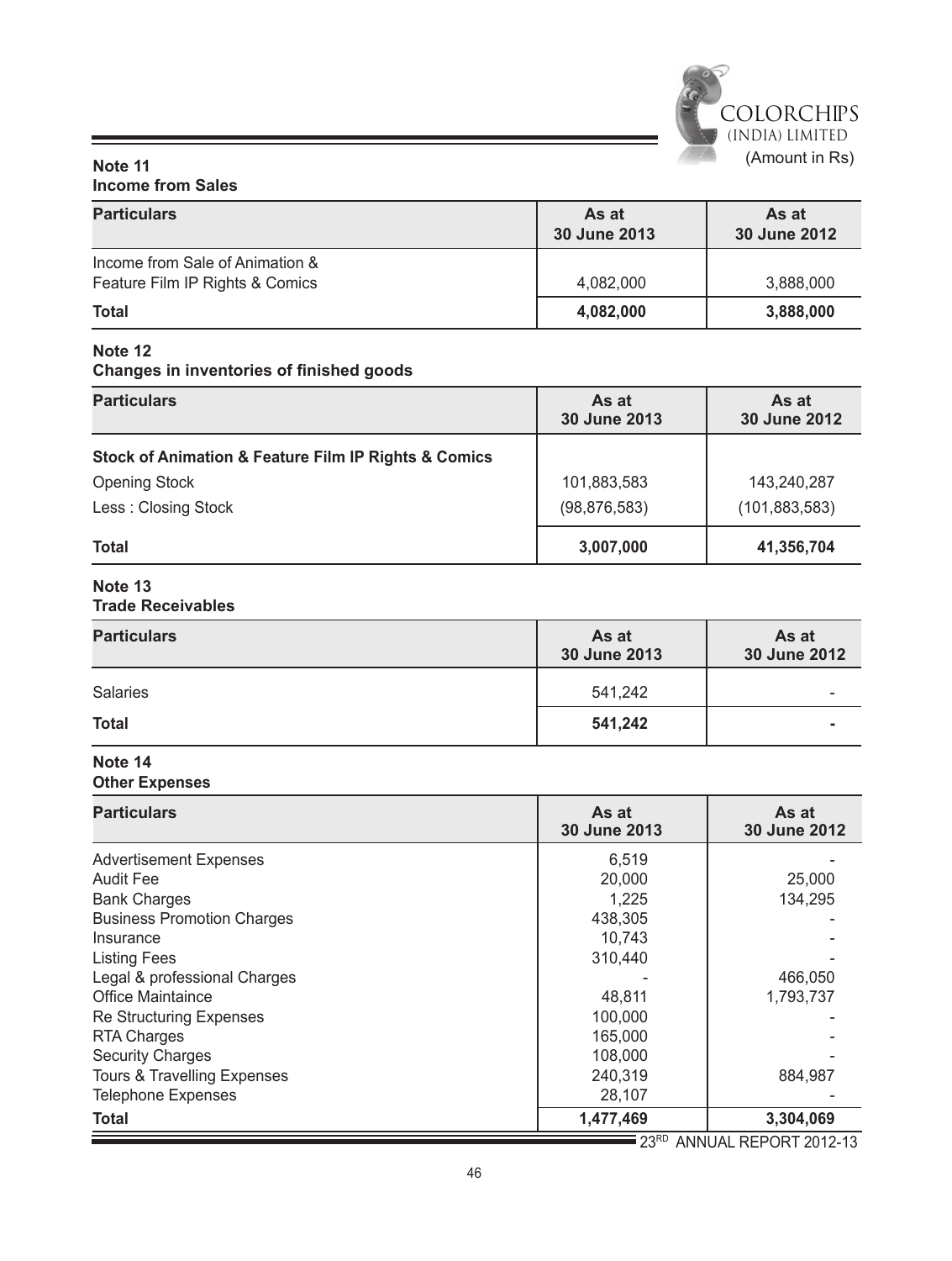

#### **1. Significant Accounting Policies:**

#### **a) Basis of Accounting:**

 The financial statements have been prepared on an accrual basis of accounting and in accordance with the generally accepted accounting principles in India, provisions of the Companies Act, 1956 (the Act) and comply in material aspects with the accounting standards notified under Section 211 (3C) of the Act, read with the Companies (Accounting Standards) Rules, 2009.

#### **b) Use of Estimates:**

 The preparation and presentation of financial statements requires estimates and assumptions and/or revised estimates and assumptions to be made that affect the reported amount of assets and liabilities on the date of financial statements and reported amount of revenues and expenses during the reporting period. Differences between the actual results and estimates are recognized in the period in which the results are known/materialized.

#### **c) Cash Flow Statement:**

 Cash flows are reported using the indirect method, whereby profit/ (loss) before tax is adjusted with Cash and cash equivalents (with an original maturity of three months or less) held for the purpose of meeting short-term cash commitments.

#### **d) Revenue Recognition:**

Company generally follows the mercantile system of accounting and recognizes income and expenses on accrual basis, including provisions or adjustments for committed obligations and amounts demined as payable or receivable during the year.

#### **e) Fixed Assets:**

Fixed Assets are stated at cost, less accumulated depreciation. Cost comprises the purchase price, including duties and other non-refundable taxes or levies any directly attributable cost of bringing the asset to its working condition and indirect costs specifically attributable to a fixed asset.

Assets retired from active use are carried at lower of book value and estimated net realizable value.

#### **f) Method of Depreciation:**

As per the accounting standard – 6, Depreciation on Fixed Assets, is provided on the "Written down Value Method" (W.D.V) at the rates specified in the Schedule XIV to the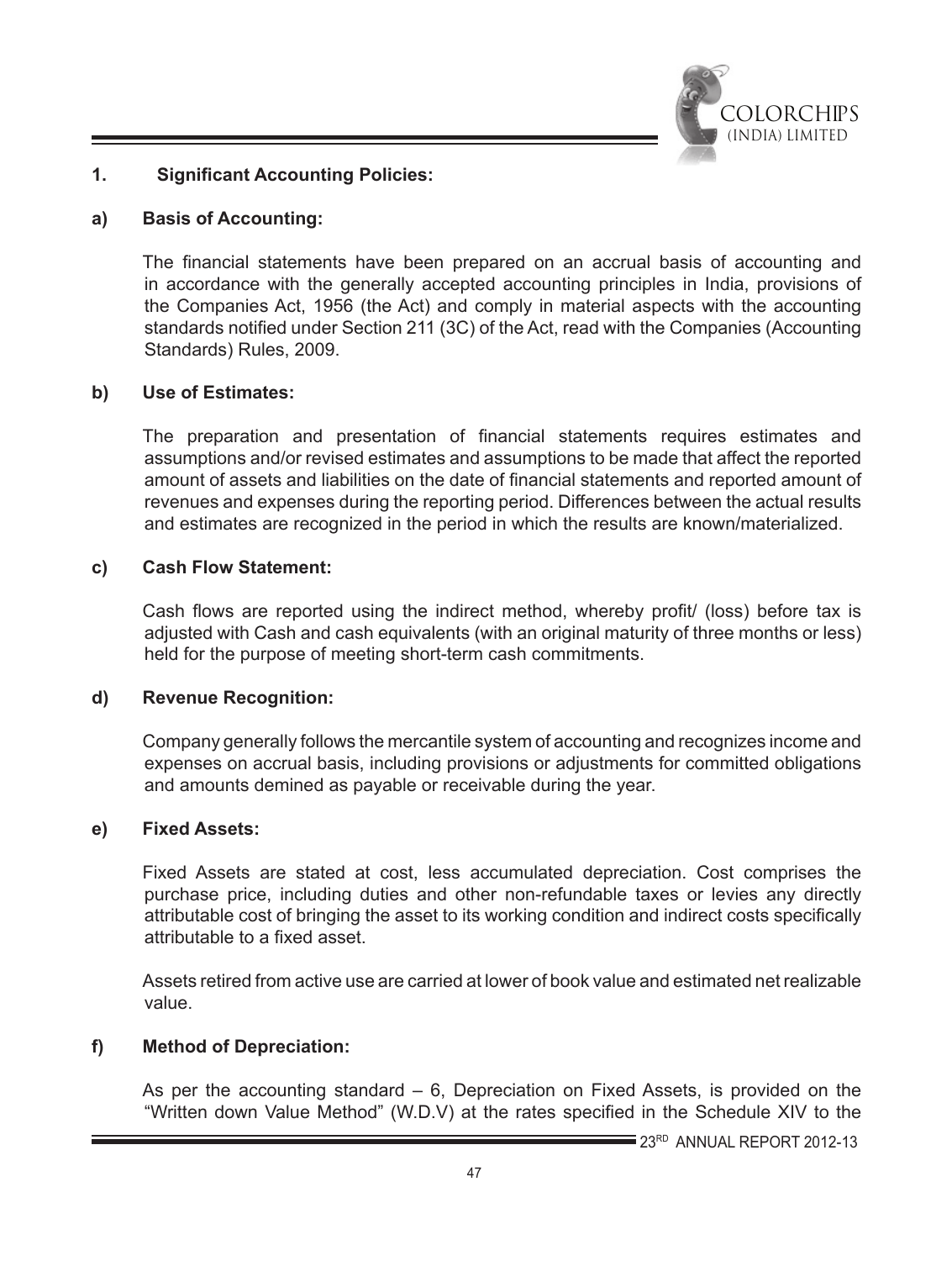

Companies Act, 1956 from time to time. The Value of Computers is Rs. 1,15,87,565, out of which value Rs. 15,11,872 were put to use during the year. Hence Depreciation is calculated on computers which are put to use.

#### **g) Investments:**

 Investments are classified into Current and Long-term Investments. Current Investments are stated at lower of cost and fair value. Long-term Investments are stated at cost. A provision for diminution is made to recognize a decline, other than temporary, in the value of Long-term Investments. However, fixed income long term securities are stated at cost, less amortization of premium/ discount and provision for diminution to recognize a decline, other than temporary.

#### **h) Foreign Currency transactions:**

As per the Accounting standard – 11, there are no foreign currency transactions undertaken by the Company during the year under review.

#### **i) Employee Benefits:**

There is no employee in the company, particulars of whom are required to be furnished under section 217(2A), of the Companies Act, 1956.

#### **j) Earnings per share:**

 Basic earnings per share is computed by dividing the profit/ (loss) after tax (including the post-tax effect of extraordinary items, if any) by the weighted average number of equity shares outstanding during the year.

The weighted average number of equity shares outstanding during the period is adjusted for events including a bonus issue, bonus element in a rights issue to existing shareholders, share split and reverse share split (consolidation of shares). For the purpose of calculating diluted earnings per share, the net profit or loss for the period attributable to equity shareholders and the weighted average number of shares outstanding during the period are adjusted for the effects of all dilutive potential equity shares.

### **k) Related Party Transactions:**

 During the Financial Year 2012-2013, there is no transaction made with related party, therefore the Accounting standard-18 "Related Party disclosure" is not required.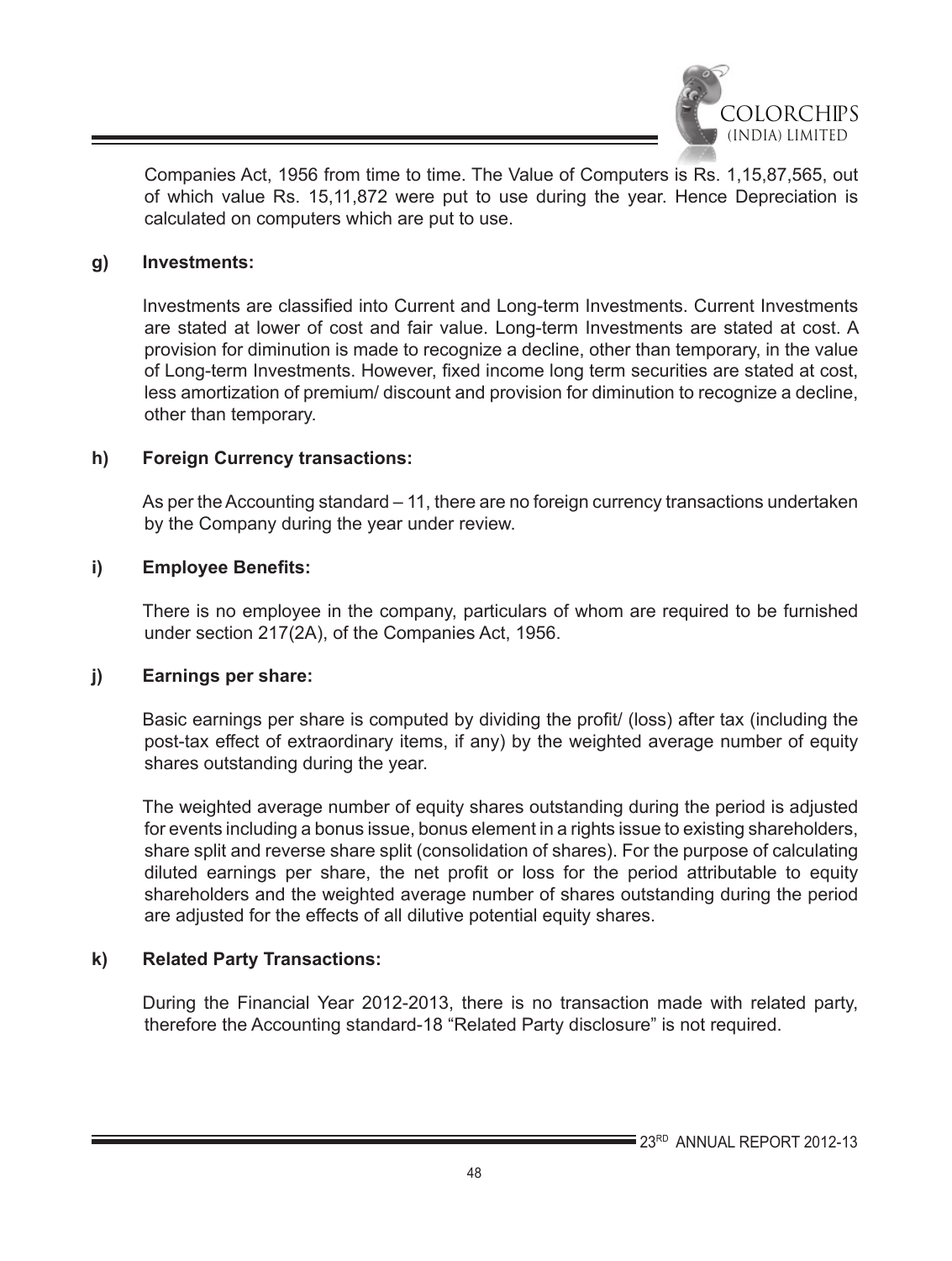

#### **l) Taxes on Income:**

 Income-tax expense comprises current tax and deferred tax charge or credit. Provision for current tax is made on the basis of the assessable income at the tax rate applicable to the relevant assessment year.

Minimum Alternative Tax credit is recognized as an asset only when and to the extant there is convincing evidence that the company will pay normal tax during the specified period. In terms of our report attached.

**For S.N.MURTHY & CO.** 

For and On behalf of the Board

 Sd/- Sd/- Sd/- Solution of the Managing Director Contractor Director Director

P.S.N.MURTHY (Proprietor) M.No. 21862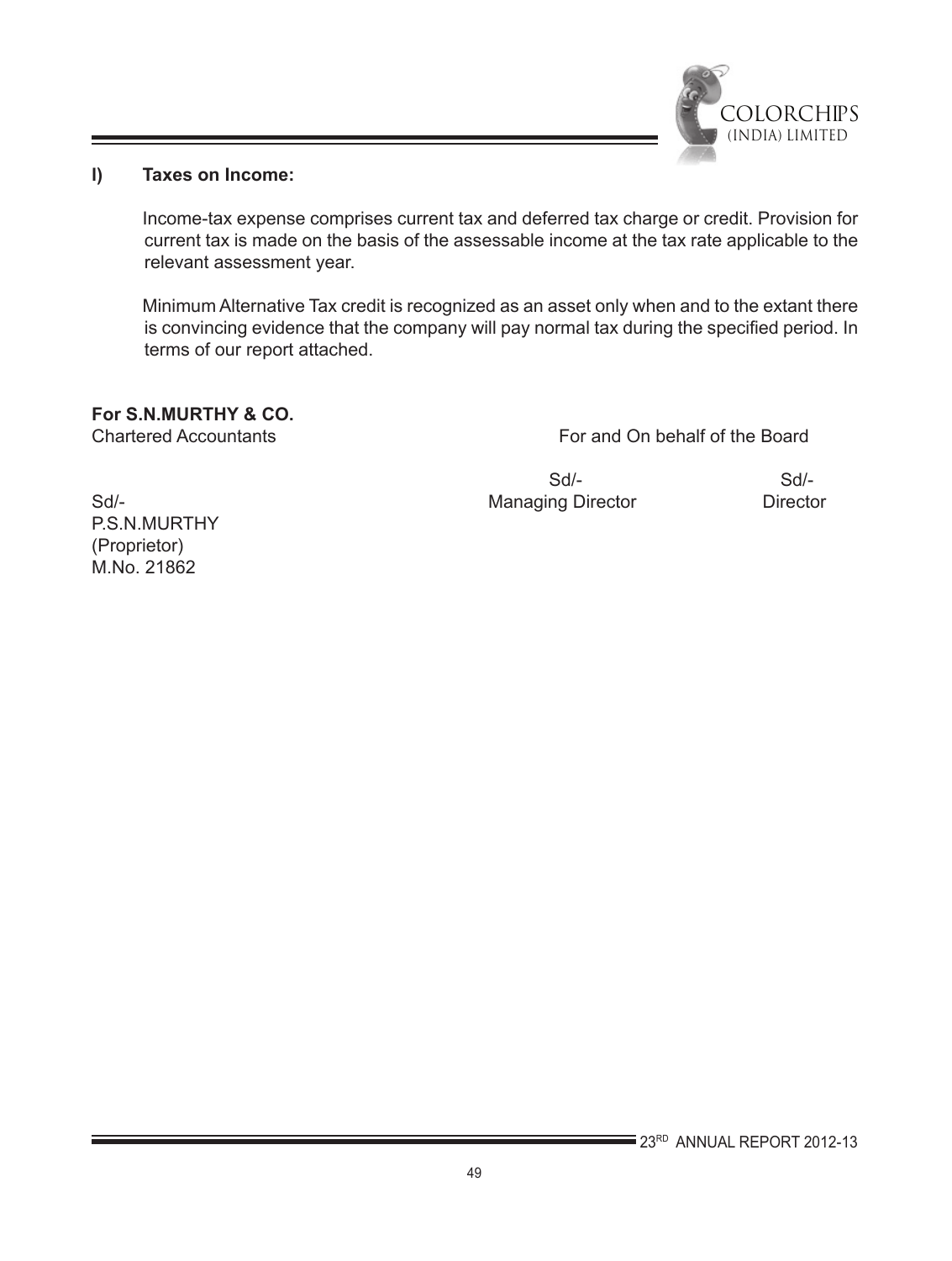THIS PAGE INTENTIONALLY LEFT BLANK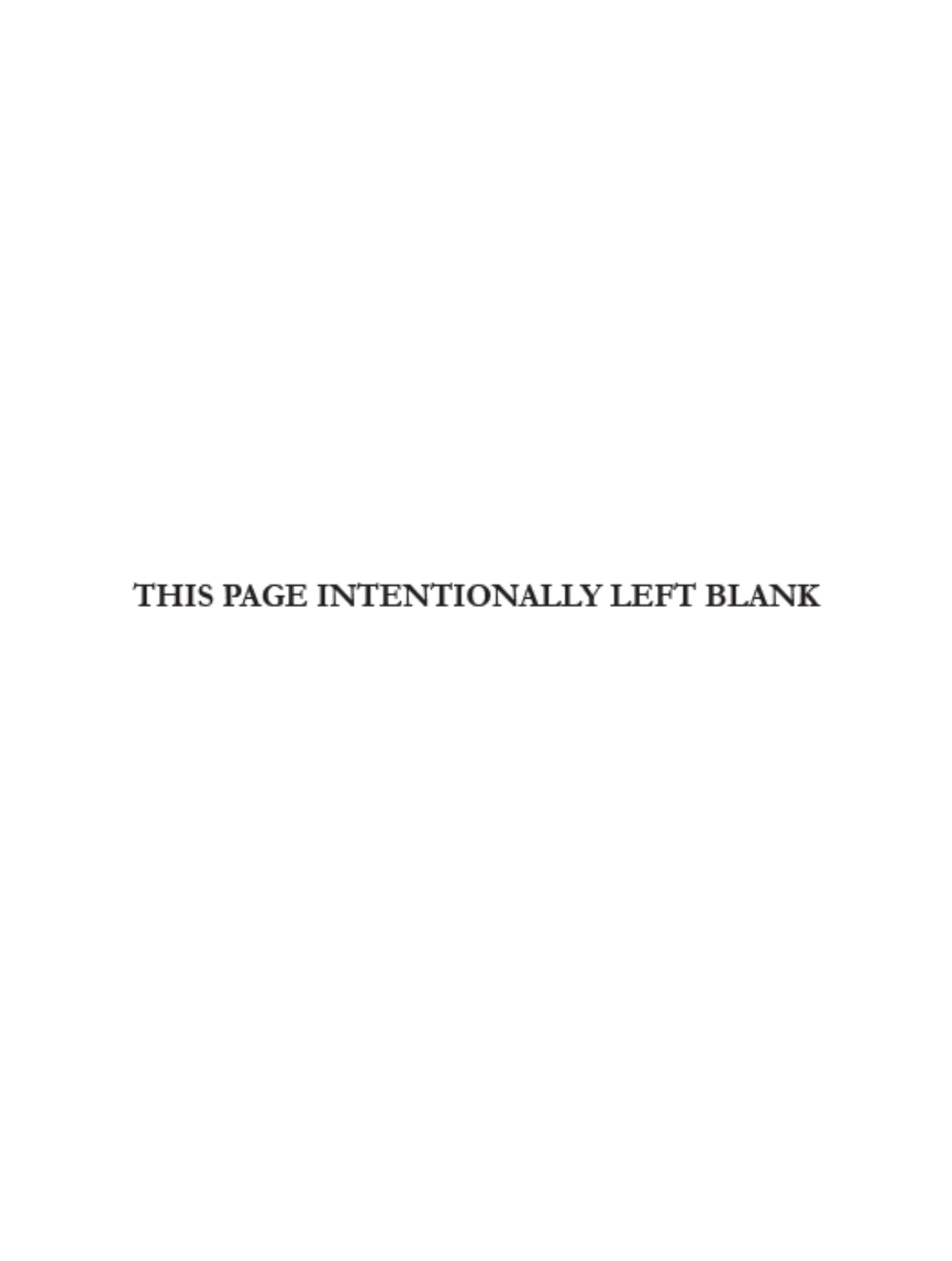

# **COLOR CHIPS (INDIA) LIMITED (And Reduced)**

Plot No.91, Road No.7-B, Jubilee Hills, Hyderabad – 500 033

#### **ATTENDANCE SLIP**

| DP ID No. : ______________________________                                                                                                                                                                                                                                                                                           | Regd. Folio No. : _______________                                                                               |                            |  |
|--------------------------------------------------------------------------------------------------------------------------------------------------------------------------------------------------------------------------------------------------------------------------------------------------------------------------------------|-----------------------------------------------------------------------------------------------------------------|----------------------------|--|
|                                                                                                                                                                                                                                                                                                                                      | No. of Shares held: ________________                                                                            |                            |  |
|                                                                                                                                                                                                                                                                                                                                      |                                                                                                                 |                            |  |
| I hereby record my presence at the 23rd Annual General Meeting of the members of the company<br>to be held on, Monday, the 30th day of Ddecember, 2013 at 09.00 AM at Plot No 91, Road nNo<br>7B, Womens Housing Co Operative Society, Jubilee Hills, Hyderabad - 50003                                                              |                                                                                                                 |                            |  |
|                                                                                                                                                                                                                                                                                                                                      |                                                                                                                 |                            |  |
| Note:<br>Shareholders attending the meeting in person or by proxy are required to complete the attendance slip and hand it over<br>at the entrance of the meeting hall.                                                                                                                                                              |                                                                                                                 |                            |  |
|                                                                                                                                                                                                                                                                                                                                      | <b>COLOR CHIPS (INDIA) LIMITED (And Reduced)</b><br>Plot No.91, Road No.7-B, Jubilee Hills, Hyderabad - 500 033 |                            |  |
|                                                                                                                                                                                                                                                                                                                                      | <b>PROXY FORM</b>                                                                                               |                            |  |
| DP ID No. : _____________________________                                                                                                                                                                                                                                                                                            | Regd. Folio No. : ________________                                                                              |                            |  |
|                                                                                                                                                                                                                                                                                                                                      | No. of Shares held: ________________                                                                            |                            |  |
| I/We_________________being a Member(s) of above named Company, hereby appoint _________                                                                                                                                                                                                                                              |                                                                                                                 |                            |  |
|                                                                                                                                                                                                                                                                                                                                      |                                                                                                                 |                            |  |
| of example of example of example of example of example of example of example of example of example of example of $\frac{1}{2}$                                                                                                                                                                                                       |                                                                                                                 |                            |  |
| as my/our proxy to attend and vote for me/us, on my/our behalf at the 23rd Annual General<br>Meeting of the Company to be held on, Monday, the 30th day of Ddecember, 2013 at 09.00<br>AM at Plot No 91, Road No 7B, Womens Housing Co Operative Society, Jubilee Hills, Hyderabad<br>- 500033 and at any adjourned meeting thereof. |                                                                                                                 |                            |  |
| Signed _________________this December of 2013                                                                                                                                                                                                                                                                                        |                                                                                                                 | Affix<br>Re.1/-<br>Revenue |  |
|                                                                                                                                                                                                                                                                                                                                      |                                                                                                                 | Stamp.                     |  |

Note: The proxy in order to be effective should be duly stamped, completed, signed and must be deposited at the Registered Office of the Company not less than 48 hours before the time for holding the meeting.

 $= 23<sup>RD</sup>$  ANNUAL REPORT 2012-13